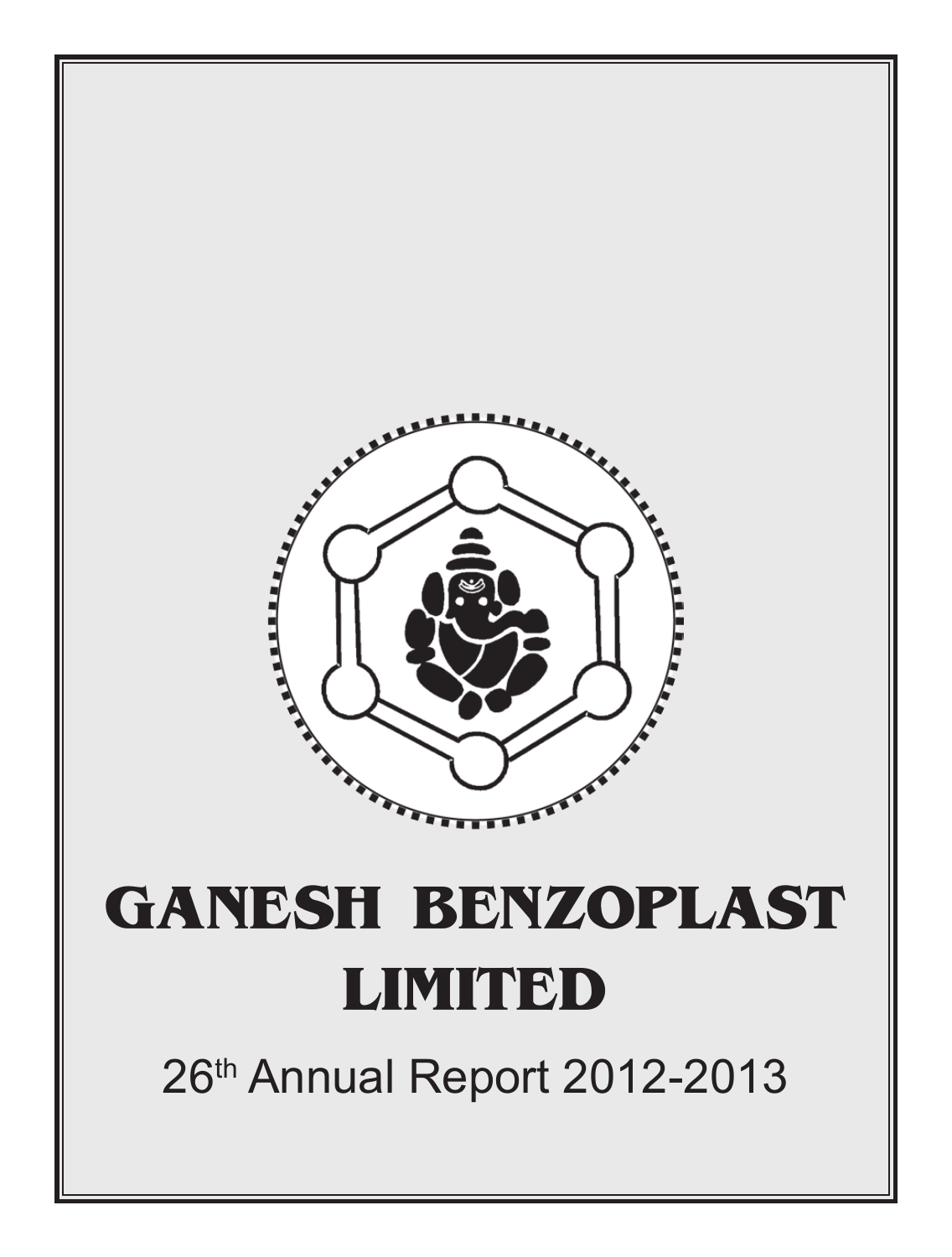

# **GANESH BENZOPLAST LIMITED**

### 26TH ANNUAL REPORT 2012-2013

#### ANNUAL GENERAL MEETING

Monday, 30th September,2013 At 10.00 A.M. At Shri.Rajasthan Recreation Club, J.B.Nagar, Plot No. 3, Andheri (East), Mumbai-400 059 As a measures of economy, copies of the Annual Report will not be distributed at Annual General Meeting Shareholders are requested to kindly bring their copy to the Meeting

#### **CONTENTS**

| Page No.                                    |
|---------------------------------------------|
| 1                                           |
| $2 - 3$                                     |
| Annexure to Director's Report<br>$4 - 5$    |
| Management Discussion & Analysis<br>$6 - 8$ |
| Compliance Certificate on Corporate<br>8    |
|                                             |
|                                             |
| Annexure to Auditor's Report  18-19         |
| 20                                          |
| 21                                          |
| Significant Accounting Policies & General   |
| Notes to Financial Statements 26-42         |
| 43                                          |
|                                             |

#### BOARD OF DIRECTORS

**Shri Rishi R. Pilani** Chairman and Managing Director

# AUDITORS

M/s Samaria & Co., Chartered Accountants, Mumbai,

#### BANKERS

HDFC Bank Indian Overseas Bank Central Bank of India

SOLICITORS M/s Ashwani Dhatwalia & Co.

#### REGISTERED OFFICE

Dina Building 1st Floor, 53,Maharshi Karve Road, Marine lines, Mumbai- 400 002. Teli Fax: 22001928.

#### CORPORATE OFFICE & SHARE DEPARTMENT

A1/A2 Gurudatt C.H.S Ltd, Ajit Nagar, Near Jankalyan Bank, J.B.Nagar Andheri (E) Mumbai – 400 059 Telephone no. 28390694

#### WORKS

- q Chemical Factory at D-5/2 & D-21/2/2
- q M.I.D.C Industrial Area, Tarapur Dist Thane (Maharashtra)
- **q** Terminal at Jawaharlal Nehru Port
- **q** Terminal at Marmuga Port
- **q** Terminal at Cochin

w.e.f. 30th September, 2011 (Chairman & Director upto 29th Sept, 2011) **Shri Raunak R.Pilani** Director (w.e.f. 28th June,2008) **Shri Gyan Chordia Director** (upto 9th October, 2012) **Shri Nalinakshan K. Director (w.e.f. 30th June, 2007) Shri Kanahiyalal Thussu** Director (w.e.f. 9th October, 2012)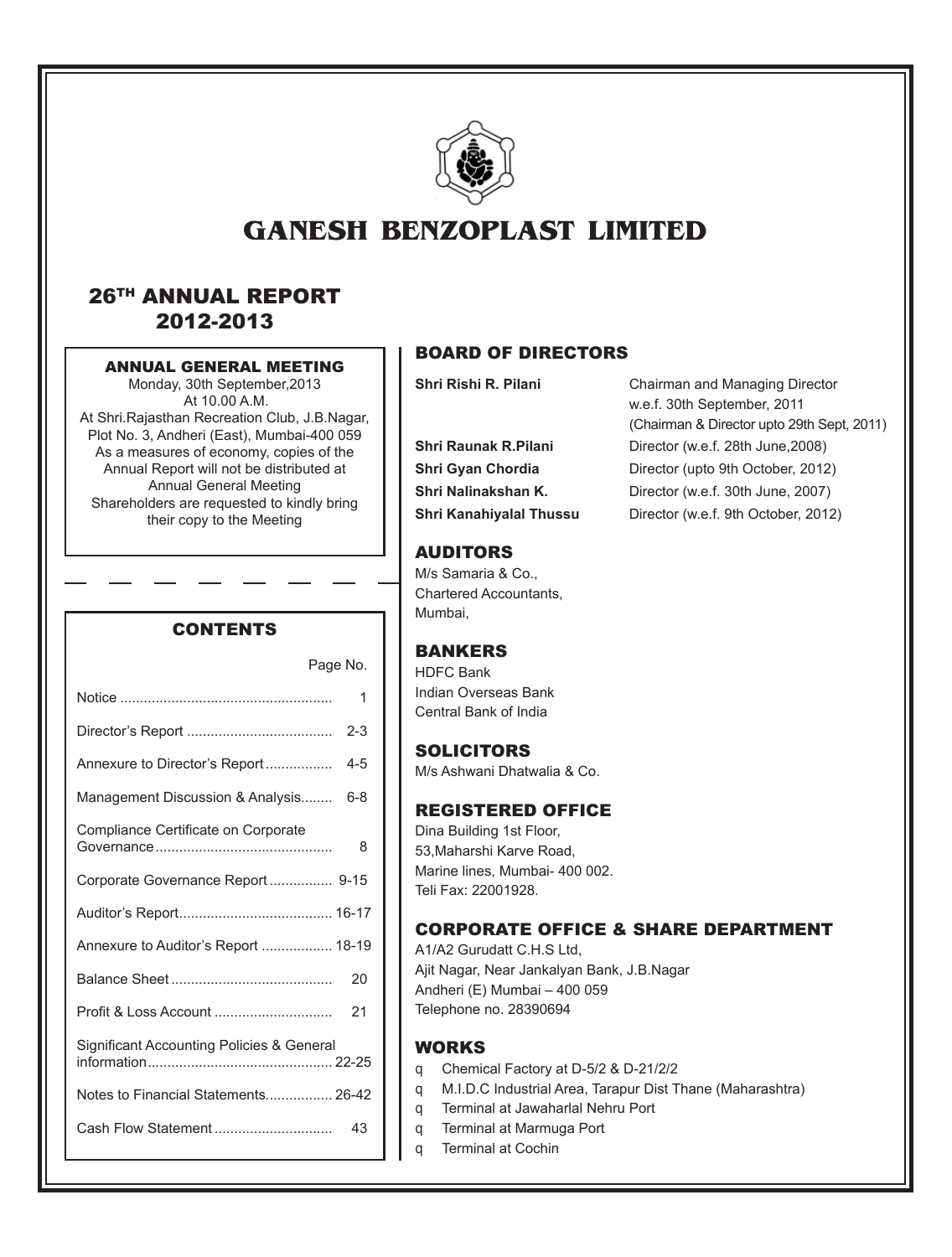26th Annual Report 2012-2013

### NOTICE

Notice is hereby given that the Twenty Sixth Annual General Meeting of the Members of **GANESH BENZOPLAST LIMITED** will be held on **Monday, 30th September, 2013, at 10.00 A.M** at Shri Rajasthan Recreation Club, Plot no. 3, J.B.Nagar, Andheri (E) Mumbai- 400 059., to transact the following business:-

#### **ORDINARY BUSINESS** :-

- 1. To receive, consider and adopt the Audited Balance Sheet of the Company as at 31st March, 2013, and the Profit and Loss Account for the year ended as on that date together with the Reports of the Directors' and the Auditors' thereon.
- 2 To appoint a Director in place of Shri.K Nalinakshan, who retires by rotation as per Article 134 of the Articles of Association and being eligible, offers himself for reappointment.
- 3. To appoint Statutory Auditors to hold the office from the conclusion of the Twenty Sixth Annual General Meeting till the conclusion of the next Annual General Meeting and to fix their remuneration.

 By Order of the Board Rishi R. Pilani Chairman & Managing Director

Place : Mumbai Date : August,12, 2013.

#### **NOTES :-**

- **1.** A member entitled to attend and vote at the meeting is entitled to appoint a proxy to attend and vote instead of himself/herself and the proxy need not be a member.
- **2**. Proxies in order to be effective must be deposited at the Registered Office of the Company not less than 48 hours before the commencement of the meeting.
- **3**. The Register of Members and the Register of Share Transfers of the Company will remain closed on Saturday, 21<sup>st</sup> September, 2013 to Monday, 30<sup>th</sup> **September, 2013. (Both days inclusive)**
- **4**. Members are requested to bring their copy of the Annual Report along with them to the meeting.
- **5**. Members desiring any information on the accounts are requested to send their queries to the Company's Administrative Office at least 7 days before the Annual General Meeting, so that information can be made available at the Meeting.
- **6**. Members are requested to bring their attendance slip duly signed so as to avoid inconvenience.
- **7**. Notice of Change of Address and Mandates must reach the Company's Share Department at A1/A2, Gurudatt Co-op Hsg Soc Ltd., J.B.Nagar, Andheri East, Mumbai 400 059, in respect of shares held in physical form and to their Depository Participants in respect of shares held in electronic form (Demat Account).
	- **8**. Shareholders holding shares in identical order of names in more than one Folio are requested to write to the company enclosing their share certificate to enable the company to consolidate their holding into one Folio.
- **9**. MEMBERS ARE REQUESTED TO PLEASE FURNISH THEIR SHAREHOLDING DETAILS CONTAINING:- FOLIO NO, NAME OF SHARE HOLDER, CERTIFICATE NO., DISTINCTIVE NO., TOTAL NO OF SHARE(S) ETC .TOGETHER WITH THEIR SPECIMEN SIGNATURE FOR RECONCILIATION AND UPDATION WITH COMPANY'S RECORD TO ENSURE FULL SAFETY AND PROMPT SERVICES TO THEM.

 By Order of the Board Rishi R. Pilani Chairman & Managing Director

Place : Mumbai Date : August,12, 2013.

**Details of the Directors Seeking Appointment / Re-Appointment at the Annual General Meeting.**

**(Pursuant to Clause 49 IV (G) of the listing agreement)**

| Name of the Director                                                | Shri, K. Nalinakshan                                      |
|---------------------------------------------------------------------|-----------------------------------------------------------|
| Date of Birth                                                       | 08-11-1942                                                |
| Date of Appointment                                                 | 30-06-2007                                                |
| Expertise in specific<br><b>Functional Area</b>                     | Arban Development,<br>Infrastructure.<br>Port & Shipping. |
| Qualifications                                                      | M A<br>(Gold Medalist)                                    |
| No. of shares held in<br>the Company                                | Nil                                                       |
| Other directorships                                                 | $1$ (one)                                                 |
| Chairman/Member<br>of the Board<br>Committees of other<br>companies | Nil                                                       |

 By Order of the Board Rishi R. Pilani Chairman & Managing Director

Place : Mumbai Date : August,12, 2013.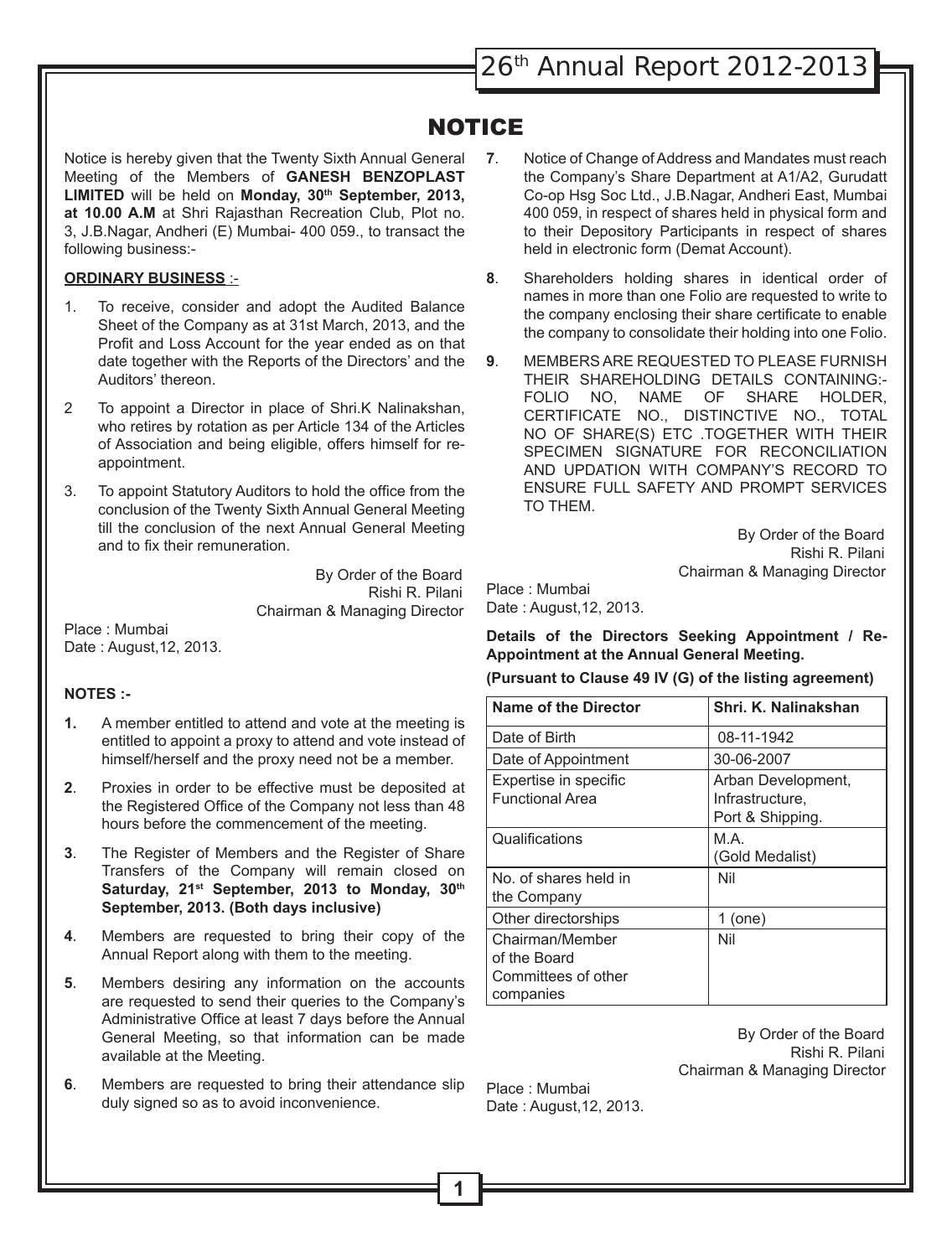# DIRECTORS' REPORT TO THE SHAREHOLDERS

 $\sim$   $\sim$   $\sim$   $\sim$ 

#### To The Members,

Your Directors have pleasure in presenting the Twenty Sixth Annual Report on the business and operations of the Company together with the Audited Accounts for the year ended March 31, 2013.

#### **FINANCIAL RESULTS**

|                                                                                    |          | (र In Millions) |
|------------------------------------------------------------------------------------|----------|-----------------|
|                                                                                    | 2012-13  | 2011-2012       |
| Gross Revenue from Operations                                                      | 1,228.21 | 1,064.11        |
| Less:- Excise duty                                                                 | 44.32    | 43.36           |
| Net Revenue from operation                                                         | 1,183.89 | 1,020.75        |
| Other Income                                                                       | 22.74    | 15.09           |
| Profit /(Loss) before<br>Depreciation, Interest, Taxation<br>and Exceptional items | 420.18   | 347.82          |
| Less: Depreciation                                                                 | (180.93) | (174.75)        |
| Profit/(Loss) Before Interest,<br>Taxation and Exceptional items                   | 239.25   | 173.07          |
| Less: Interest                                                                     | (142.85) | (154.10)        |
| Profit /(Loss) before Exceptional<br>items and Taxation                            | 96.40    | 18.97           |
| Add/(Less):- Exceptional / prior<br>Period income/(Expense)                        | (9.12)   | (7.16)          |
| Profit /(Loss) before Taxation<br>after Exceptional Item                           | 87.28    | 11.80           |

The Gross revenue from Operations was  $\bar{\tau}$  1228.21 Millions for the year under review as against  $\bar{\tau}$  1064.11 Millions for the previous year.

The operations for the year resulted in to a net profit of ₹87.28 Millions as against net profit of ₹11.80 Millions in the previous year.

#### **DIVIDEND**

In view of the insufficient distributable profit during the year under review, your directors do not recommend any dividend.

#### **CAPITAL EXPENDITURE:**

In Liquid Storage Terminal (LST) Division, the Company was in the process of up gradation of Storage tanks at Goa, Cochin and JNPT. Company has also incurred a major capital expenditure at chemical plant by way of replacing very old and fully depreciated steel with new one. This capital expenditure will increase the production capacity as well as efficiency at plant level.

#### **FUTURE OUTLOOK:**

Performance of the company is improving over the past years and directors are hopeful for better performance in the current year. The Liquid Storage Terminal (LST) division is running at Satisfactory level, also chemical division is showing better capacity utilization compared to previous financial year. The company is vigorously pursuing various steps to improve sales, coupled with cost conservation measures to improve profitability in coming years.

#### **INCOME TAX ASSESSMENTS:**

The company's Income tax assessment has been completed up to the A.Y.2010-11 and assessment for the A.Y.2011-12 is under process.

#### **PERSONNEL AND OTHER INFORMATION:**

Employee relations remained harmonious during the year and your board would like to place on record sincere appreciation for sustained efforts and valued contribution towards growth initiative made by all the employees of company. For the particulars of employees as required to be disclosed in the Directors Report in accordance with the Provisions of Section 217(2A) of the Companies Act, 1956 read with the Companies (Particular of Employees) Rules, 1975 as amended from time to time, the directors state that the company does not have any employee,

(i) Who was in receipt of remuneration exceeding ₹60,00,000/- p.a. in the aggregate;

OR

(ii) Who if employed for part of the year was in receipt of remuneration for any part of that year at a rate which in the aggregate was not more than  $\bar{\tau}$  5,00,000/- p.m.;

OR

(iii) Who was in receipt of a remuneration higher than that of the Managing Director, whole time Director or Manager and was holding more than 2% of the equity shares of the Company and hence the statements required under section 217 (2A) (a) is not annexed.

#### **ENERGY CONSERVATION, TECHNOLOGY ABSORPTION, FOREIGN EXCHANGE EARNINGS AND OUTGO:**

The information required under Section 217 (1) (e) of the Companies Act, 1956, read with the Companies (Disclosure of Particulars in the Report of the Board of Directors) Rules, 1988 are annexed hereto.

#### **REPORT ON CORPORATE GOVERNANCE:**

As per Clause 49 of the Listing Agreements, a report on Corporate Governance is appended along with a certificate of compliance from the Practicing Company Secretary, with Management Discussion and Analysis Statement.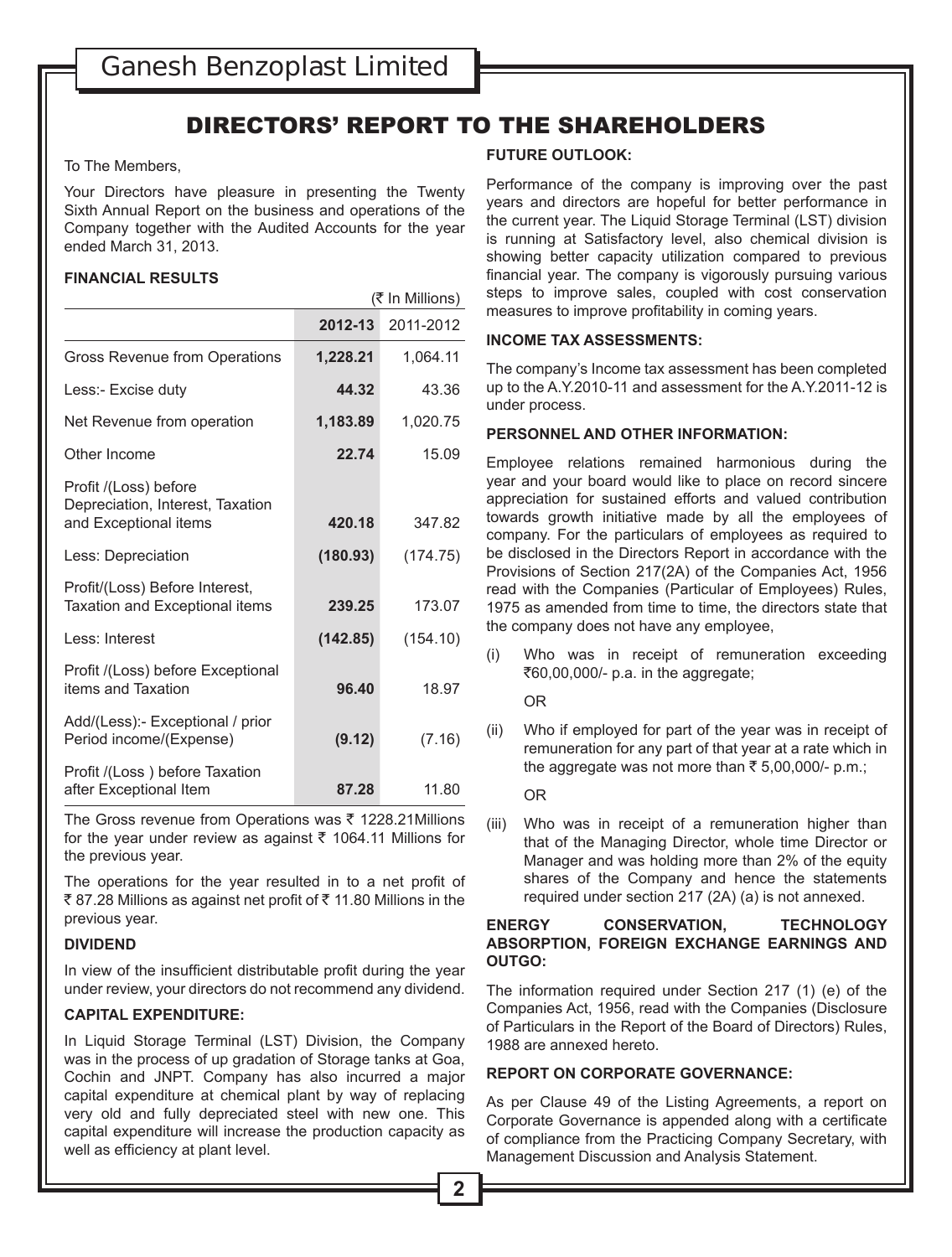#### **AUDITORS:**

M/s Samaria & Co., Chartered Accountants, Mumbai being appointed as Statutory Auditors of the Company from the conclusion of the ensuing Annual General Meeting till the conclusion of the next Annual General Meeting.

M/s. Samaria & Co., Chartered Accountants have also expressed their willingness to act as Auditors of the Company, if appointed, and have further confirmed that the said appointment would be in conformity with the provisions of Section 224 (1B) of the Companies Act, 1956 and that they are not disqualified for such reappointment within the meaning of Section 226 of said Act.

Pursuant to the directives of the Central Government and in compliance with the provisions of Section 233 B of the Companies Act, 1956, qualified Cost Auditors have been appointed to conduct the cost audit relating to the Chemicals manufactured by the Company.

#### **CASH FLOW STATEMENT:**

In conformity with the provision of Clause 32 of the Listing Agreement(s) the cash flow statement for the year ended 31st March 2013 is annexed hereto.

#### **DIRECTORS' RESPONSIBILITY STATEMENT**

As required under section 217(2AA) of the Companies Act, 1956 based on the representations received from the Operations Management, the Directors state that:

- (I) While preparing annual accounts, the applicable accounting standards have been followed and there are no material departures;
- (II) The accounting policies as mentioned in Note No.2.1of the Notes to Accounts have been selected and applied consistently, and judgments and estimates have been made that are reasonable and prudent so as to give a true and fair view of the state of affairs of the company at the end of the financial year and of the profit and loss for the period, ended on that date;
- (III) Proper and sufficient care has been taken for the maintenance of adequate accounting records in

accordance with the provisions of the Companies Act, 1956 for safeguarding the assets of the Company and for preventing and detecting fraud and other irregularities;

(IV) The annual accounts have been prepared on a going concern basis.

#### **REFERENCE TO BIFR**

In earlier years net worth of the company had been fully eroded, as a result company had approached to the Board for Industrial & Financial Restructuring (BIFR) for protection provided under The Sick Industrial Company's (Special Provisions) Act, 1985 and the company was declared as sick unit vide order of BIFR passed in May, 2010 vide reference no.42/2009 wherein the board has appointed IDBI as Operating Agency which has submitted the revival scheme to BIFR.

**LEGAL CASES:** Company had filed civil and criminal cases against various parties for recovery of dues. As per the legal opinion and management perception Company will recover the substantial amount from the defaulting parties. Some of the parties and suppliers have also filed cases against the Company as briefed in note no. 27 of the note to the accounts in contingent liabilities.

#### **APPRECIATION**

The Board hereby records its sincere appreciation for the wholehearted support and contributions made by all its employees, workmen, staffs and officers at all levels across the Company, as well as the various Financial Institutions, Banks, Distributors, Suppliers and other business associates towards the conduct of the operations of your Company.

For and on behalf of the Board,

**RISHI PILANI**

CHAIRMAN & MANAGING DIRECTOR

Place: Mumbai Date: 30th May 2013

#### **DECLARATION BY CEO/CFO**

I Ramesh Pilani, CEO of Ganesh Benzoplast Limited as required by Clause 49 of the Listing Agreement executed with the Bombay Stock Exchange Limited, I hereby declare that all the Board Members and Senior Management Personal of the Company have affirmed compliance with the Company's code of conduct and Ethics for the Financial year 2012-13.

 For Ganesh Benzoplast Ltd. Place: Mumbai **Ramesh Pilani** Date: 30th May 2013 Chief Executive Officer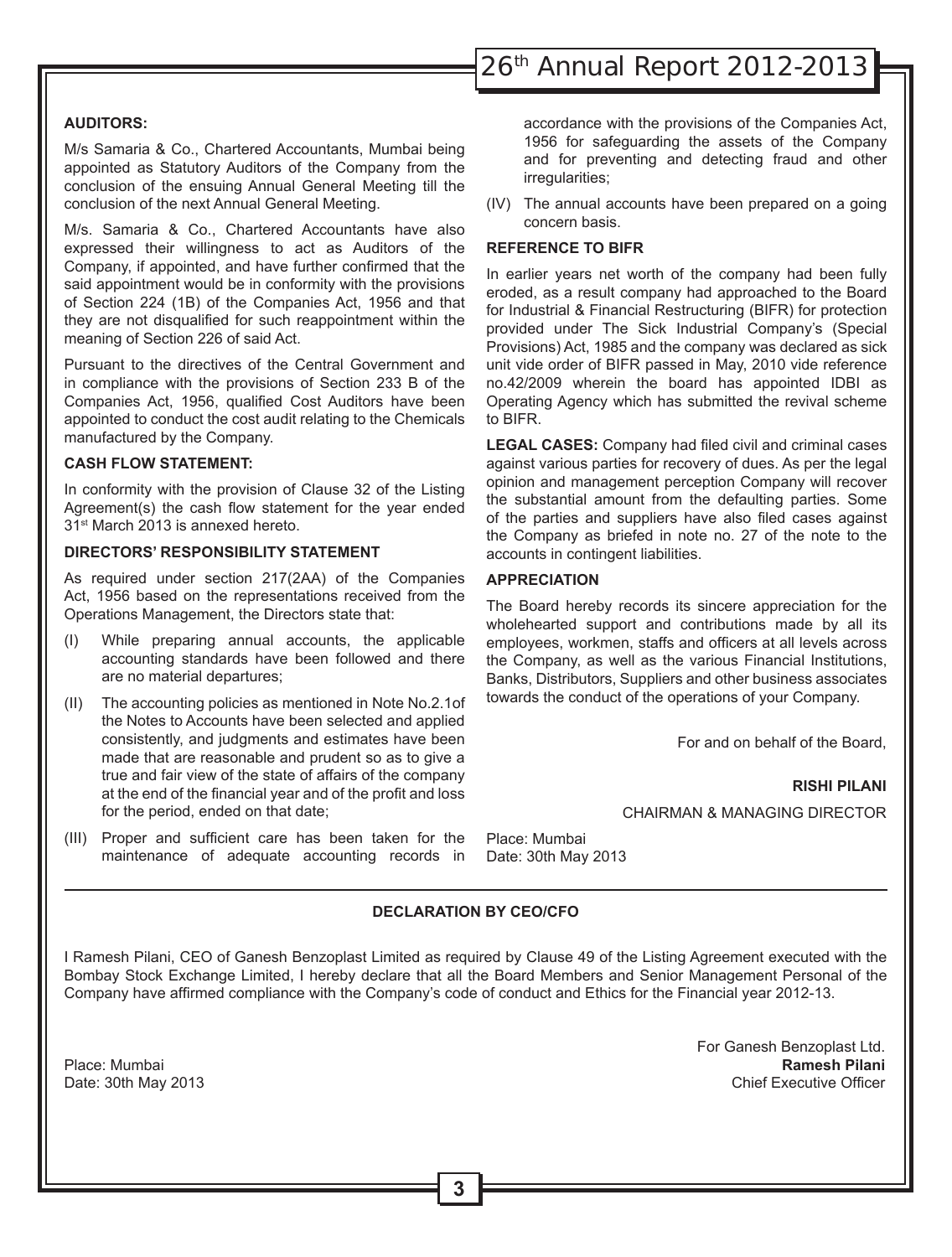# ANNEXURE TO THE DIRECTORS' REPORT

Statement pursuant to section 217(1) (e) of the Companies Act, 1956, and the Companies (Disclosure of Particulars in the Report of the Board of Directors) Rules, 1988 and forming part of the Directors' Report for the year ended March 31, 2013.

#### **A. CONSERVATION OF ENERGY**

EffortsEnergy conservation continues to be a major area of emphasis and is closely monitored in every manufacturing unit of the Company.

#### **Benefits**

The implementation of energy conservation in a phased manner has produced good result.

#### **Expenditure**

The total energy consumption and the energy consumption per unit of production for chemical manufacturing units are as follows:

|     |                                                  | 2012-2013   | 2011-2012  |
|-----|--------------------------------------------------|-------------|------------|
| ı.  | <b>POWER AND FUEL CONSUMPTION</b>                |             |            |
| 1.  | Purchased Unit (KWH in thousands)<br>(a)         | 2819.81     | 3427.24    |
|     | Total Amount (₹ in Millions)                     | 22.97       | 23.69      |
|     | Rate/Unit (₹)                                    | 8.15        | 6.91       |
|     | Own Generation<br>(b)                            |             |            |
| (i) | Through Diesel Generator unit (KLS in thousands) |             |            |
|     | <b>Total Units</b>                               | 37.18       | 65.25      |
|     | Total Amount (₹ In Millions)                     | 1.82        | 2.82       |
|     | Rate / Unit $(\overline{\tau})$                  | 48.99       | 43.27      |
| 2.  | <b>FURNACE OIL</b>                               |             |            |
|     | Qty. (K.L. in thousands)                         | 0.15        | 0.16       |
|     | Total amount (₹ In Millions)                     | 7.28        | 6.05       |
|     | Average rate (₹/KLS)                             | 47324       | 38909      |
| Ш   | <b>CONSUMPTION PER M.T. OF PRODUCTION</b>        |             |            |
|     | Electricity                                      | 766.76/KWH  | 633.28/KWH |
|     | Furnace Oil (KLS)                                | $0.04$ /KLS | 0.03/KLS   |
|     | Diesel/LDO/LSHS (KLS)                            | $0.01$ /KLS | 0.01/KLS   |

#### **B. TECHNOLOGY ABSORPTION, ADAPTATION AND INNOVATION**

The Company is continuously carrying out Research and Development Activities and has developed various grades of Preservatives used in the different industries to meet the specific demands of customers.

**C. Explanations for Auditors Qualifications in Audit Report:-**

#### **Qualification mentioned in para 8 of audit report:-**

In preceding years Company has granted some of the business advances to the associate companies without passing special resolutions. The Company will take necessary steps to ensure that outstanding recoverable payments will be recovered as soon as possible and that the necessary approvals through special resolution will now be obtained in general

meeting of shareholders.

#### **Qualification mentioned in para 9 of audit report:-**

Company is in the process of Confirmation of balances from entire parties. In coming year management will take a call the extent to which balance of old and disputed parties will be either kept in books or have to be written off or written back.

#### **Qualification mentioned in para 10 a) of audit report:-**

The qualification in this case is pertain to non provisions of old receivable from ONGC. In the year 2003 ONGC illegally terminated the offshore contract of 3 vessels and as a result Company went in to arbitration as per Arbitration and Conciliation Act, 1956. In the year 2008-2009 Company got an award from arbitration in favor of Company for 2 vessels and according in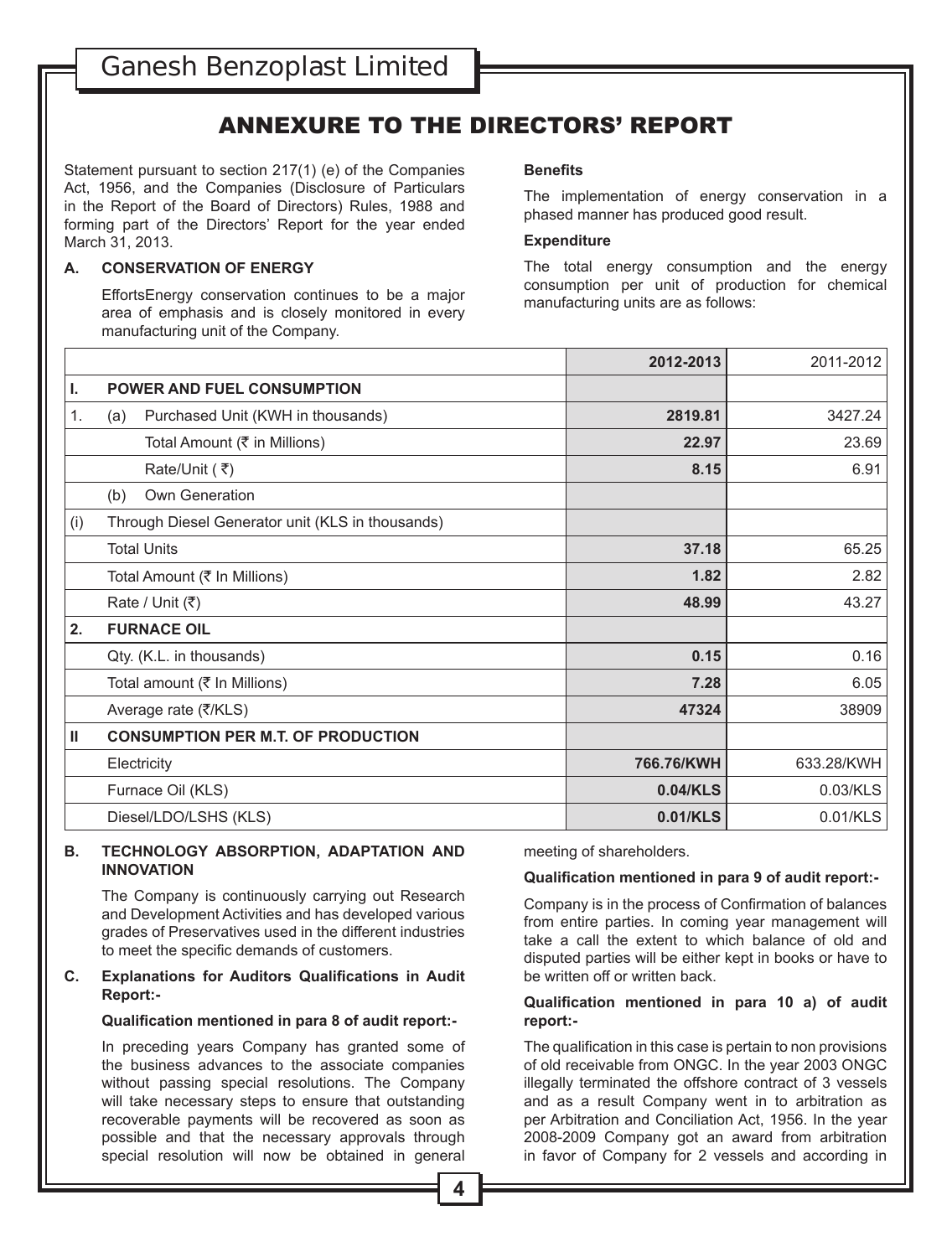# 26th Annual Report 2012-2013

preceding financial year Company got payment from ONGC. Now the award for third vessel is pending before Arbitration committee for their for their verdict, and as per management perception this award will again come in favor of Company and amount will be recover from ONGC. As a result of this and matter of prudence and from past experience there is no need to provide for these debtors. Accordingly company has not made provision for bad debts pertaining to ONGC debt. In coming year looking in to progress of Arbitration proceeding management will take a call either to retain the amount in books or make a provision for the same.

**Qualification mentioned in para 10 b) of audit report:-**

In the past Company had given some loans and advances to few corporate in expectation of good returns. However, subsequently there was a default by these parties in payment of interest and the Principal. For the recovery of the said loans and advances, the Company has initiated actions under Negotiable instruments Act for recovery of these sums and the Management is hopeful that the substantial amount will be recovered from the parties and hence the amount should be retained in the books of accounts. As a result Company has not made provision of the same. In coming year position will be more clear as Court proceedings in these cases are gearing up. If required then in coming year Company will make such provision depending on the progress of current status of the litigations pending before court.

For and on behalf of the Board,

**RISHI PILANI** Chairman & Managing Director

Place: Mumbai Date : 30th May 2013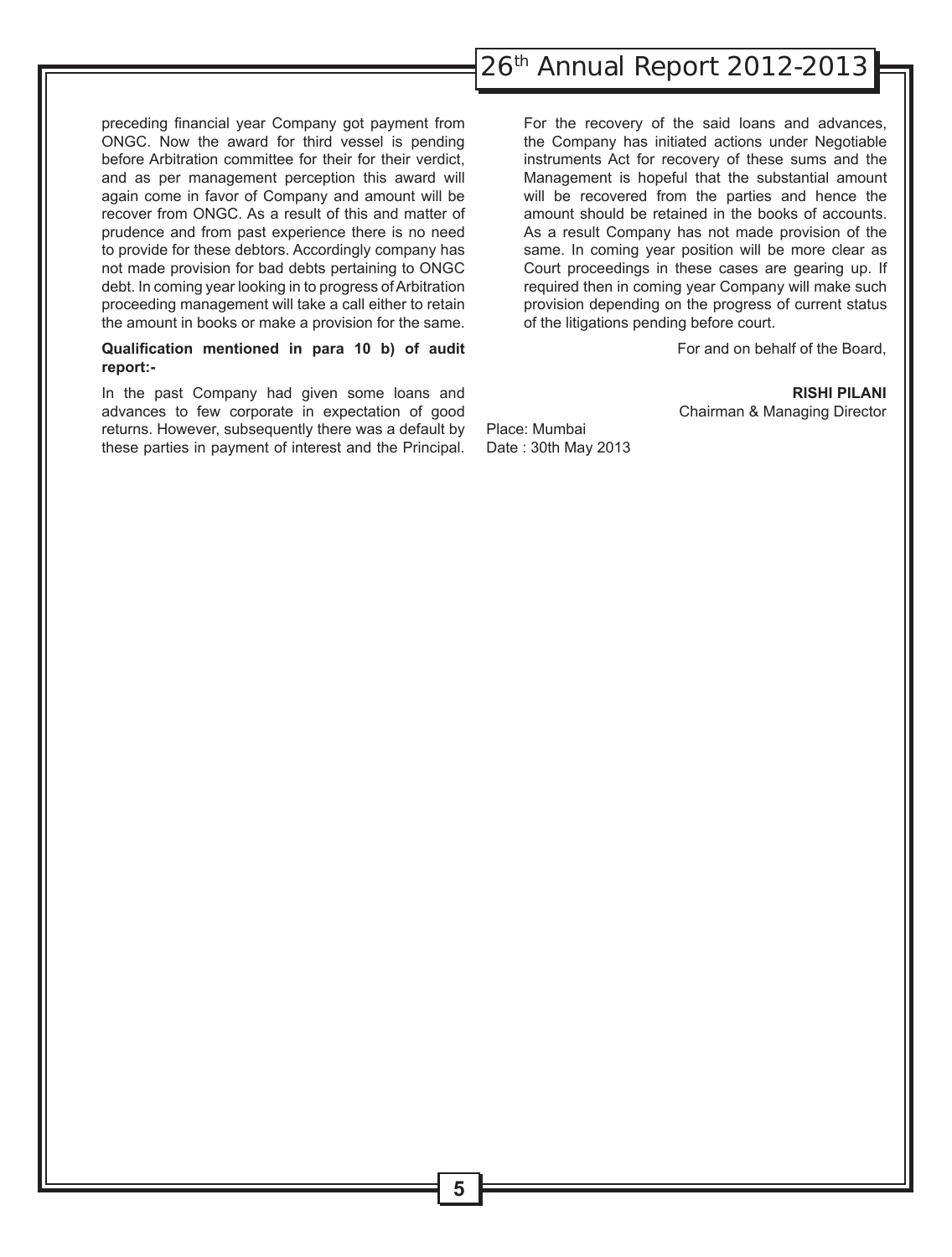# MANAGEMENT DISCUSSION AND ANALYSIS

#### **Business of the company**

The business of the company is presently organized in the following major segments –

#### **CHEMICAL DIVISION**

Manufacturing and marketing of specialized chemicals such as Benzoate Plasticizer, Benzoic Acid and spectrum preservatives. The Company is the only company in India to manufacture pure Benzoic acid, confirming to International standards of food grade. Sodium Benzoate & Benzoic Acid both have huge demand in the International Markets mostly in the Industries like Food Processing, Fruit Processing, Tooth Paste, Automobiles, Paints, Tobacco, Rubber, Antifreeze Coolant, Paper, Corrosion and Cutting Oils.

#### **INFRASTRUCTURE DIVISION**

Liquid chemical storage tanks which are leased on rent for storing liquid chemicals. The tanks are located presently at JNP (Nhava Sheva), Goa and Cochin. The Storage terminals are located at prime locations within the ports having full fledged facilities for import & export of Liquid Cargo.

#### **MAIN SEGMENTS**

| <b>Division</b> | <b>Products Covered</b>                         | <b>Application</b>                                                                                                                                                                   |
|-----------------|-------------------------------------------------|--------------------------------------------------------------------------------------------------------------------------------------------------------------------------------------|
| Chemical        | Sodium Benzoate USP/BP &<br>Benzoic Acid USP/BP | In squashes, crushes, jams, marmalade, sweetened mineral water, fruit-<br>syrups, fruit jelly, etc.; in cosmetics $-$ tooth paste, tobacco paste, glue<br>starch and other products. |
|                 | Benzoate Plasticizer                            | Extensive usage in PVC processing, PVA emulsions, adhesive and ink<br>industry and more.                                                                                             |
|                 | Benzaldehyde                                    | Pharmaceutical aids, flavouring agents.                                                                                                                                              |
|                 | Anisaldehyde                                    | Pharmaceutical intermediate.                                                                                                                                                         |
| Infrastructure  | Liquid Chemical Storage Tanks                   | These Tanks are leased on rent for storing liquid chemicals.                                                                                                                         |
| Lube            | <b>Metal Working Fluids</b>                     | Lubricating oils for specialized metal working operations.                                                                                                                           |
|                 | <b>Cutting Oils</b>                             | Lubricating oil for cutting of ferrous metals.                                                                                                                                       |
|                 | <b>Hydraulic Oils</b>                           | Used for hydraulic machines.                                                                                                                                                         |
|                 | <b>Neat Oils</b>                                | For cutting of stainless steel & non ferrous metals.                                                                                                                                 |
|                 | Sodium Petroleum Sulfonate                      | Raw material to manufacture emulsifier and other lubricants.                                                                                                                         |
|                 | Calcium Petroleum Sulfonate                     | Raw material to manufacture rust preventive oils, octane booastors.                                                                                                                  |
|                 | <b>Extreme Pressure Additives</b>               | Used in the lubricating oils which are used in high pressure loads.                                                                                                                  |
|                 | Viscosity Index Improver                        | Additive to improve the viscosity of oils.                                                                                                                                           |
| packages        | Engine oil additives                            | To manufacture engine oils.                                                                                                                                                          |
|                 | Gear oil additives                              | Ready package for blending gear oils.                                                                                                                                                |
|                 | Hydraulic additives                             | To blend finishing hydraulic oils.                                                                                                                                                   |
|                 | Cutting oil concentrate                         | For manufacturing cutting oils.                                                                                                                                                      |
|                 | Hi-Cal                                          | High Performance furnace oil additive                                                                                                                                                |

 The product range of the company ranging from food preservatives to industrial applications affects every person in his daily life.

#### **KEY STRENGTH AREAS AND GROWTH:**

#### **Manufacturing facilities**

Located at the outskirts of Mumbai the Manufacturing facility of the company is equipped for specialized manufacturing activities as per the product range. The Company's units are awarded ISO 9002. Ganesh group is known for their strong R&D base

Our company is the only manufacturer of Sodium Benzoplast in India. Benzoplast is a superior plasticizer as compared with other plasticizers like Di-octyl phthalate (DOP), benzyl butyl phthalate and other phthalates manufactured by our main competitors. The Company manufactures Benzoic Acid and Sodium Benzoplast in its computerised plant at Tarapur, by the well route of oxidation of Toluene. It is the only process to manufacture pure Benzoic Acid, conforming to international Standard for food grade.

The markets for products of the Company are well established with a good distribution network for domestic as well as export market. The Company is enjoying a market share in India and abroad.

In the infrastructure division the Company has constructed storage tanks for oils, petroleum and chemical industries Theses tanks meet with stringent international standards with the state of the art instrumentation and safety standards.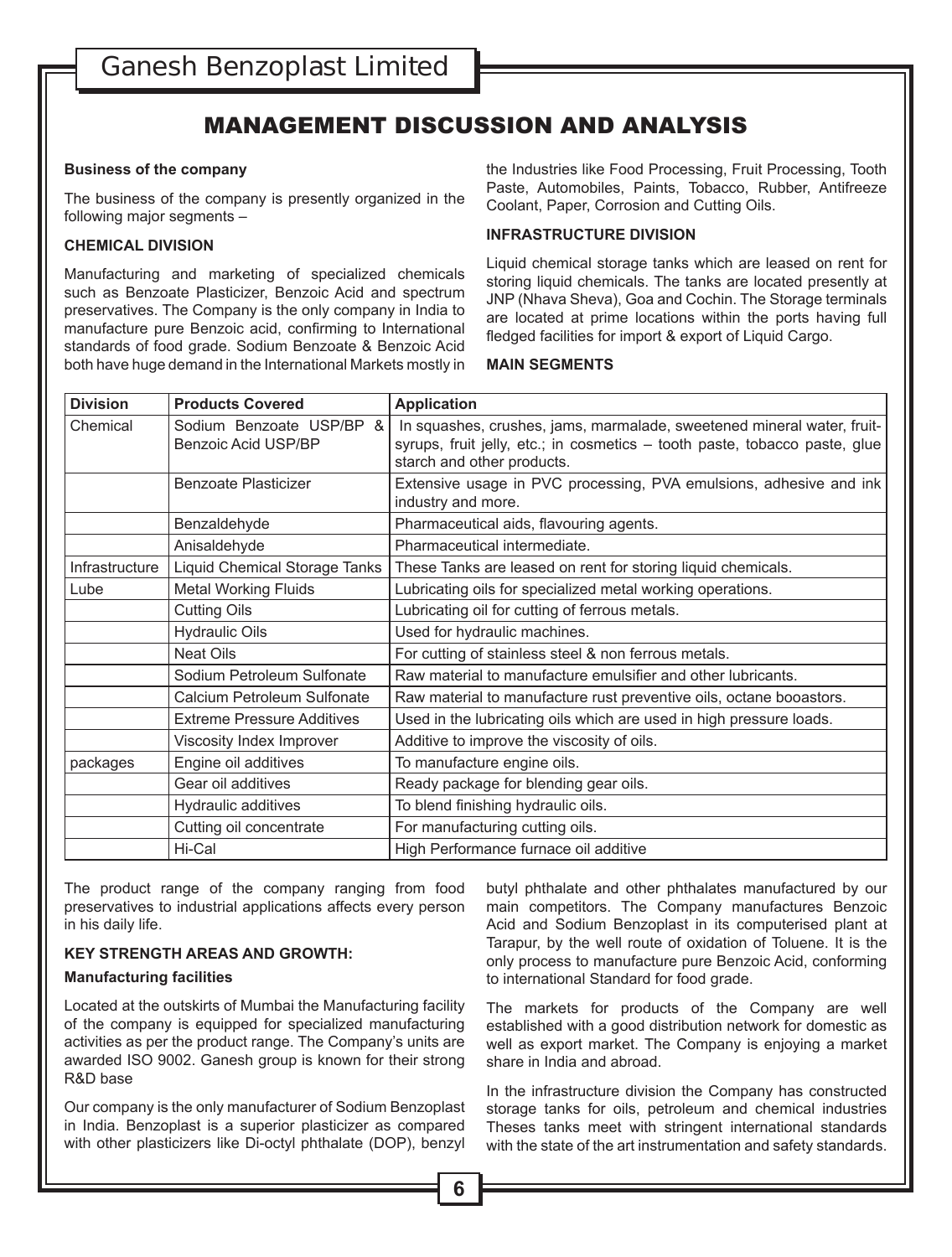The tanks are located at JNP (Nhava Sheva), Goa and Cochin. The Company has the advantage of being a pioneer in handling liquid chemicals at JNPT and has also prime location advantage.

#### **Research and Development**

The company has a performance proven Division for Research and Development. The various inputs arising from these activities has given the Company an edge in competition, by process refinements or changing the generally accepted methodology.

#### **Growth drives**

The Company makes persistent efforts and emphasis in the following main areas:

- **•** Product quality;
- **•** Product improvements;
- **•** Introduction of new products through in-house development;
- **•** Meeting emerging customer preference;
- **•** Producing IP grade quality;
- **•** Competitive pricing and extremely competitive cost structure by sustained efforts for cost cutting at all levels.

#### **Opportunities and Threats**

The Company is facing difficult times in the Chemical division since the last few years. The Company is making all efforts to combat the situation and with the firming up of selling prices of the Company's products the Company expects better performance in the current year. Further, with the revival in international market, export market prospects looks bright in the Chemical division.

The authorities have cleared JNP to handle class "A" chemicals subject to certain safety measures like fire fighting measures to be strengthened by JNP. JNP authorities are implementing a massive expansion of its liquid cargo jetty thereby allowing the existing operators to handle the "A" class chemicals. Since, our company has created facility for handling of "A" class chemicals, our company has advantage of being a pioneer in handling liquid chemicals at JNP having all the infrastructure of world class facility created at the site.

We have a large clientele of domestic as well as overseas customers who have their business dealings pertaining to imports and exports based in Goa and adjoining areas of Maharashtra & Karnataka.

The Company is hopeful for better performance in the current year. The infrastructure division is recovering and showing better occupancy. The Company is vigorously pursuing various measures to improve sales, coupled with cost control measures to improve profitability in coming years. With imports going up due to industrial recovery, the prospects of higher revenue are good. Further, with the installation of tanks at Mormugoa and Cochin Port the rentals of the infrastructure division is expected to increase in the times to come.

#### **Summary**

The Management believes in borderless vision and opportunities. The business segments in which the Company operates offer opportunities for growth. At the same time, the business, particularly leasing on rent Liquid Chemical Storage Tanks is becoming more and more competitive with every passing day. The Company is making all out efforts based on advantages like early entry, quality, capacity, brand equity, diversified locations, distribution network etc. to stay put in the competition and also to further its leading position in the business. The Company would compliment this with early completion of existing projects, cost cutting at all levels including by financial restructuring and other measures, sales promotions and thrust on exports growth.

#### **Financial Review and position**

The core business areas viz. specialized chemicals and revenue from LST activities accounted for the bulk of the Company's revenues during the year.

The working for the year has resulted in net profit of  $\bar{\tau}$  87.28 Million as against net profit of  $\bar{\tau}$  11.80 million in the previous year.

The Company's Ordinary share capital stands at  $\bar{z}$  57.06 millions and there are no outstanding instruments which are convertible into equity at a later date.

#### **Internal Control System**

The company has established an appropriate system of internal control to ensure that there exists a proper control over all the transactions.

The internal audit is conducted in all its key areas of business. The internal audit including the Stock Takings, carried out by an outside firm of Chartered Accountants, is oriented towards review of controls and operations improvements.

#### **Financial Condition:-**

#### **Share Capital**

Issued, Subscribed and Paid up Capital as at March 31, 2013 was ₹ 51.78 Million (₹ 51.78 Million as at March 31, 2012).

#### **Reserves and Surplus**

In view of uncertainty of availment of tax benefit on accumulated business losses and unabsorbed depreciation, company has not recognized deferred tax liabilities/assets. As at March 31, 2013. Reserves and Surplus amounted to ` -900.67 Million (` -987.95 Million as at March 31, 2012).

#### **Loan Funds**

The loan funds stood at  $\bar{\tau}$  2613.50 million as at March 31,2013 (` 2732.12 million as at March 31, 2012).

**7**

# 26th Annual Report 2012-2013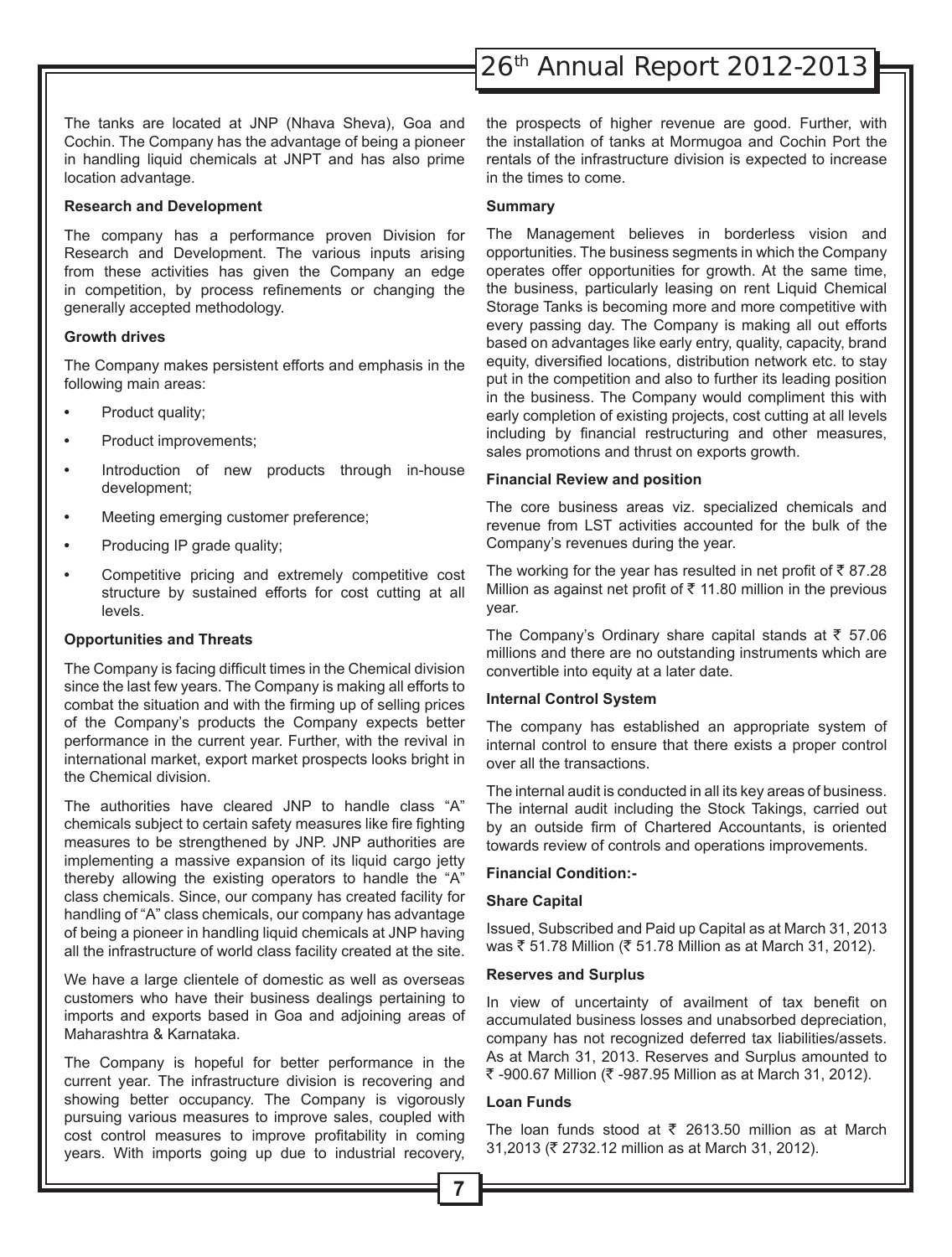#### **Fixed Assets**

Net fixed assets including Capital Work in Progress as at March 31,2013 are ₹ 1634.82 million (₹ 1654.18 as at March 31, 2012).

#### **Investments**

Total amount of investments as at March 31, 2013 was ₹ 0.22 million (₹ 0.22 million as at March 31, 2012).

#### **Net Current Assets**

Net Current Assets increased to  $\bar{\tau}$  -80.73 million as at March 31, 2013 from ₹ -64.42 million as at March 31, 2012.

#### **Enhancing Shareholder Value:-**

The management would be making all efforts for the creation of shareholder value, it being one of its prime objectives. It would focus on measures of cost control, improving the company's position in strategic markets and strengthening its products to improve the return to shareholders.

#### **Cautionary Statement:-**

Statements in the Management Discussion and Analysis describing the Company's objectives, expectations or predictions may be forward looking within the meaning of applicable securities, laws and regulations. Actual results may differ materially from those expressed in the statement. Important factors that could influence the Company's operations include global and domestic supply and demand conditions affecting selling prices of finished goods, input availability and prices, changes in government regulations, tax laws, economic developments within the country and other factors such as litigation and industrial relations.

# COMLIANCE CERTIFICATE ON CORPORATE GOVERNANCE

**To,**

The Member of

Ganesh Benzoplast Limited

I have examined the Compliance of conditions of corporate Governance by GANESH BENZOPLAST LIMITED for the year ended 31st March, 2013 as stipulated in Clause 49 of the Listing Agreement of the said Company with the Stock Exchange of India.

The Compliance of conditions of Corporate Governance is the responsibility of the Management. My examination was limited to procedures and implementations thereof adopted by the Company for ensuring the compliance of the conditions of Corporate as stipulated in clause 49 of the above mentioned Listing Agreement. It is neither an audit nor an expression of opinion on the financial statement of the Company.

In my opinion an to the best of my information and according to the explanation given to me . I certify that the Company has generally complied in all material respects with the conditions of Corporate Governance as stipulated in the above mentioned listing Agreement.

I further state that such compliance is neither an assurance as to future viability of the Company nor the efficiency or effectiveness with which the management has conducted the affairs of the Company.

> **Vinesh K.Shah & Associates Practising Company Secretary, Membership No. 6449 C.P No. 7000**

Place: Mumbai Date: August 12, 2013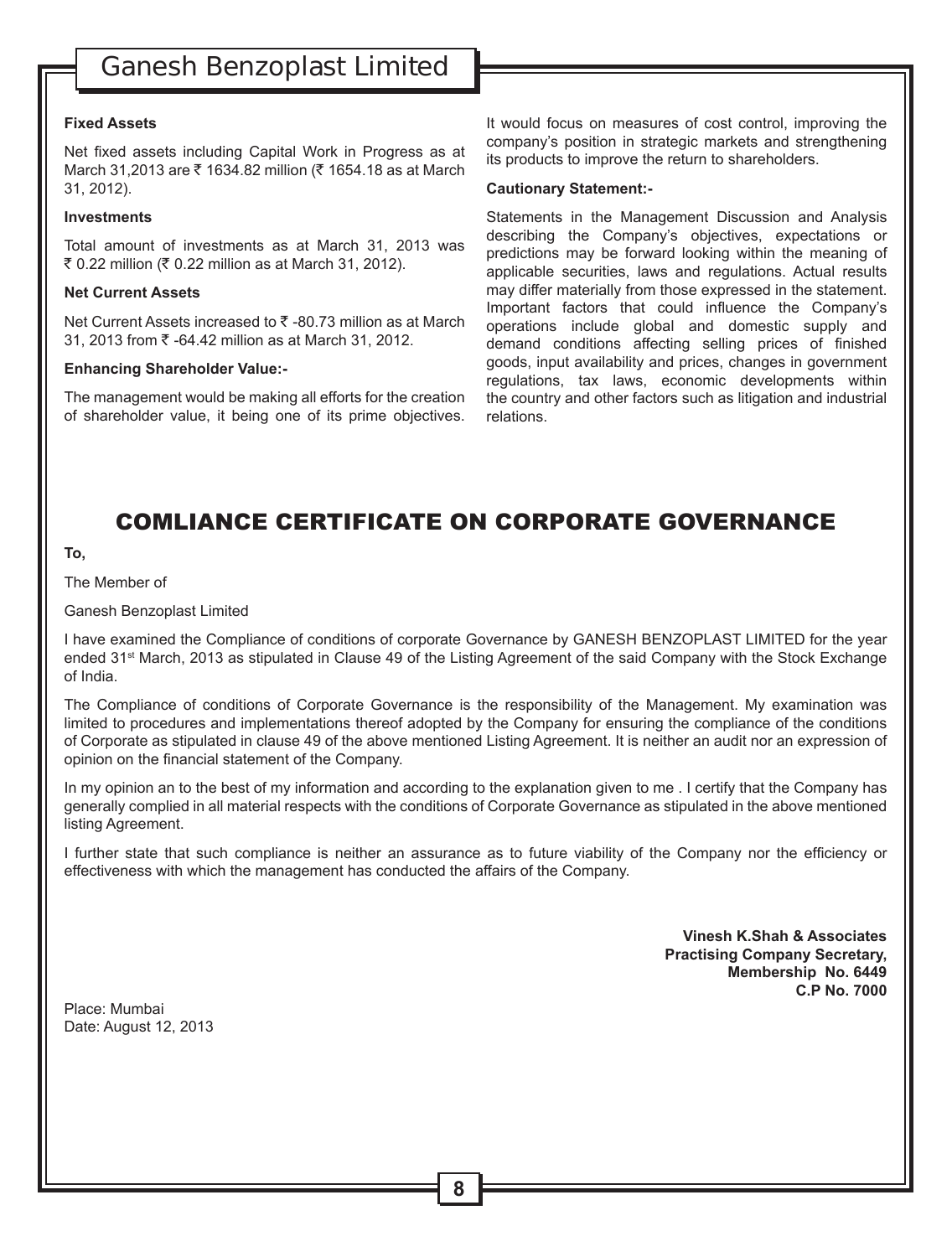### CORPORATE GOVERNANCE REPORT

**(As required under Clause 49 of the Stock Exchange Listing Agreement**)

**1**. The Company's Corporate Governance philosophy is to implement and improve upon the best practices so as to lead the Company towards higher achievements. The business objective of the Board of Directors, Company's management and employees is to undertake all its activities such as production in a manner to result in creation of sustained value over a long term for its stakeholders particularly shareholders, and also employees, customers, government and the lenders. The Company strives to fully comply with regulatory requirements even in trying and adverse circumstances.

#### **2. BOARD OF DIRECTORS**

#### **a) Board's Functioning & Procedure:-**

The Board has complete access to any information within the Company. At meeting of the Board, it welcomes the presence of Managers who can provide additional insight into the items being discussed.

The Items placed at the Meeting of the Board include the following :-

- **•** Unaudited Quarterly/ Half Yearly Financial Results and Audited Annual Accounts of the Company, the results and capital employed, for consideration and approval.
- **•** Minutes of meeting of Audit, Share holders Grievance Committee and Remuneration Committee.
- **•** Extracts of circular resolution passed
- **•** General Notice of Interest.
- **•** Sales and/ or Purchase of Investments, fixed assets.
- **•** Review Compliance of all laws applicable to the Company including the requirement of the Listing Agreement with the Stock Exchanges and steps taken by the company to rectify instances of non compliance, if any.
- **•** Related party transactions.
- **•** Reviewing the Company's financial and risk management Policies.

All the items in the Agenda are accompanied by notes giving comprehensive information on the related subject and in certain matters such as financial/business plans, financial results, detailed presentations are made. The Agenda and the relevant notes are sent in advance separately to each Director to enable the board to take informed decisions.

The Minutes of the Meeting of the Board are circulated to all Directors and confirmed at the subsequent Meeting. The Minutes of the Audit Committee, Remuneration Committee, Shareholders Grievance Committee and the Minutes of the Board of Directors Meeting of subsidiary company (if any) are also circulated to all directors and thereafter tabled for discussion at the subsequent Board Meeting.

**b)** Composition and Attendance -The Board of Directors consisted of 4 professionals from diverse fields – two of these members are whole time Directors, and other two member are Non –Executive Independent Director. During the year, under review, Eight Board Meetings were held on 14.05.2012, 14.08.2012, 28.08.2012, 01.09.2012, 9.10.2012, 30.10.2012, 29.11.2012, 13.02.2013.

| Name of Director                                             | Category                     | No. of Board<br>Meetings<br>Attended | No. of Directorship<br>of other Limited<br>Companies | No. of Membership in<br>other Committees |
|--------------------------------------------------------------|------------------------------|--------------------------------------|------------------------------------------------------|------------------------------------------|
| Shri Rishi R. Pilani,<br>Chairman & MD (w.e.f. 30.09.2011)   | Promoter<br>Executive        | 8                                    |                                                      | 3                                        |
| Shri Raunak R.Pilani<br>(w.ef 28 <sup>th</sup> June 2008.)   | Promoter<br>Executive        | 8                                    |                                                      | Nil                                      |
| Shri Nalinakshan K.<br>(W.ef 30th June, 2007                 | Non Executive<br>Independent | 8                                    |                                                      | 3                                        |
| Shri Gyan Chordia<br>(Up to $9^{th}$ Oct, 2012)              | Non Executive<br>Independent | 5                                    | Nil                                                  | 3                                        |
| Shri Kanahiyalal Thussu<br>(w.e.f. 9 <sup>th</sup> Oct 2012) | Non Executive<br>Independent | 3                                    | Nil                                                  | 3                                        |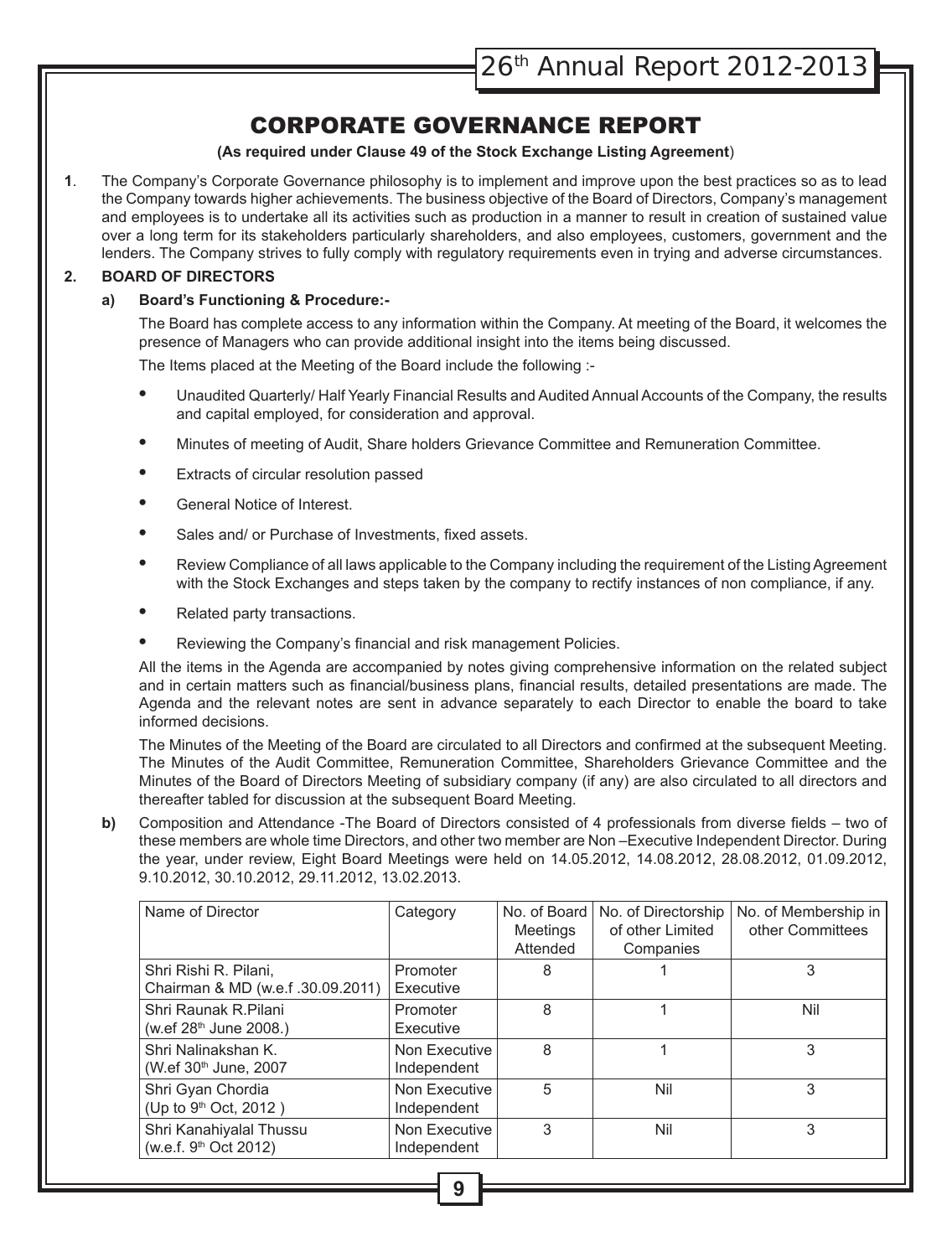#### **3. AUDIT COMMITTEE**

The primary objective of the Committee is to monitor and effectively supervise the Company's financial reporting process with a view to provide accurate, timely and proper disclosure and ensure the integrity and quality of financial reporting. The Scope of the activities of the Audit Committee is as set out in Clause 49 of the Listing Agreement with the Stock Exchange read with Section 292A of the Companies Act,1956.

#### **a) The functions of the Audit Committee include the following:-**

- the Company's financial reporting process and the disclosure of its financial information.
- the quarterly and annual financial statements with primary focus on accounting policies and practices, compliance with accounting standards and legal requirements.
- the adequacy of internal control systems and audit function.
- Recommending the appointment and removal of statutory auditors, fixation of audit fee and also to approve payment for other services.
- Related party transaction.

All the items in the Agenda are accompanied by notes giving comprehensive information on the related subjects and in certain matters such as financial results, detailed presentations are made. The Agenda and the relevant notes are sent in advance separately to each Member to enable the Committee to take informed decisions.

The Minutes of the Meeting of the of the Committee are circulated to all Directors and confirmed at the subsequent Meeting.

#### **b) The composition of the Audit Committee and details of meeting attended by its members are given below:-**

| Name of Director                                          | Category                             | <b>Position</b> | No. of Meetings<br><b>Attended</b> |
|-----------------------------------------------------------|--------------------------------------|-----------------|------------------------------------|
| Shri Gyan Chordia (Up to 9 <sup>th</sup> Oct, 2012)       | Non Executive Independent   Chairman |                 |                                    |
| Shri Nalinakshan K. (w.e.f. 10 <sup>th</sup> Oct, 2012)   | Non Executive Independent   Chairman |                 | 5                                  |
| Shri Kanahiyalal Thussu (w.e.f. 9 <sup>th</sup> Oct 2012) | Non Executive Independent   Member   |                 |                                    |
| Shri Rishi R. Pilani,                                     | <b>Promoter Executive</b>            | Member          | 5                                  |

The Committee met on 14.05.2012, 14.08.2012, 28.08.2012, 30.10.2012, 13.02.2013 during the year.

#### **4. REMUNERATION COMMITTEE:-**

The purpose of the Committee shall be to discharge the Board's responsibilities relating to formulation of compensation plans and policies of the Company's Executive Directors.

#### **a) The Board terms of reference of the Remuneration Committee are as follows:-**

The Company while deciding the remuneration package of the Senior Management members takes into consideration the recommended to the Board remuneration including salary, perquisites and commission to be paid to the Company's Managing Director and Whole-time Director.

\*Finance the perquisites package of the Managing Director and Whole-time Directors within the overall ceiling fixed by the Board.

\*Recommend to the Board, retirement benefits to be paid to the Managing Director and Whole-time Directors under Retirement Benefit Guidelines adopted by the Board.

#### **b) Remuneration Policy:-**

The Company pays remuneration to its Whole-Time Director & CEO by way of salary, allowance and perquisites as recommended by the Remuneration & Compensation Committee, subject to the conditions stipulated in Schedule XII and other applicable provisions of the Companies Act, 1956. The Company pay sitting fees to Nonexecutive directors for attending each meeting of the Board / Committee. No. Commission is paid to the Executive Director.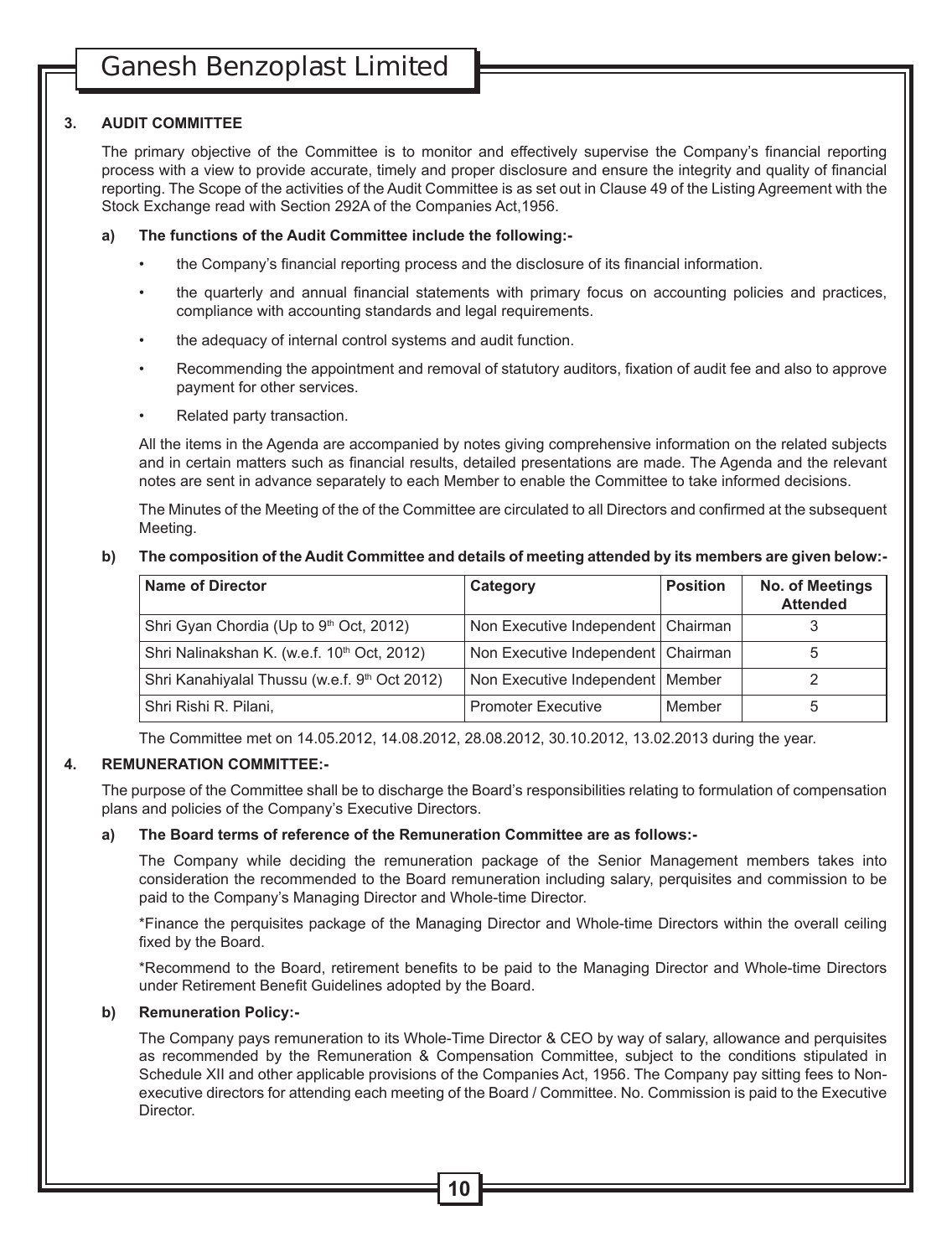# 26th Annual Report 2012-2013

#### **c) Composition of Remuneration Committee:-**

| <b>Name of Director</b>                                        | Category                     | <b>Position</b>                                     | <b>Meeting</b><br><b>Attended</b> |
|----------------------------------------------------------------|------------------------------|-----------------------------------------------------|-----------------------------------|
| Shri Gyan Chordia<br>(Up to 09th October, 2012)                | Non Executive<br>Independent | Chairman<br>(Up to $09th$ October, 2012)            |                                   |
| ShriKanhyalal Thussu<br>(w.e.f 10 <sup>th</sup> October, 2012) | Non Executive Director       | Chairman<br>(w.e.f. 10 <sup>th</sup> October, 2012) | Nil                               |
| Shri Nalinakshan K.                                            | Non Executive Director       | Member                                              |                                   |

#### **d) Details of remuneration for 2012-2013**

#### **Non-Whole time Director is as under :-**

| Name of Director      | <b>Salary incl. Perquisites</b> | <b>Sitting fees</b> | Total   |
|-----------------------|---------------------------------|---------------------|---------|
| Shri. Gyan Chordia    | Nil                             | ₹19.000             | ₹19.000 |
| Shri Nalinakshan.K    | Nil                             | ₹28.000             | ₹28.000 |
| Shri.Kanhyalal Thussu | Nil                             | ₹9.000              | ₹9.000  |

#### **Managing Director:-**

| <b>Name of Director</b> | <b>Salary incl.Perquisites</b> | <b>Sitting fees</b> | Total       |
|-------------------------|--------------------------------|---------------------|-------------|
| l Shri. Rishi Pilani    | ₹ 12.00.000                    | Nil                 | ₹ 12.00.000 |

#### **5. INVESTORS GRIEVANCE COMMITTEE:-**

An Investors'Grievance Committee was constituted to specifically look into the redressal of Investor's Complaints like transfer of shares, Non-receipt of balance sheet and non-receipt of declared dividend, non-receipt of Demat Credit etc.

The committee reviews the status of investor's grievances and redressal mechanism and recommends measures to improve the level of investor services. The Committee met on 14.05.2012, 14.08.2012, 30.10.2012, 13.02.2013. during the year.

#### **Composition**

| Name of Director                                          | Category                  | <b>Position</b> | <b>Meeting</b><br><b>Attended</b> |
|-----------------------------------------------------------|---------------------------|-----------------|-----------------------------------|
| Shri Gyan Chordia (Up to 9th Oct, 2012)                   | Non Executive Independent | Chairman        | $\mathcal{P}$                     |
| Shri Nalinakshan K. (w.e.f. 10 <sup>th</sup> Oct, 2012)   | Non Executive Independent | Chairman        |                                   |
| Shri Kanahiyalal Thussu (w.e.f. 9 <sup>th</sup> Oct 2012) | Non Executive Independent | Member          | 2                                 |
| Shri Rishi R. Pilani,                                     | <b>Promoter Executive</b> | Member          |                                   |

The total number of complaints received and replied to the satisfaction of the Share holders during the year ended  $31.03.2013$  were 83. There are no pending complaints or share transfers as on  $31<sup>st</sup>$  March, 2013.

The total numbers of pending share transfers were -Nil-- and pending request for dematerialization were Nil as on 31.03.2013.

The Board has designated Mr. Rishi R. Pilani, Chairman & Managing Director as the Compliance Officer.

#### **6. SHARE TRANSFER COMMITTEE:-**

The composition, powers and functions of the Committee meets the requirements of Listing Agreement. The Committee meets generally on a fortnightly basis. During the year under review, the Committee met 14 times.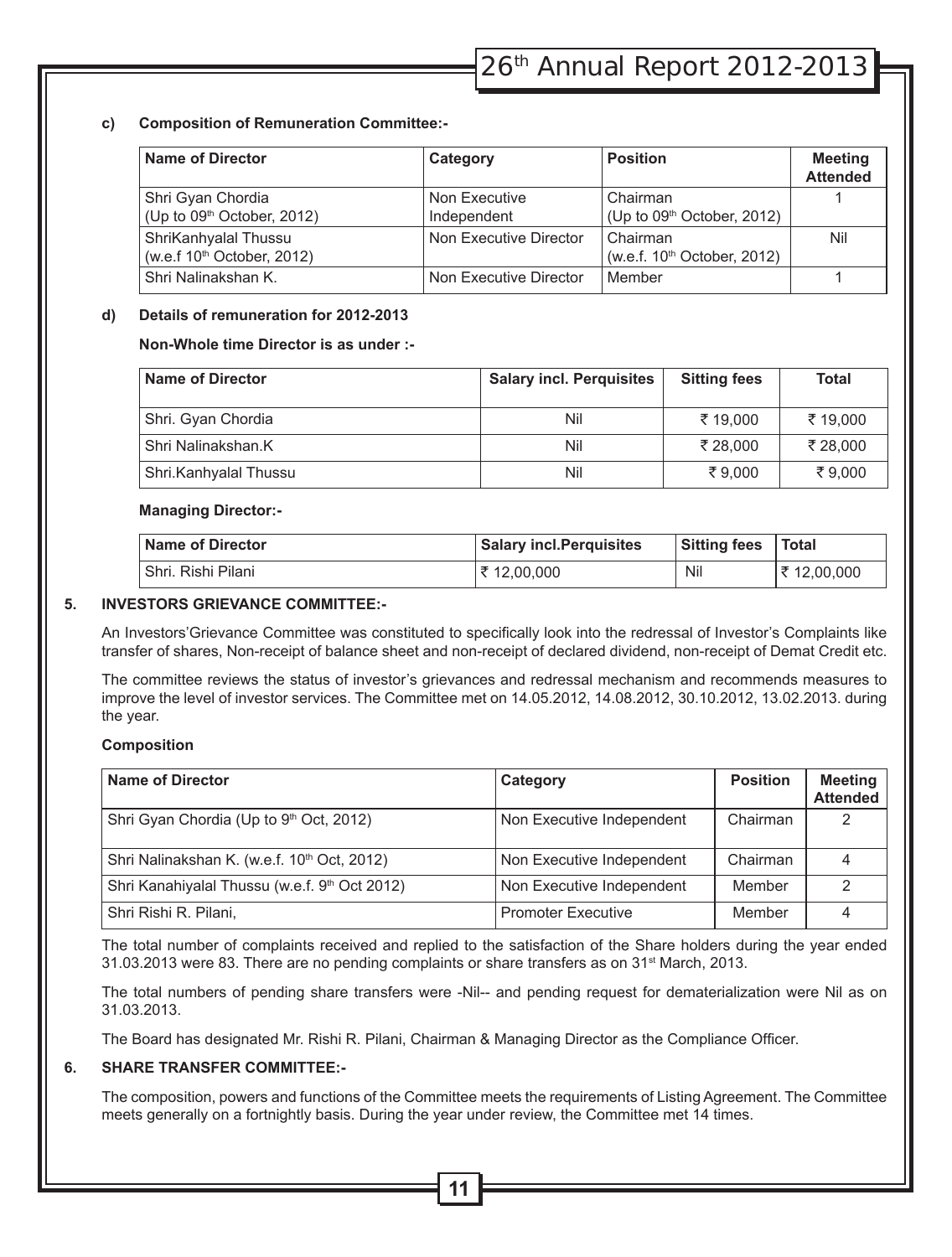| Name of Director                          | Category           | <b>Position</b> | Meeting<br><b>Attended</b> |
|-------------------------------------------|--------------------|-----------------|----------------------------|
| Shri Rishi R. Pilani                      | Executive Director | Member          | 14                         |
| Shri Raunak R. Pilani (w.e.f. 28/06/2008) | Executive Director | Member          | 14                         |

#### **7. GENERAL BODY MEETINGS:-**

#### **Details of last three Annual General Meetings of the Company are as follows:**

| Meeting              | Day, Date and Time              | Venue                                                                                 |
|----------------------|---------------------------------|---------------------------------------------------------------------------------------|
| 23rd AGM             | Tuesday, 30.11.2010, 10.00 a.m. | Shri Rajasthan Recreation Club Plot no. 3, J.B.Nagar, Andheri (E)<br>Mumbai- 400 059. |
| 24 <sup>th</sup> AGM | Friday, 30.09.2011, 10.00 a.m.  | Shri Rajasthan Recreation Club Plot no. 3, J.B.Nagar, Andheri (E)<br>Mumbai- 400 059. |
| 25 <sup>th</sup> AGM | Saturday, 29.12.2012,10.00 a.m. | Shri Rajasthan Recreation Club Plot no. 3, J.B.Nagar, Andheri (E)<br>Mumbai- 400 059. |

#### **No Special resolution was put through, postal ballot, at the last Annual General Meeting.**

#### **8. DISCLOSURES:-**

There were no material significant transactions with the directors or Management that have any conflict with the interest of the company at large.

#### **\* Details related party transactions:-**

There are no material transactions with related parties that require separate disclosures. A list of related party transactions as required by the Accounting Standards (AS) 18 issued by the institute of Chartered Accounts of India, forms part of note 33 to the accounts. These transactions do not have any potential conflict with the interest of the company at large.

#### **\* Pecuniary relationship or transaction of the Non-Executive Director:-**

There is no material peculiarly transaction with any Non-Executive as well as independent Director of the Company that requires a separate disclosure.

#### **\*Details on the use of proceeds from public issue , right issue, preferential issue etc:-**

No funds have been raised through issue of equity or debt in the form of public or right or preferential issues during the year under review.

#### **\* Disclosure of Accounting Transactions:-**

The Company has followed all mandatory accounting standards.

#### **\* Compliance:-**

The Company has complied with various rules and regulations prescribed by the Stock Exchange and Securities & Exchange Board of India or any other statutory authority relating to the capital market during the year under review. No Penalties or structures have been imposed by them on the Company during the year under review.

#### **\*CEO/CFO Cetification:-**

The Chief Executive Officer (CEO) of the Company have issued necessary certificate pursuant to the provisions of Clause 49 of the Listing Agreement and the same is attached and form part of the Annual Report.

#### **9. MEANS OF COMMUNICATION:-**

The Company has reported all material information including quarterly financial results, press release issued by the Company to all Stock Exchanges where the securities of the Company are listed.

**12**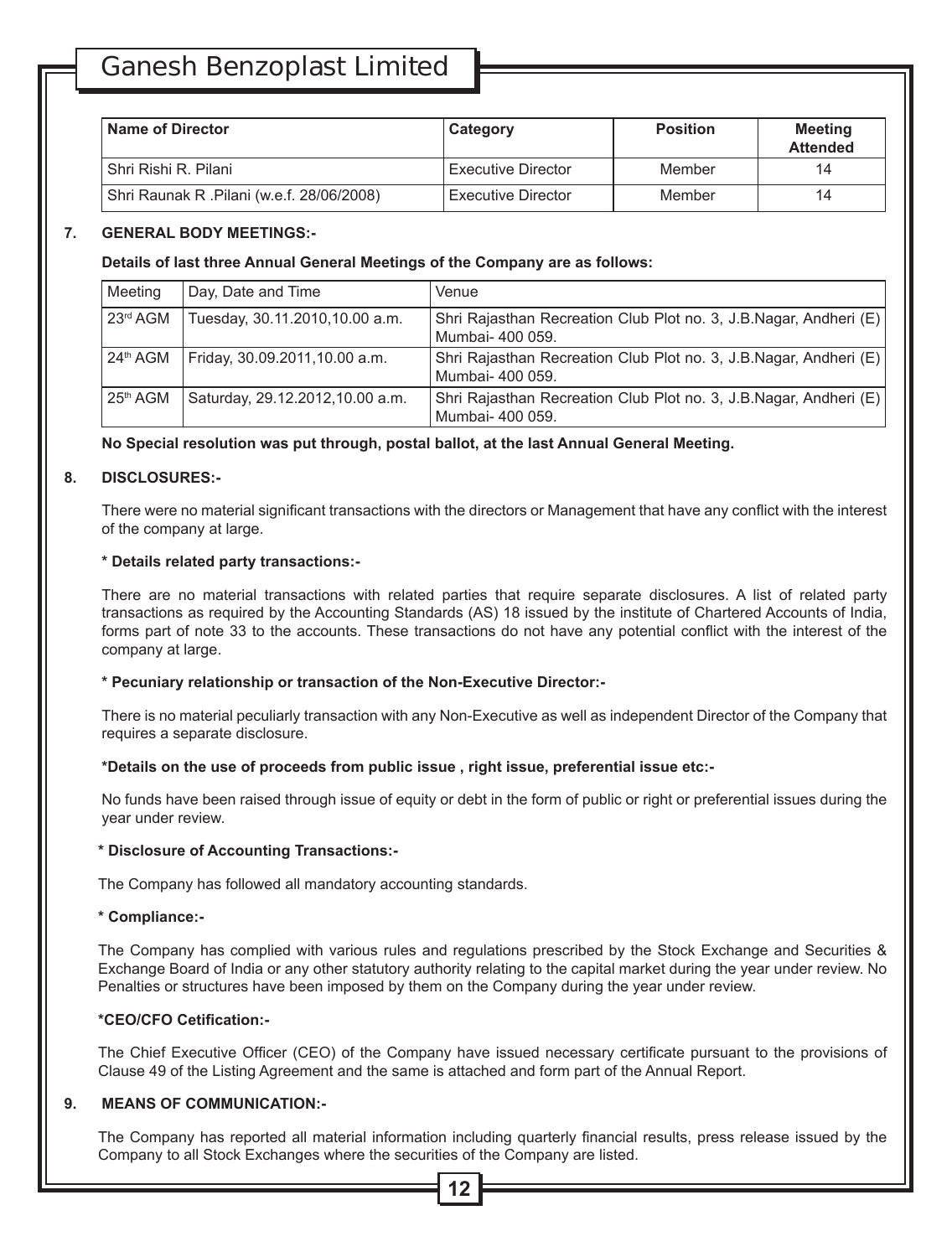#### **10. GENERAL SHAREHOLDER INFORMATION:-**

All the required information is provided in Shareholders' information section.

#### **SHAREHOLDER INFORMATION SECTION**

- **(i) Registered Office :** Dina Building, 1st Floor, M.K.Road, Marine Lines (East) Mumbai- 400 002. & Corporate Office : A1/A2, Gurudatt CO-Operative Hsg Soc, J.B.Nagar Andheri (E), Mumbai- 400 059.
- (ii) Annual General Meeting : Monday, 30<sup>th</sup> September, 2013 at-10. A.M. at Shri Rajasthan Recreation Club, J.B.Nagar, Andheri (East), Mumbai- 400 059.

|  | (iii) Financial Calendar        | $: 2013-2014$ (tentative)     |
|--|---------------------------------|-------------------------------|
|  | 1 <sup>st</sup> Quarter Results | Second week of August, 2013.  |
|  | 2 <sup>nd</sup> Quarter Results | Last week of October, 2013.   |
|  | 3rd Quarter Results             | : Last week of January, 2014. |
|  | 4 <sup>th</sup> Quarter Results | Last week of May, 2014.       |
|  | Annual General Meeting          | before end September, 2014.   |

- **(iv) Date of book Closure:** The Register of Members and the Register of Share Transfers of the Company will remain closed on Saturday, 21<sup>st</sup> September, 2013 to Monday 30<sup>th</sup> September 2013. (Both days Inclusive)
- **(v) Registrar for Demat segment:** The Company has appointed Big Share Services Limited having its office at E/2, Ansa Industrial Estate,Saki Vihar Road, Saki Naka, Andheri-East, Mumbai-400 072 as Registrar for demat segments.
- **(vi) Share Transfer System:** The Company has In–house Share Department, which provides all shareholders related services. Share Transfer requests received in physical form are registered within 30 days from the date of receipt and demat requests are normally confirmed within an average period of 15 days from the date of receipt.
- **(vii) Dematerialization of Shares:** Trading in Company's shares is permitted only in dematerialization since April 08.1999, as per notification issued by the Securities and Exchange Board of India. The Company provides facility for simultaneous transfer and dematerialization of equity shares as per the procedure prescribed by NSDL and CDSL. About 93.78 % of the total shares have been dematerialised as on March 31, 2013

|                                     | No. of Shares | % of total Capital Issued |
|-------------------------------------|---------------|---------------------------|
| Held in Dematerialized Form in NSDL | 41622058      | 80.38%                    |
| Held in Dematerialized Form CDSL    | 6936581       | 13.40%                    |
| Physical                            | 3225654       | 6.23%                     |
| Total                               | 51784293      | $100 \%$                  |

**(viii) Green Initiative:** The Ministry of Corporate Afffairs ("MCA"),Government of India, through its Circular No.17/2011 dated 21st April, 2011 and Circular No.18/2011 dated 29th April,2011, has allowed companies to send Annual Report comprising of Balance Sheet, Statement of Profit and Loss, Directors'Report, Auditors' Report and Explanatory Statement etc., through electronic mode to the registered e-mail address of the members. Keeping in view the underlying theme and the circulars issued by MCA, we propose to send future communications in electronic mode to the e-mail address provided by you to the depositories and made available by them being the registered address. By opting to receive communication through electronic mode you have the benefit of receiving communications promptly and avoiding loss in postal transit. Members who hold shares in physical form and desire to receive the documents in electronic mode are requested to provide their details (name, folio no., e-mail Id) on the Company's e-mail address viz. gbljbn@yahoo.com or mlgblml@gmail.com Members who hold shares in electronic form are requested to get their details updated with the respective Depositories.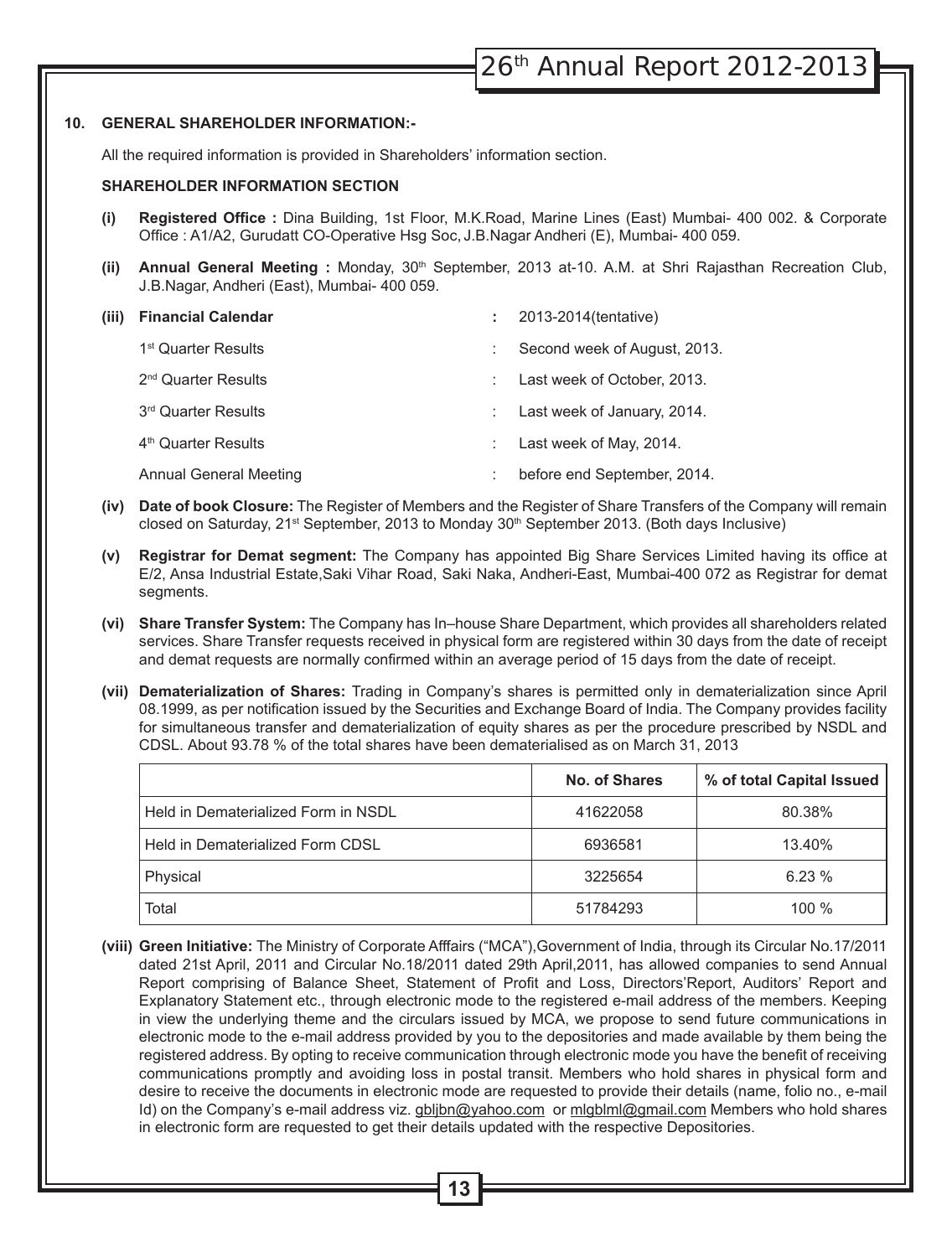# Ganesh Benzoplast Limited

- **(ix) Share Transfer Office/ Address for correspondence** : A/1, A2, Gurudatt Co-op Hsg Soc Ltd., J.B.Nagar, Andheri (E) 400 059, Telephone No.28390694,
- **(x) FaxNo.:-**022**-**28390715,

 **Email Address:**-mlgblml@gmail.com.;gbljbn@yahoo.com **Website:** http://www.gblinfra.com; www.ganeshgroup.com

- **(xi) Notice for change of address** and mandates must reach the Company's Share Department. In case of dematerialised shares the notice for change of address and mandates etc. should be directly sent to the concerned DP's.(Depository Participant)
- **(xii) Listing on Stock Exchange**: At the Mumbai.
- **(xiii)** BSE Stock Code: 500153
- **(xiv) ISIN No**.: INE388A01029
- **(xv) Stock Market Data:** Monthly high and low quotations as well as the volume of shares traded at Mumbai Stock Exchange for 2012-2013 are:

| <b>Month</b>     | High $\bar{z}$ | Low Rs | Volume<br>(Shares) | <b>Month</b>      | <b>High Rs</b> | Low Rs | Volume<br>(Shares) |
|------------------|----------------|--------|--------------------|-------------------|----------------|--------|--------------------|
| April-2012       | 10.23          | 7.87   | 284206             | October 2012      | 8.60           | 6.60   | 136931             |
| May 2012         | 10.00          | 8.41   | 318441             | November 2012     | 9.45           | 6.64   | 253086             |
| June 012         | 8.90           | 7.55   | 164954             | December 2012     | 10.95          | 7.03   | 761138             |
| <b>July 2012</b> | 10.70          | 8.25   | 169629             | January 2013      | 10.70          | 8.01   | 307408             |
| Aug 2012         | 8.95           | 7.20   | 266978             | February 23013    | 8.90           | 7.06   | 251265             |
| Sept 2012        | 8.85           | 6.72   | 252247             | <b>March 2013</b> | 8.59           | 6.41   | 311964             |

**(xvi) Distribution Schedule as on 31.03.2013**.

| <b>No. of Equity Shares</b> | <b>Share holders</b> |              | No. of Shares |             |  |
|-----------------------------|----------------------|--------------|---------------|-------------|--|
|                             | <b>Number</b>        | % of Holders | <b>Number</b> | % of Shares |  |
| Upto $-2500$                | 34906                | 98.11        | 6888339       | 13.30       |  |
| 2501-5000                   | 325                  | 0.91         | 1247796       | 2.41        |  |
| 5001-10000                  | 148                  | 0.42         | 1112952       | 2.15        |  |
| 10001-20000                 | 91                   | 0.26         | 1377520       | 2.66        |  |
| 20001-30000                 | 19                   | 0.05         | 489086        | 0.94        |  |
| 30001-40000                 | 22                   | 0.06         | 769338        | 1.49        |  |
| 40001-50000                 | 11                   | 0.03         | 512007        | 0.99        |  |
| 50001-100000                | 27                   | 0.08         | 2126063       | 4.11        |  |
| 100001 & Above              | 29                   | 0.08         | 37261192      | 71.95       |  |
| <b>Total</b>                | 35578                | 100.00       | 51784293      | 100.00      |  |

**(xvii) Categories of Shareholders as on 31.03.2013**.

| Category                 | 31.03.2013                         |          |  |
|--------------------------|------------------------------------|----------|--|
|                          | % of Shareholding<br>No. of Shares |          |  |
| Promoters                | 32.82                              | 16997101 |  |
| Individuals              | 34.81                              | 18024196 |  |
| Domestic Companies       | 18.17                              | 9410609  |  |
| Fls, Mutual Funds & Bank | 12.26                              | 6346535  |  |
| Fils, OCBs & NRI         | 1.94                               | 1005852  |  |
| <b>TOTAL</b>             | 100.00                             | 51784293 |  |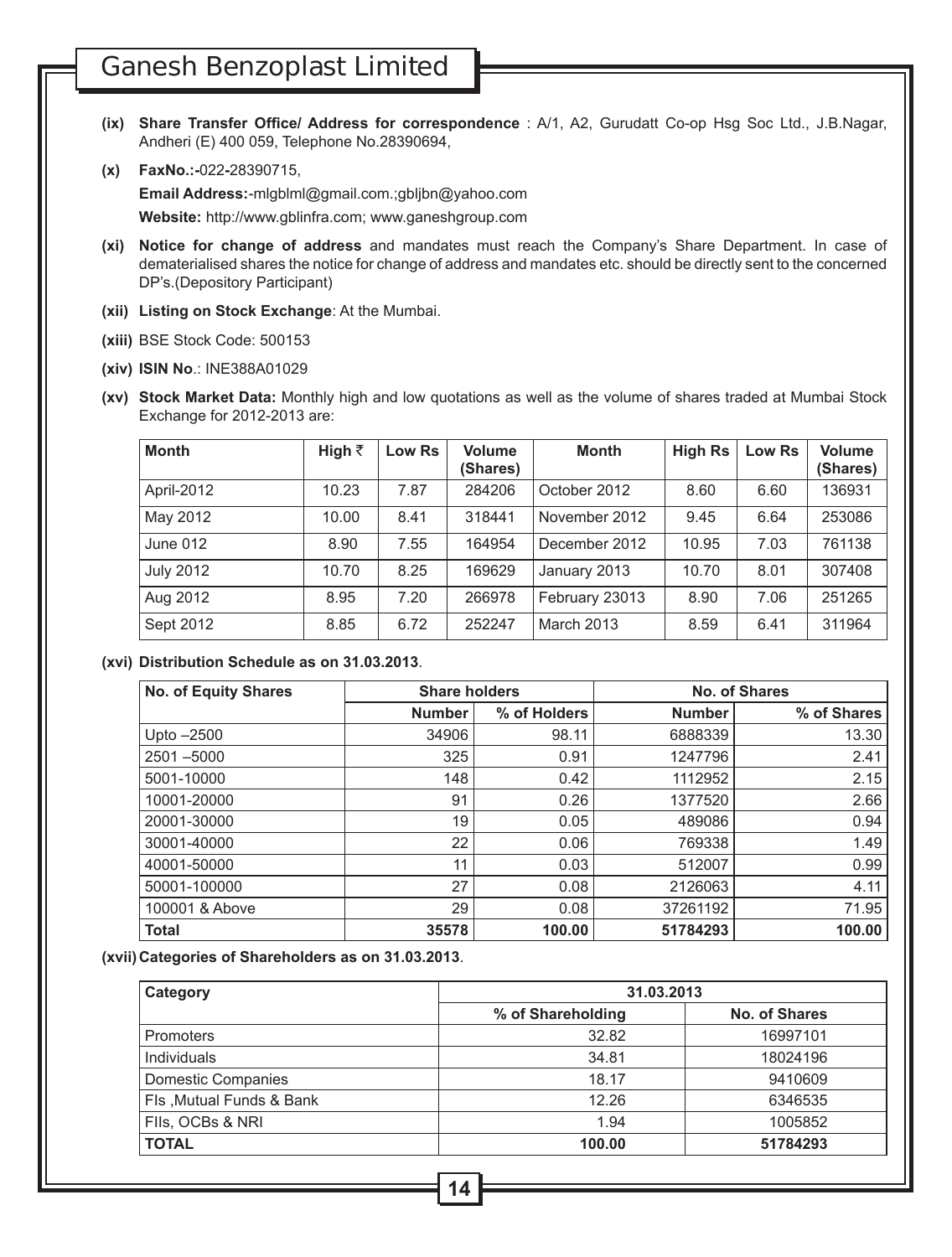# 26<sup>th</sup> Annual Report 2012-2013

#### **(xviii) PLANT LOCATION**

#### **a) Chemical Division**

**•** D-5/2 & D-21/2/2 M.I.D.C. Industrial Area, Tarapur, Dist. Thane (Maharashtra)

#### **b) Infrastructure Division**

- **•** Jawarharlal Nehru Port (J.N.P.) Bulk Road, Nhava Seva, Navi Mumbai 400 707.
- **•** Plot No. A-1, 2,3. South End, Willington Island, Cochin 682 029.
- **•** Head Land, sada, Mormugoa 403 803.

#### **(xix) Address for Correspondence**

A1/A2 Gurudatt CO-OP Hsg Soc. Ltd, J.B.Nagar, Andheri (E), Mumbai-400 059. Tel No:- 28390694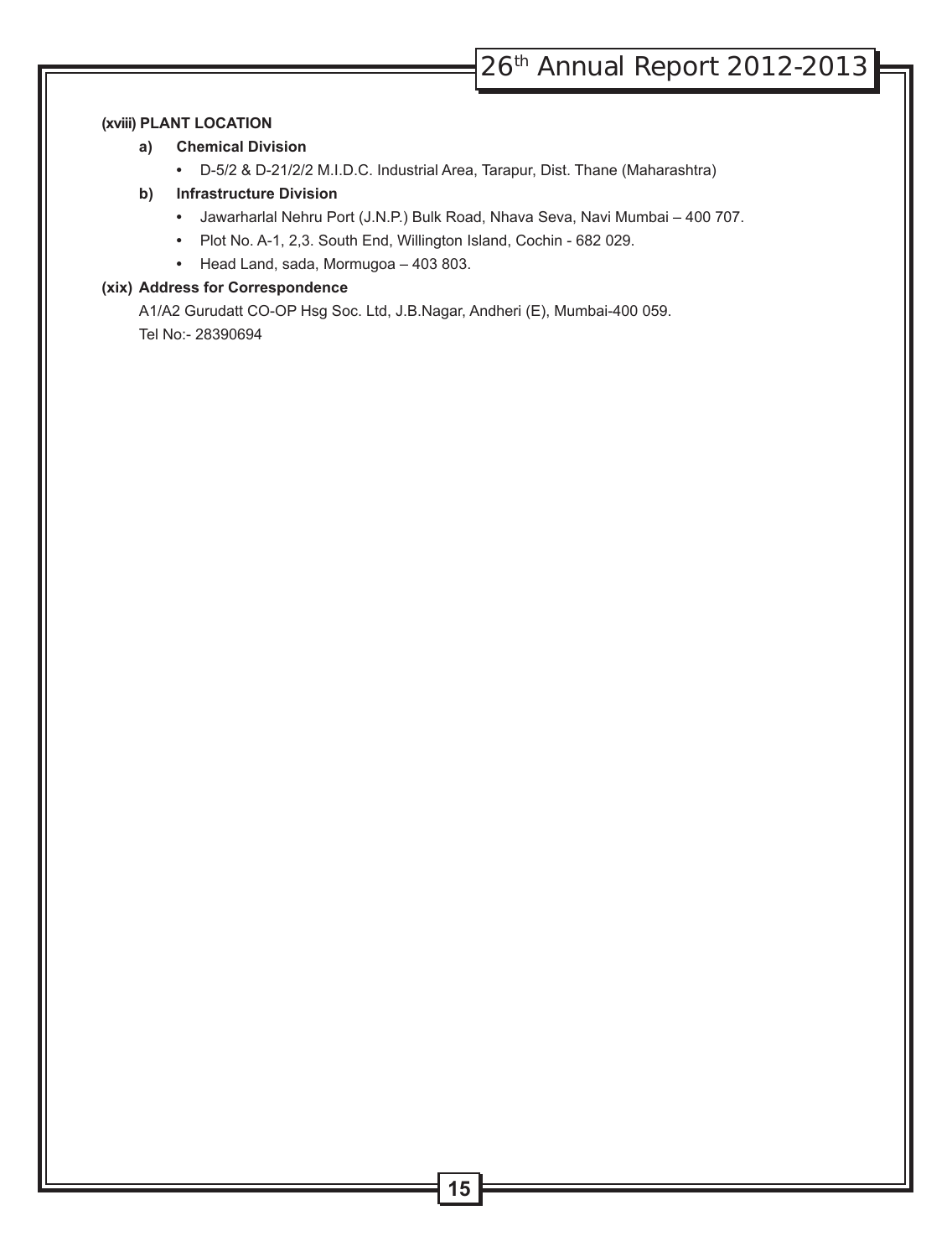# INDEPENDENT AUDITORS' REPORT

#### **To**  The Members of

**Ganesh Benzoplast Limited**

#### 1 **Report on the Financial statements**

We have audited the accompanying financial statements of Ganesh Benzoplast Limited ("the Company"), which comprise the Balance Sheet as at March 31, 2013, the Statement of Profit and Loss and Cash Flow Statement for the year then ended, and a summary of significant accounting policies and other explanatory information.

#### 2 **Management's Responsibility for the Financial Statements**

Management is responsible for the preparation of these financial statements that give a true and fair view of the financial position, financial performance and cash flows of the Company in accordance with the Accounting Standards referred to in sub-section (3C) of section 211 of the Companies Act, 1956 ("the Act"). This responsibility includes the design, implementation and maintenance of internal control relevant to the preparation and presentation of the financial statements that give a true and fair view and are free from material misstatement, whether due to fraud or error.

#### 3 **Auditor's responsibility**

Our responsibility is to express an opinion on these financial statements based on our audit. We conducted our audit in accordance with the Standards on Auditing issued by the Institute of Chartered Accountants of India. Those Standards require that we comply with ethical requirements and plan and perform the audit to obtain reasonable assurance about whether the financial statements are free from material misstatement.

4 An audit involves performing procedures to obtain audit evidence about the amounts and disclosures in the financial statements. The procedures selected depend on the auditor's judgment, including the assessment of the risks of material misstatement of the financial statements, whether due to fraud or error. In making those risk assessments, the auditor considers internal control relevant to the Company's preparation and fair presentation of the financial statements in order to design audit procedures that are appropriate in the circumstances. An audit also includes evaluating the appropriateness of accounting policies used and the reasonableness of the accounting estimates made by management, as well as evaluating the overall presentation of the financial statements.

We believe that the audit evidence we have obtained is sufficient and appropriate to provide a basis for our audit opinion.

#### 5 **Opinion**

In our opinion and to the best of our information and according to the explanations given to us, the financial statements give the information required by the Act in the manner so required and give a true and fair view in conformity with the accounting principles generally accepted in India:

- a) in the case of the Balance Sheet, of the state of affairs of the Company as at March 31, 2013;
- b) in the case of the Profit and Loss Account, of the profit/ loss for the year ended on that date; and
- c) in the case of the Cash Flow Statement, of the cash flows for the year ended on that date.

#### 6 **Report on other Legal and Regulatory Requirements**

As required by the Companies (Auditor's Report) Order, 2003 ("the Order") issued by the Central Government of India in terms of sub-section (4A) of section 227 of the Act, we give in the Annexure a statement on the matters specified in paragraphs 4 and 5 of the Order.

- 7 Without qualifying our opinion, we draw attention to Note no.29 to notes to accounts to the financial statements. As at March 31, 2013 the company's accumulated losses of  $\bar{\tau}$  1713.24 Millions exceeds its net worth of ₹843.61Millions. These matters raise substantial doubts regarding the Company's ability to continue as a going concern, which is dependent on establishing profitable operations and obtaining continuing financial support from its shareholders. These mitigating factors have been more fully discussed in Note no.29 accompanying financial statements, in view of which the accompanying financial statements have been prepared under the going concern assumption, and consequently, no adjustments have been made to the carrying values or classification of balance sheet accounts.
- *8 The net worth of the Company has been fully eroded as on March 31, 2013, however the Company had in the earlier years given inter corporate deposits to certain parties and has also taken loans from certain parties without passing any special resolution in a general meeting as required by section 372A and Section 293(1) (d) respectively of the Companies Act, 1956.*

*The Impact of our comments in paragraph 8 above, if any, on the financial statements cannot be ascertained.*

- *9 The balances of the Trade Receivables, Trade Payables and Advances given to certain parties are subject to confirmation / reconciliation.*
- *10 a) The company has not provided for debts aggregating to* ` *29.27 Millions in respect of outstanding from one party for a considerable period of time, which*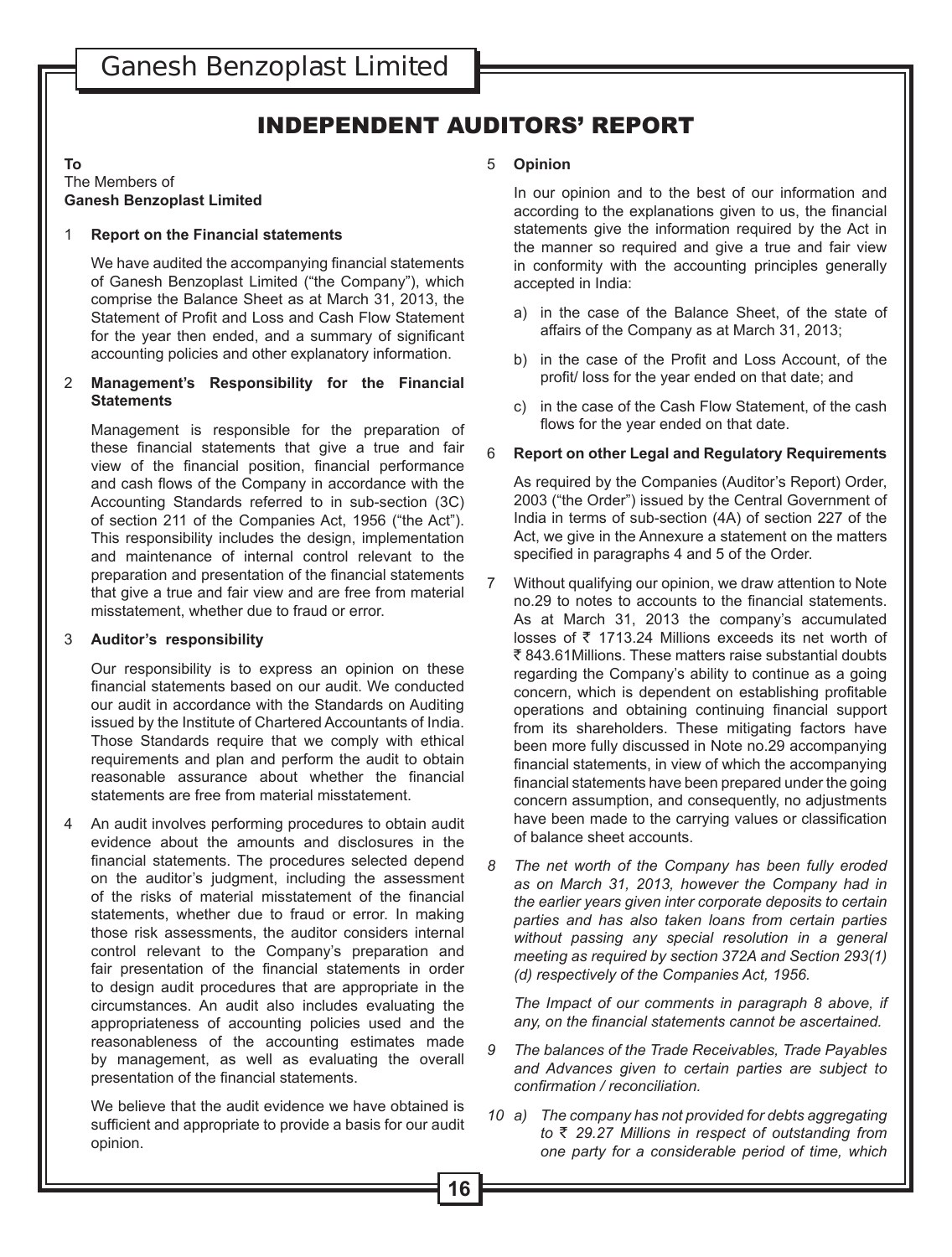*in our opinion are doubtful of recovery. Had the Company accounted for the same the profit for the period would have been* ` *58.01 Millions as against a reported net profit of* ` *87.28 Millions, deficit balance in profit and loss account would have been*  ` *1,742.51 Millions as against* ` *1,713.24 Millions, balance in Trade Receivables would have been*  ` *159.69 Millions as against* ` *188.96 Millions.* 

- *b) The Company has not provided for loans and advances aggregating to* ` *68.97 Millions given to various parties outstanding for a considerable period of time, which in our opinion are doubtful of recovery, Had the Company accounted for the same the profit for the period would have been* ` *18.31 Millions as against a reported profit of* ` *87.28 Millions, deficit balance in profit and loss account would have been*  ` *1782.21 Millions as against* ` *1713.24 Millions, balance in loans and advances would have been*  ` *363.16 Millions as against* ` *432.13 Millions.*
- *c) The audit report for the year ended March 31,2013 was also qualified in respect of the above matter stated in paragraph 10(a) and 10(b) above..*
- *d) Had the Company accounted for our comments in paragraph 10(a) and10(b) above there would have been loss for the period amounting to* ` *10.96 Millions as against a reported profit of* ` *87.28 Millions, balances in Trade Receivables would have been*  ` *159.69 Millions as against* ` *188.96 Millions, balance in loans and advances would have been*  ` *363.16 Millions as against* ` *432.13 Millions, Deficit balance in profit and loss account would have been 1811.48 Millions as against* ` *1,713.24 Millions.*
- 11. As required by section 227(3) of the Act, we report that:
	- a) we have obtained all the information and explanations which to the best of our knowledge and belief were necessary for the purpose of our

audit; *except balance confirmation/ reconciliation of certain balances*.

- b) in our opinion proper books of account as required by law have been kept by the Company so far as appears from our examination of those books;
- c) The Balance Sheet, Statement of Profit and Loss, and Cash Flow Statement dealt with by this Report are in agreement with the books of account;
- d) in our opinion, the Balance Sheet, Statement of Profit and Loss, and Cash Flow Statement comply with the Accounting Standards referred to in subsection (3C) of section 211 of the Companies Act, 1956, *except for comments in paragraph 9 and 10 above*;
- e) On the basis of written representations received from the directors as on March 31, 2013, and taken on record by the Board of Directors, none of the directors is disqualified as on March 31, 2013, from being appointed as a director in terms of clause (g) of sub-section (1) of section 274 of the Companies Act, 1956.
- f) Since the Central Government has not issued any notification as to the rate at which the cess is to be paid under section 441A of the Companies Act, 1956 nor has it issued any Rules under the said section, prescribing the manner in which such cess is to be paid, no cess is due and payable by the Company.

**For Samria & Co.**  Chartered Accountants Firm Registration No.: 109043W

> **CA S.R. Rathi** Partner Membership No.: 112376

Place: Mumbai Date: 30th May, 2013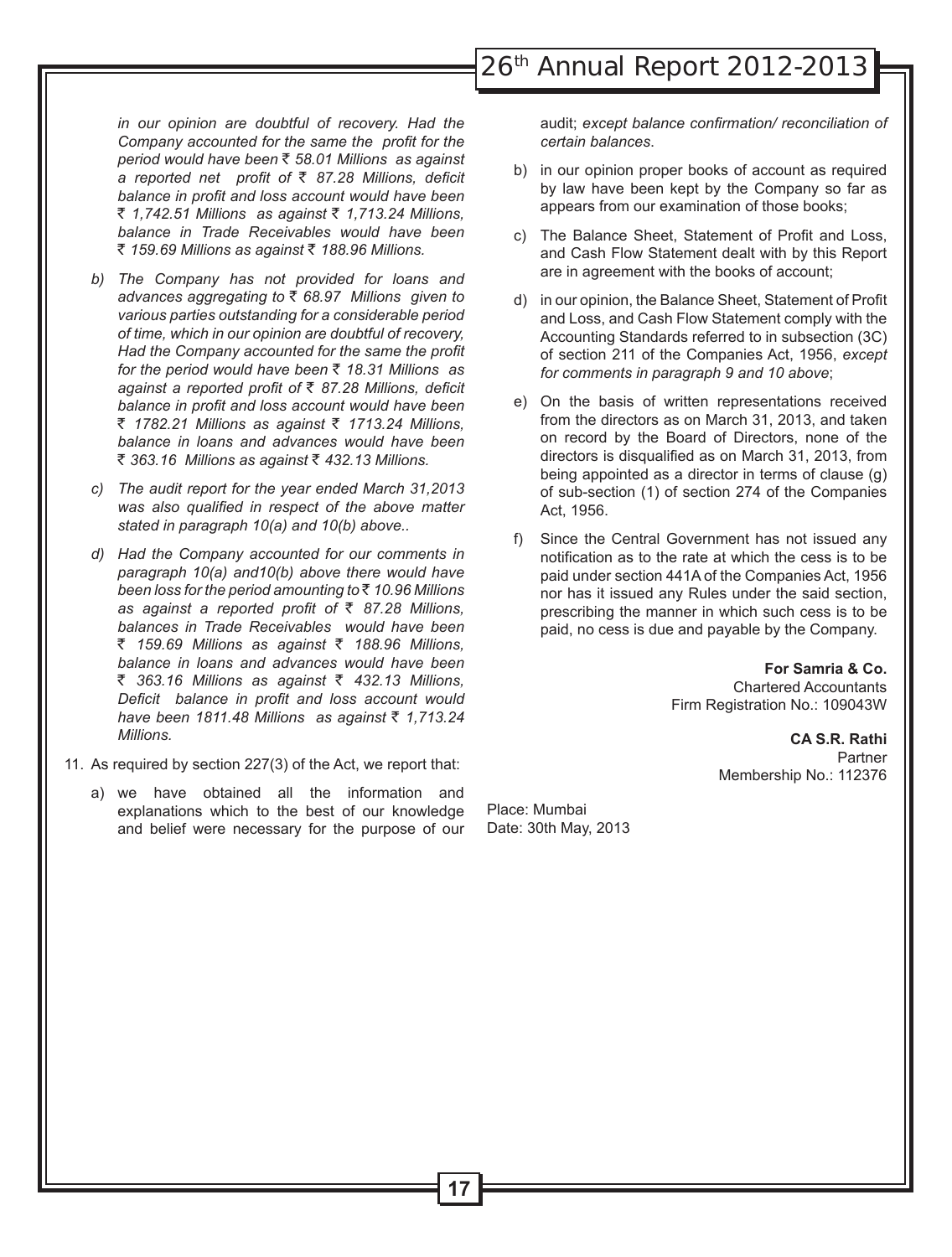### Annexure to Independent Auditors' Report

Referred to in paragraph 6 of the Our Report of even date.

Re: Ganesh Benzoplast Limited ('the Company')

- (i) (a) The Company has maintained proper records showing full particulars, including quantitative details and situation of fixed assets.
	- (b) Fixed Assets have been physically verified by the management during the year and no material discrepancies were identified on such verification.
	- (c) There was no substantial disposal of fixed assets during the year.
- (ii) (a) The management has conducted physical verification of inventory at reasonable intervals during the year.
	- (b) The procedures of physical verification of inventory followed by the management are reasonable and adequate in relation to the size of the Company and the nature of its business.
	- (c) The Company is maintaining proper records of inventory and no material discrepancies were noticed on physical verification carried out at the end of the year.
- (iii) (a) During the year the Company has granted Interest Free loans / advances to three parties covered in the register maintained under section 301 of the Companies Act, 1956 to the extent of ` 8.56 Millions. The maximum amount involved during the year was  $\bar{\tau}$  207.64 Millions and the year end balance of loans granted to such parties was  $\bar{\tau}$  185.01 Millions.
	- (b) In respect of loans /advances granted, repayment of the principal amount is stipulated.
	- (c) There is no overdue amount of loans/advances granted to Companies, firms or other parties listed in the register maintained under section 301of the Companies Act, 1956.
	- (d) The Company has taken Interest free loans from two parties covered in the register maintained under section 301 of the Companies Act, 1956. The maximum amount involved during the year was  $\bar{\tau}$  204.63 Millions and the year end balance of loans taken from such parties was  $\bar{\tau}$  192.22 Millions.
	- (e) In our opinion and according to the information and explanations given to us , the rate of interest and other terms and conditions for such loans are not prima facie prejudicial to the interest of the Company because these are long term and interest free unsecured loan availed from the promoters of the company.
- (f) In respect of loans taken, there is agreed period for repayment of these loans.
- (iv) In our opinion and according to the information and explanations given to us, *the internal control system for purchases of inventory, fixed assets and sales of goods and services is inadequate since in some cases of purchases of inventory and fixed assets the same are made without inviting quotations and in case of sales of goods and services there are no contractual agreements for all the customers. In our opinion this is a continuing failure to correct major weakness in the internal control system*.
- (v) (a) According to the information and explanations provided by the management, we are of the opinion that the particulars of contracts or arrangements referred to in section 301 of the Act that need to be entered into the register maintained under section 301 have been so entered.
	- (b) In respect of transactions made in pursuance of such contracts or arrangements exceeding the value of Rupees five lakhs have been entered in to during the financial year at prices which are reasonable having regard to the prevailing market prices at the relevant time.
- (vi) The Company has not accepted any deposits from the public.
- (vii) *The Company does not have an internal audit system*.
- (viii) We have broadly reviewed the books of account maintained by the Company pursuant to the rules made by the Central Government for the maintenance of cost records under section 209(1)(d) of the Companies Act, 1956, and are of the opinion that prima facie, the prescribed accounts and records have been made and maintained.
- (ix) (a) Undisputed statutory dues including provident fund, investor education and protection fund, employees' state insurance, income-tax, salestax, service tax customs duty, excise duty, cess and other statutory dues have *not been regularly deposited with the appropriate authorities and there have been delays in large number of cases*.
	- (b) According to the information and explanations given to us, undisputed dues in respect of provident fund, investor education and protection fund, employees' state insurance, income-tax, service tax, sales-tax, customs duty, excise duty, cess and other statutory dues which were outstanding, at the year – end for a period of more than six months from the date they became payable are as follows: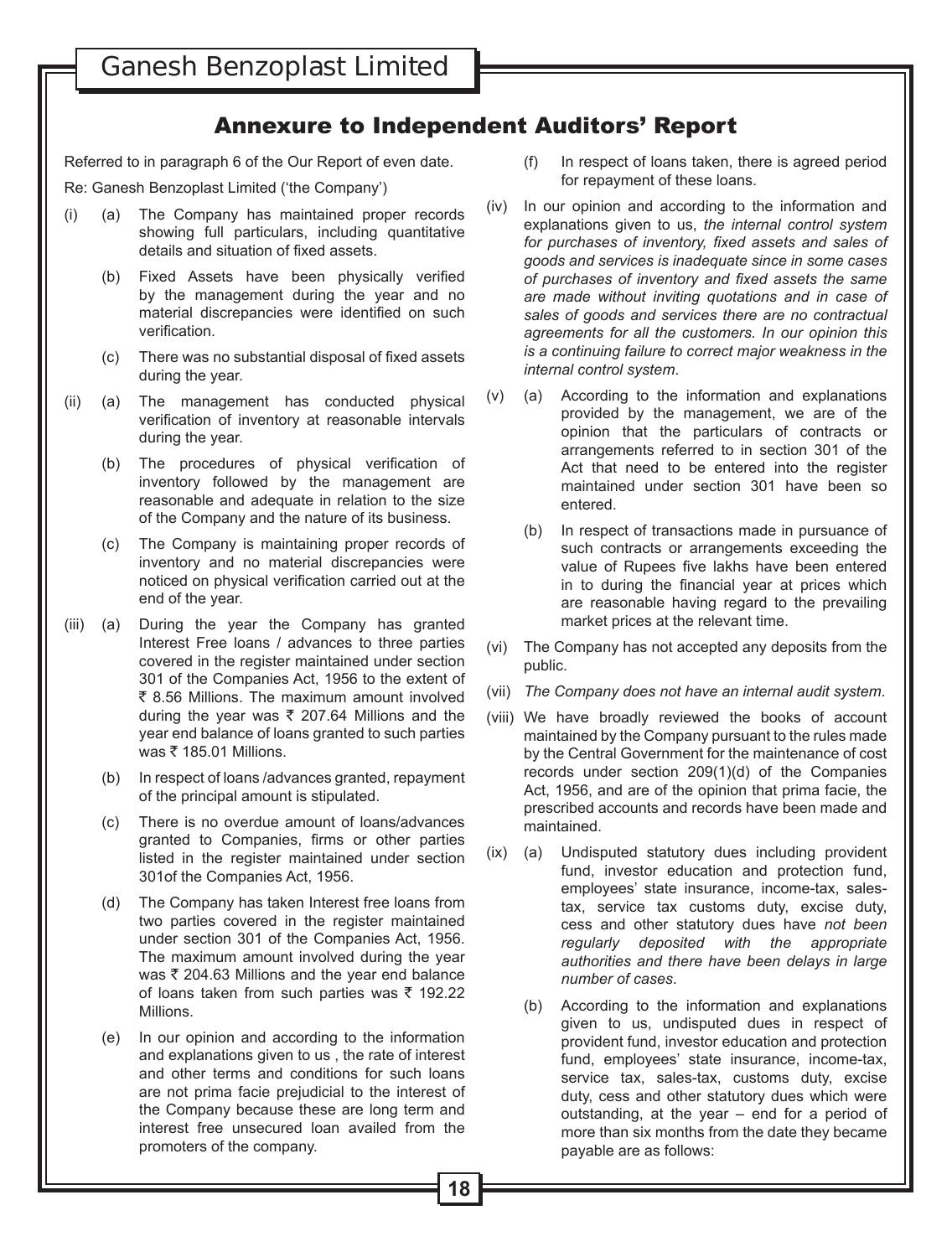# 26th Annual Report 2012-2013

| Name of the statute                           | Nature of the dues | Amount<br>(₹ in<br><b>Millions</b> ) | Period to<br>which the<br>amount relates | Due Date      | Date of<br>Payment |
|-----------------------------------------------|--------------------|--------------------------------------|------------------------------------------|---------------|--------------------|
| Maharashtra Labour welfare<br>Fund Act        | Labour fund Dues   | 0.02                                 | 2004-2013                                | Various dates | Not paid           |
| Professional Tax Act                          | Professional Tax   | 1 27                                 | 2005-2012                                | Various dates | Not paid           |
| Employees Provident Fund Act   Provident Fund |                    | 2.40                                 | 2002-2011                                | Various dates | Not paid           |
| Income Tax Act. 1961                          | Income Tax         | $10.94*$                             | 1999-2001                                | Various dates | Not paid           |

\*The Income tax demand shown above will be reduced to the extent of unadjusted TDS refund for the A.Y. 12-13 and A.Y. 13-14.

(c) According to the records of the Company, the dues outstanding of income-tax, sales-tax, wealth-tax, service tax, customs duty, excise duty and cess on account of any dispute, are as follows:

| Name of the statute  | Nature of dues                                   | Amount<br>$(in$ Millions) | Period to which the<br>amount relates | Forum where dispute is<br>pending                                                                                |
|----------------------|--------------------------------------------------|---------------------------|---------------------------------------|------------------------------------------------------------------------------------------------------------------|
| Income Tax Act. 1961 | Interest u/s<br>234A/B/C & 220(2)<br>of the act. | 28.21                     | AY 1999-2000 and<br>A.Y. 2000-01      | Company has approached<br>BIFR for waiver of total<br>interest payable u/s<br>234A/B/C and 220(2) of<br>the act. |

- (x) *The Company's accumulated losses at the end of the*  financial year are more than fifty percent of its net *worth*. The Company has not incurred cash losses in current and immediately preceding financial year.
- (xi) Based on our audit procedures and as per the information and explanations given by the management, we are of the opinion that the Company has not defaulted in repayment of dues to a financial institution, bank or debenture holders.
- (xii) According to the information and explanations given to us and based on the documents and records produced to us, the Company has not granted loans and advances on the basis of security by way of pledge of shares, debentures and other securities.
- (xiii) In our opinion, the Company is not a chit fund or a nidhi / mutual benefit fund / society. Therefore, the provisions of clause 4(xiii) of the Companies (Auditor's Report) Order, 2003 (as amended) are not applicable to the Company.
- (xiv) In our opinion, the Company is not dealing in or trading in shares, securities, debentures and other investments. Accordingly, the provisions of clause 4(xiv) of the Companies (Auditor's Report) Order, 2003 (as amended) are not applicable to the Company.
- (xv) According to the information and explanations given to us, the Company has not given any guarantee for loans taken by others from bank or financial institutions.
- (xvi) Based on information and explanations given to us by the management, term loans were applied for the purpose for which the loans were obtained.
- (xvii) According to the information and explanations given to us and on an overall examination of the balance sheet of the Company, we report that no funds raised on short-term basis have been used for long-term investment.
- (xviii)The Company has not made any preferential allotment of shares to parties or companies covered in the register maintained under section 301 of the Companies Act, 1956.
- (xix) In respect of bonds issued by the Company and outstanding during the year, the Company has created security or charge in respect of bonds issued.
- (xx) According to the information and explanations given to us, during the year, the Company has not raised any money through public issue.
- (xxi) Based upon the audit procedures performed for the purpose of reporting the true and fair view of the financial statements and as per the information and explanations given by the management, we report that no fraud on or by the Company has been noticed or reported during the course of our audit.

#### **For Samria & Co.** Chartered Accountants Firm Registration No.: 109043W

**CA S.R. Rathi** Partner Membership No.: 112376

Place: Mumbai Date: 30th May, 2013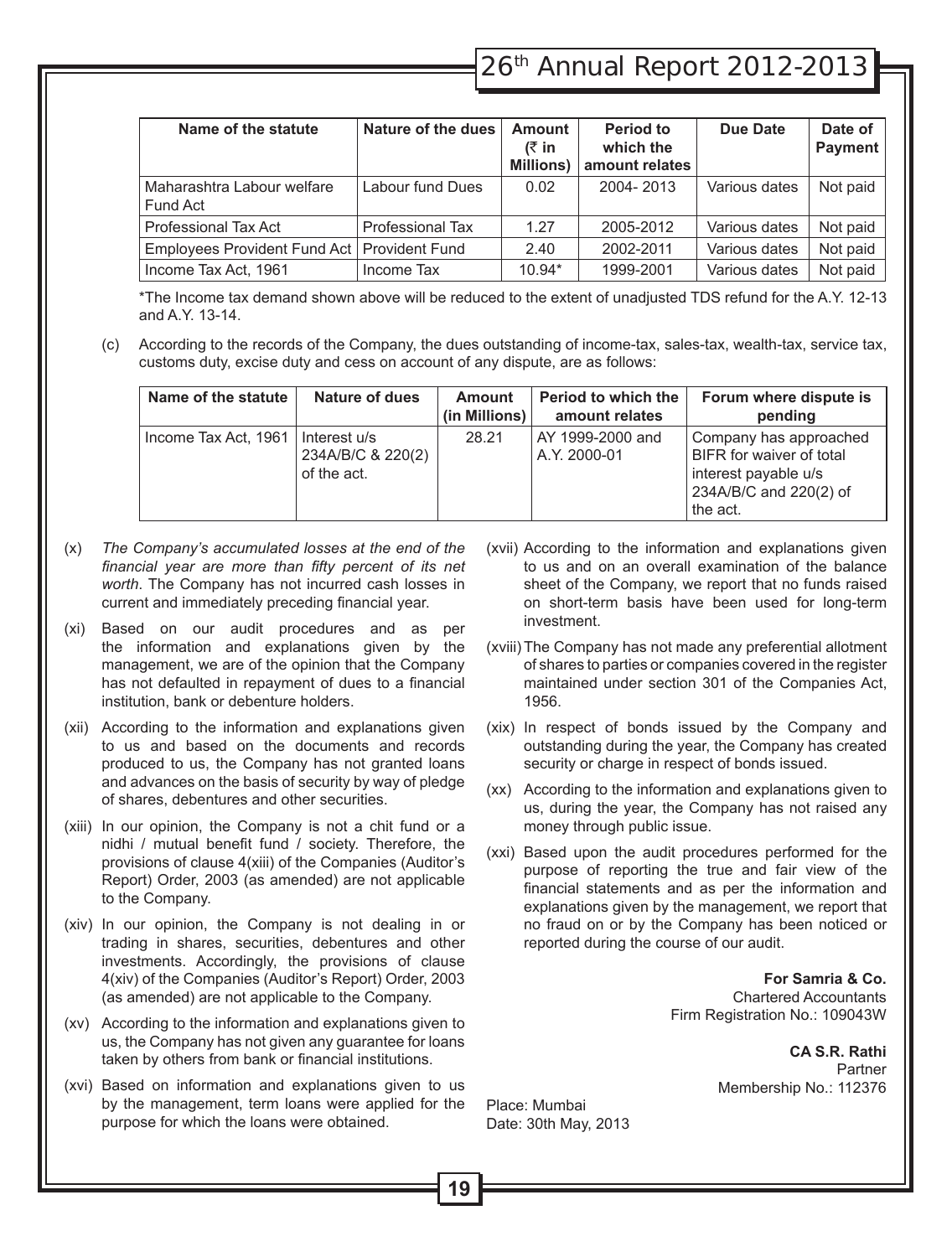# BALANCE SHEET AS AT 31<sup>ST</sup> MACRH, 2013

|                                                                          | <b>Notes</b>                 | 31-Mar-13<br>₹ millions                        | 31-Mar-12<br>₹ millions |
|--------------------------------------------------------------------------|------------------------------|------------------------------------------------|-------------------------|
| <b>Equity and liabilities</b>                                            |                              |                                                |                         |
| Shareholders' funds                                                      |                              |                                                |                         |
| Share capital                                                            | 3                            | 57.06                                          | 57.06                   |
| Reserves and surplus                                                     | 4                            | (900.67)                                       | (987.95)                |
|                                                                          |                              | (843.61)                                       | (930.89)                |
| <b>Non-current liabilities</b>                                           |                              |                                                |                         |
| Long-term borrowings                                                     | 5                            | 2,601.49                                       | 2,722.74                |
| Long-term provisions                                                     | 6                            | 12.00                                          | 9.38                    |
| <b>Current liabilities</b>                                               |                              | 2,613.50                                       | 2,732.12                |
|                                                                          |                              |                                                |                         |
| Short-term borrowings                                                    | 8<br>$\overline{7}$          | 50.20                                          | 54.90                   |
| Trade payables<br>Other current liabilities                              | $\overline{7}$               | 307.86<br>270.03                               | 196.61<br>182.18        |
| Short-term provisions                                                    | 6                            | 2.26                                           | 1.56                    |
|                                                                          |                              | 630.36                                         | 435.24                  |
| <b>Total</b>                                                             |                              | 2,400.24                                       | 2,236.47                |
|                                                                          |                              |                                                |                         |
| <b>Assets</b>                                                            |                              |                                                |                         |
| <b>Non-current assets</b>                                                |                              |                                                |                         |
| <b>Fixed assets</b>                                                      |                              |                                                |                         |
| Tangible assets                                                          | 9                            | 1,579.82                                       | 1,653.38                |
| Capital work-in-progress                                                 |                              | 55.00                                          | 0.80                    |
|                                                                          |                              |                                                |                         |
| Non-current investments                                                  | 10                           | 0.22                                           | 0.22                    |
| Deferred tax assets (net)                                                | 11                           |                                                |                         |
| Long-term loans and advances                                             | 12                           | 215.57                                         | 203.36                  |
| Other non current assets                                                 | 14                           |                                                | 7.90                    |
|                                                                          |                              | 1,850.61                                       | 1,865.64                |
| <b>Current assets</b>                                                    |                              |                                                |                         |
| Inventories                                                              | 15                           | 65.92                                          | 32.54                   |
| Trade receivables                                                        | 13                           | 188.96                                         | 102.32                  |
| Cash and bank balances                                                   | 16                           | 69.26                                          | 76.92                   |
| Short-term loans and advances                                            | 12                           | 216.56                                         | 158.59                  |
| Other current assets                                                     | 14                           | 8.94                                           | 0.45                    |
|                                                                          |                              | 549.63                                         | 370.82                  |
| <b>Total</b>                                                             |                              | 2,400.24                                       | 2,236.47                |
| Summary of significant accounting policies                               | 2.1                          |                                                |                         |
| The accompanying notes are an integral part of the financial statements. |                              |                                                |                         |
| As per our report of even date<br>For Samria & Co.                       | Ganesh Benzoplast Limited    | For and on behalf of the board of directors of |                         |
| <b>Chartered Accountants</b>                                             |                              |                                                |                         |
| Firm Regn. No. 109043W                                                   | <b>Rishi Pilani</b>          |                                                |                         |
|                                                                          | Chairman & Managing Director |                                                |                         |
| <b>CA S.R. Rathi</b>                                                     |                              |                                                |                         |
| Partner                                                                  | Raunak Pilani                |                                                |                         |
| Membership no.: 112376                                                   | Director                     |                                                |                         |
| Place: Mumbai                                                            |                              |                                                |                         |

**20**

Date: 30th May, 2013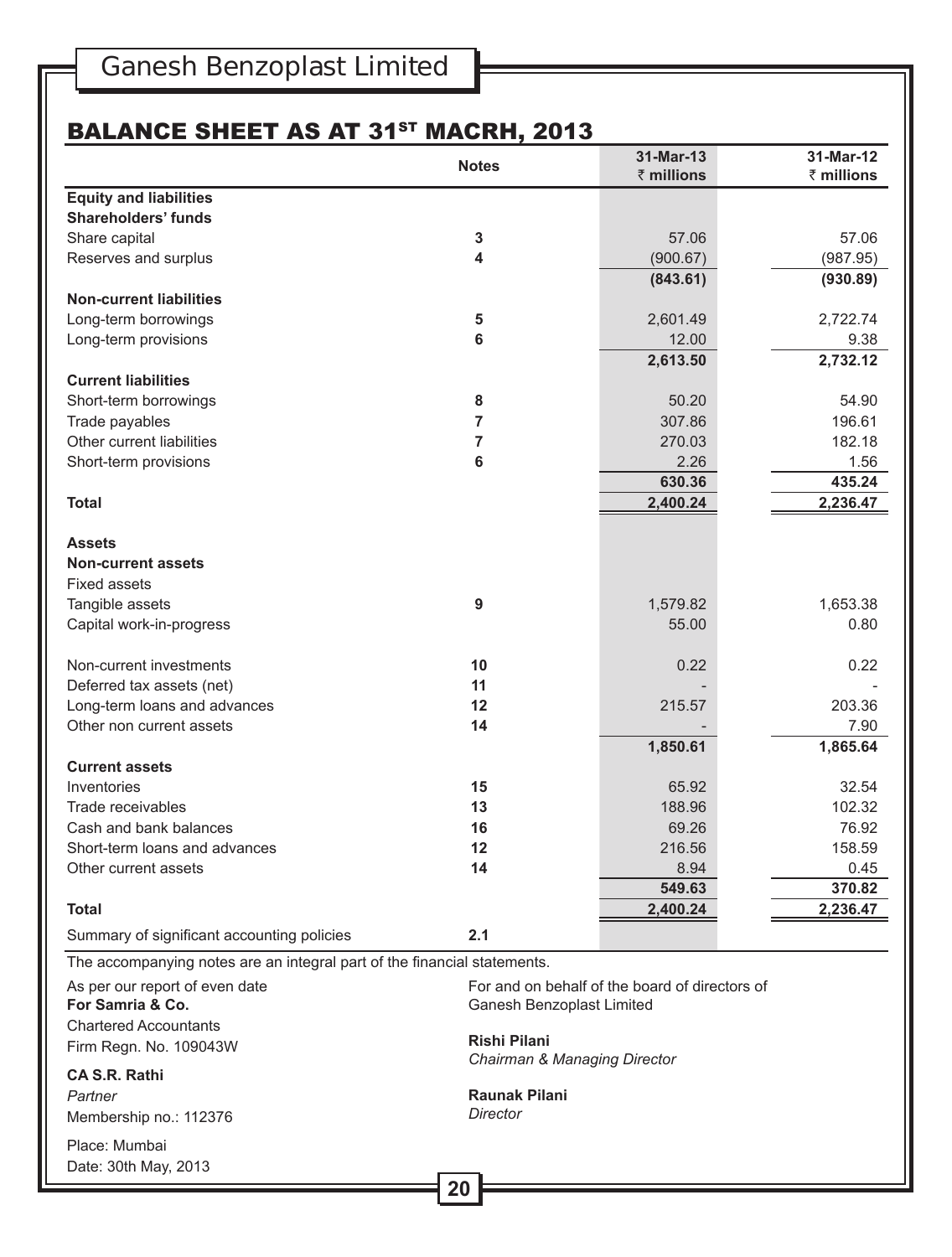26th Annual Report 2012-2013

| <b>STATEMENT OF PROFIT AND LOSS FOR THE YEAR ENDED 31 MARCH 2013</b>                                   |                                  |                                                |                         |
|--------------------------------------------------------------------------------------------------------|----------------------------------|------------------------------------------------|-------------------------|
|                                                                                                        | <b>Notes</b>                     | 31-Mar-13<br>$\bar{z}$ millions                | 31-Mar-12<br>₹ millions |
| <b>Continuing operations</b>                                                                           |                                  |                                                |                         |
| <b>Income</b>                                                                                          |                                  |                                                |                         |
| Revenue from operations (gross)                                                                        | 17                               | 1,228.21                                       | 1,064.11                |
| Less: excise duty                                                                                      |                                  | 44.32                                          | 43.36                   |
| Revenue from operations (net)                                                                          |                                  | 1,183.89                                       | 1,020.75                |
| Other income                                                                                           | 18                               | 22.74                                          | 15.09                   |
| Total revenue (I)                                                                                      |                                  | 1,206.63                                       | 1,035.84                |
| <b>Expenses</b>                                                                                        |                                  |                                                |                         |
| Cost of raw material and components consumed                                                           | 19                               | 417.54                                         | 402.89                  |
| (Increase)/ decrease in inventories of finished                                                        | 20                               | (1.89)                                         | (8.76)                  |
| goods, work-in-progress and traded goods                                                               |                                  |                                                |                         |
| Employee benefits expense                                                                              | 21                               | 54.43                                          | 42.28                   |
| Other expenses                                                                                         | 22                               | 316.37                                         | 251.61                  |
| Excpeptional & Prior period items                                                                      | 23                               | 9.12                                           | 7.16                    |
| <b>Total Expenses (II)</b>                                                                             |                                  | 795.57                                         | 695.19                  |
| Earnings before interest, tax, depreciation and<br>amortization (EBITDA) (I) - (II)                    |                                  | 411.06                                         | 340.65                  |
| Depreciation and amortization expense                                                                  | 24                               | 180.93                                         | 174.75                  |
| Finance costs                                                                                          | 25                               | 142.85                                         | 154.10                  |
| Profit/(loss) before tax                                                                               |                                  | 87.28                                          | 11.80                   |
| Tax expenses                                                                                           |                                  |                                                |                         |
| Current tax                                                                                            |                                  |                                                |                         |
| Deferred tax                                                                                           |                                  |                                                |                         |
| <b>Total tax expense</b>                                                                               |                                  |                                                |                         |
| Profit/(loss) for the year                                                                             |                                  | 87.28                                          | 11.80                   |
| <b>Earnings per share</b>                                                                              |                                  |                                                |                         |
| Paid up equity capital [nominal value of share<br>₹1 (31 March 2012: ₹1]<br><b>Basic &amp; Diluted</b> | 26                               | 51.78                                          | 51.78                   |
|                                                                                                        |                                  |                                                |                         |
| Computed on the basis of profit from continuing<br>operations                                          |                                  | 1.69                                           | 0.23                    |
| Computed on the basis of total profit for the year                                                     |                                  | 1.69                                           | 0.23                    |
|                                                                                                        |                                  |                                                |                         |
| Summary of significant accounting policies                                                             | 2.1                              |                                                |                         |
| The accompanying notes are an integral part of the financial statements.                               |                                  |                                                |                         |
| As per our report of even date<br>For Samria & Co.                                                     | Ganesh Benzoplast Limited        | For and on behalf of the board of directors of |                         |
| <b>Chartered Accountants</b>                                                                           |                                  |                                                |                         |
| Firm Regn. No. 109043W                                                                                 | Rishi Pilani                     |                                                |                         |
|                                                                                                        | Chairman & Managing Director     |                                                |                         |
| <b>CAS.R. Rathi</b>                                                                                    |                                  |                                                |                         |
| Partner<br>Membership no.: 112376                                                                      | <b>Raunak Pilani</b><br>Director |                                                |                         |
| Place: Mumbai                                                                                          |                                  |                                                |                         |
| Date: 30th May, 2013                                                                                   |                                  |                                                |                         |
|                                                                                                        | 21                               |                                                |                         |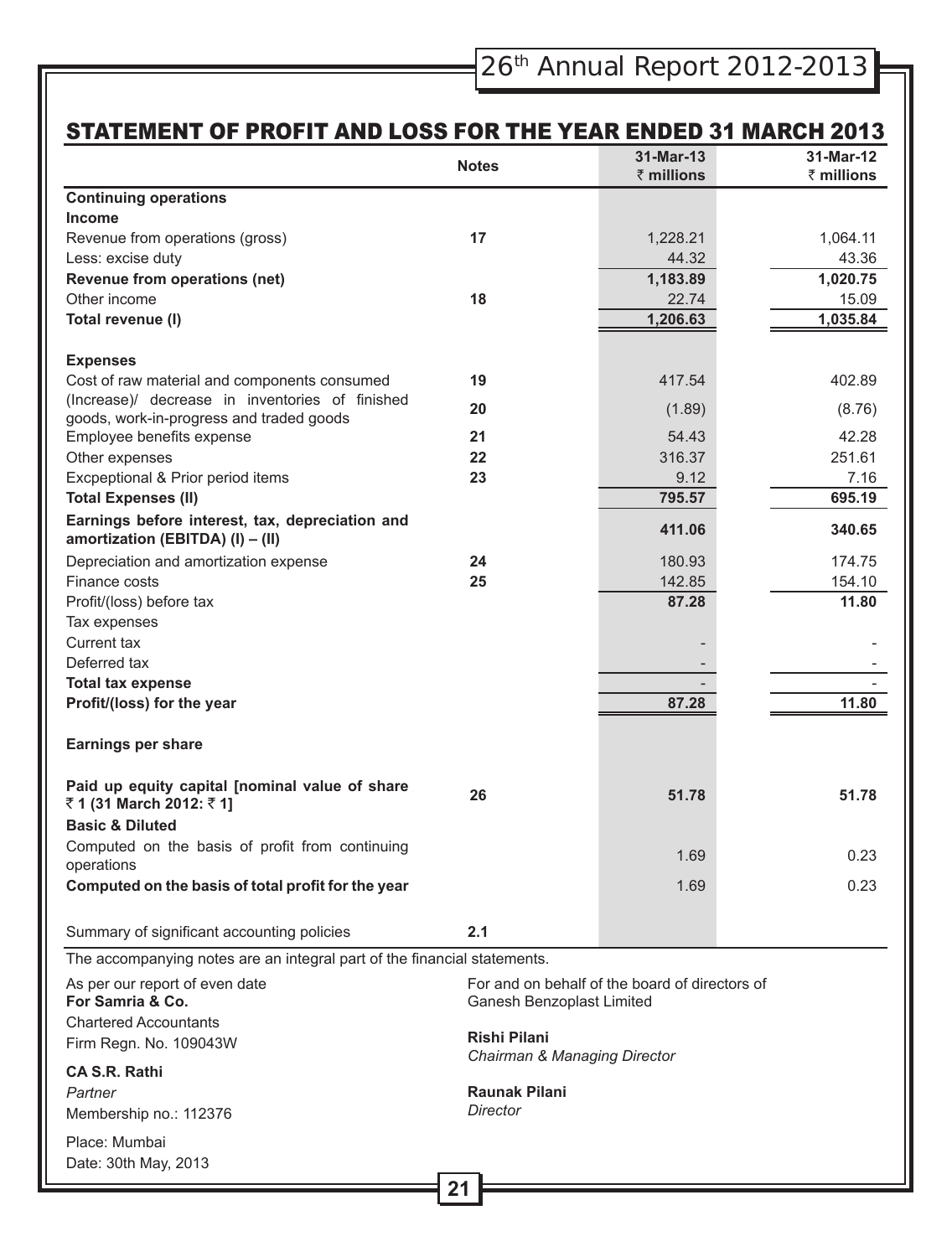#### **Significant Accounting Policies:**

#### **1. Corporate Information**

Ganesh Benzoplast Limited (the Company) is a public company domiciled in India and incorporated under the provisions of the Companies Act, 1956. Its shares are listed on Bombay Stock Exchange in India. The company is engaged in the business of manufacturing and selling food preservatives and industrial lubricants. The company caters to both domestic and international markets. The company also provides storage and warehousing services at various ports in India.

#### **2. Basis of preparation**

The financial statements have been prepared to comply in all material respects in respects with the Notified accounting standard by Companies (Accounting Standards) Rules, 2006, (as amended) and the relevant provisions of the Companies Act, 1956. The financial statements have been prepared under the historical cost convention on an accrual basis. The accounting policies have been consistently applied by the Company and are consistent with those used in the previous year.

#### **2.1 Summary of significant accounting policies**

#### **(a) Use of estimates**

The preparation of financial statements in conformity with Indian GAAP requires management to make estimates and assumptions that affect the reported amounts of assets and liabilities, revenues and expenses and disclosure of contingent liabilities. Although these estimates are based upon management's best knowledge of current events and actions, actual results could differ from these estimates. The Differences between the actual results and the estimates are recognized in the period in which the results are Known/Materialise.

#### **(b) Tangible fixed assets**

Fixed assets are stated at cost (or revalued amounts, as the case may be), less accumulated depreciation and impairment losses if any. Cost comprises the purchase price and directly attributable cost of bringing the asset to its working condition for its intended use. Borrowing costs relating to acquisition of fixed assets which takes substantial period of time to get ready for its intended use are also included to the extent they relate to the period till such assets are ready to be put to use.

Subsequent expenditure related to an item of fixed asset is added to its book value only if it increases the future benefits from the existing asset beyond its previously assessed standard of performance. All other expenses on existing fixed assets, including day-to-day repair and maintenance expenditure and cost of replacing parts, are charged to the statement of profit and loss for the period during which such expenses are incurred.

From accounting periods commencing on or after 7 December 2006, the company adjusts exchange differences arising on translation/ settlement of longterm foreign currency monetary items pertaining to the acquisition of a depreciable asset to the cost of the asset and depreciates the same over the remaining life of the asset.

Gains or losses arising from derecognition of fixed assets are measured as the difference between the net disposal proceeds and the carrying amount of the asset and are recognized in the statement of profit and loss when the asset is derecognized.

#### **(c) Capital Work-in-Progress**

Projects under commissioning and other Capital Work-in-Progress are carried at cost, comprising direct cost, related incidental expenses and attributable interest.

#### **Depreciation on tangible fixed assets**

Depreciation is provided using the straight line method at the rates prescribed under schedule XIV of the Companies Act, 1956. Lease hold land is amortizable over the period of 99 years from the year of allotment of land which is 1986.

| Asset                         | <b>Schedule XIV</b><br>Rates (SLM) |
|-------------------------------|------------------------------------|
| <b>Buildings</b>              | 3.34%                              |
| Plant and Equipment           | 4.75%                              |
| Storage tanks                 | 4.75%                              |
| Office premises               | 1.63%                              |
| <b>Furniture and Fittings</b> | 6.33%                              |
| Vehicles                      | 9.5%                               |
| Computers                     | 16.21%                             |

#### **(d) Impairment**

An Asset is treated as impaired when the carrying cost of asset exceeds its recoverable value an impairment loss is charged to the Profit and Loss in the year in which an asset is identified as impaired. The impairment loss recognized in prior accounting period is reversed if there has a change in the estimate of recoverable amount.

#### **(e) Leases**

Leases where the lessor effectively retains substantially all the risks and benefits of ownership of the leased item, are classified as operating leases. Operating lease payments are recognized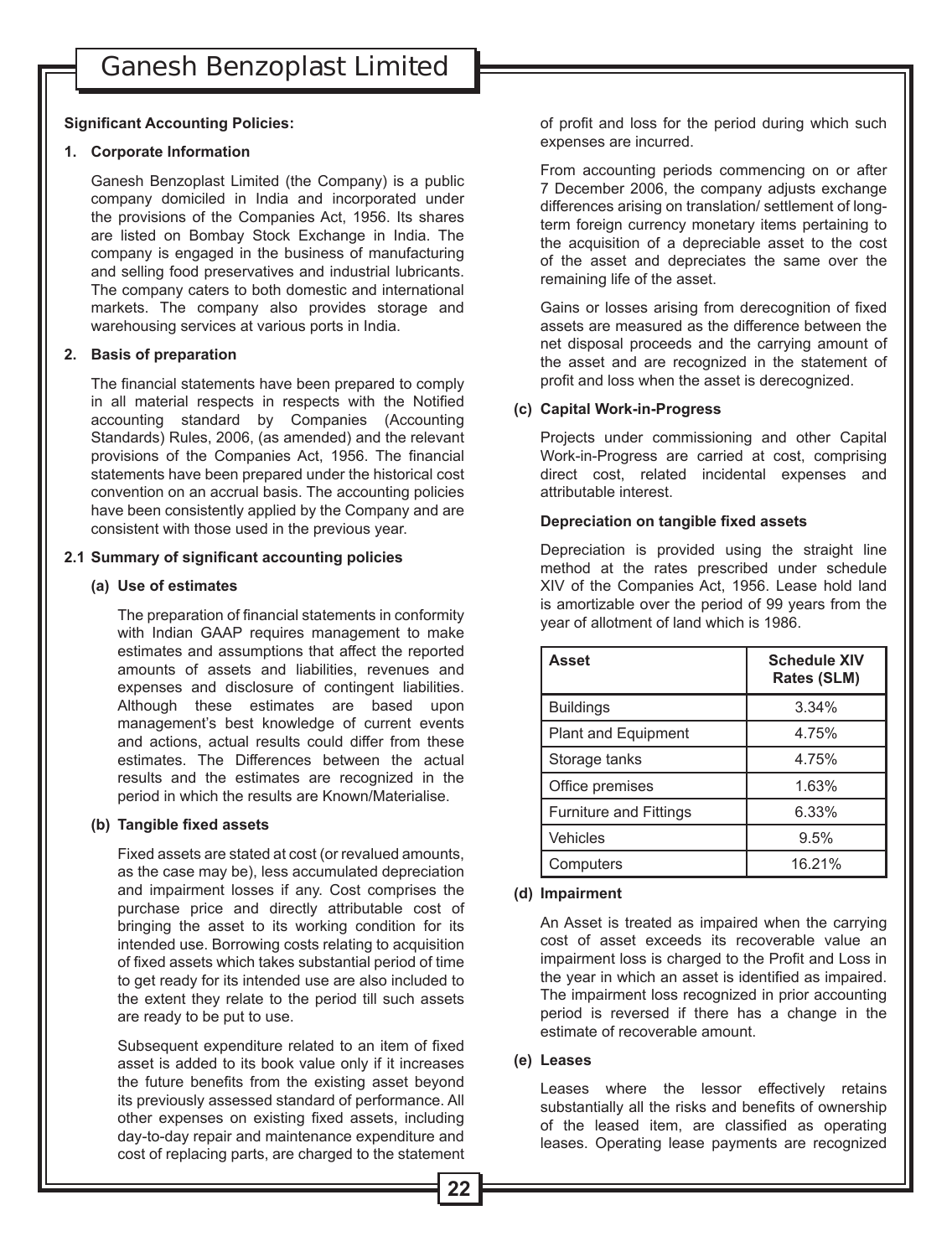as an expense in the Profit and Loss account on a straight-line basis over the lease term.

#### **(f) Investments**

Investments that are readily realisable and intended to be held for not more than a year after the date of acquisition are classified as current investments. All other investments are classified as long-term investments. Current investments are carried at lower of cost and fair value determined on an individual investment basis. Long-term investments are carried individually at cost. However, provision for diminution in value is made to recognize a decline other than temporary in the value of the investments.

#### **(g) Inventories**

Inventories are valued as follows:

Raw materials, components, stores and spares

Lower of cost and net realizable value. However, materials and other items held for use in the production of inventories are not written down below cost if the finished products in which they will be incorporated are expected to be sold at or above cost. Cost is determined on FIFO basis.

Work-in-progress and finished goods

Lower of cost and net realizable value. Cost includes direct materials and labour and a proportion of manufacturing overheads based on normal operating capacity. Cost of finished goods includes excise duty. Cost is determined on a weighted average basis.

Net realizable value is the estimated selling price in the ordinary course of business, less estimated costs of completion and estimated costs necessary to make the sale.

#### **(h) Revenue recognition**

Revenue is recognized to the extent that it is probable that the economic benefits will flow to the Company and the revenue can be reliably measured.

#### *Sales of Goods*

Revenue from sales of goods is recognized when all the significant risks and rewards of ownership of the goods have been passed to the buyer, usually on delivery of the goods. The company collects sales taxes and value added taxes (VAT) on behalf of the government and, therefore, these are not economic benefits flowing to the company. Hence, they are excluded from revenue. Excise duty deducted from revenue (gross) is the amount that is included in the revenue (gross) and not the entire amount of liability arising during the year.

#### *Income from Services*

Revenues from Storage contracts are recognized pro-rata over the period of the contract as and when services are rendered.

#### *Interest*

Revenue is recognized on a time proportion basis taking into account the amount outstanding and the rate applicable.

#### **Dividends**

Revenue is recognized when the shareholders' right to receive payment is established by the balance sheet date.

#### **Duty Drawback**

Revenue is recognized on actual receipt basis.

#### **(i) Foreign currency transactions & translation**

(i) **Initial Recognition**

Foreign currency transactions are recorded in the reporting currency, by applying to the foreign currency amount the exchange rate between the reporting currency and the foreign currency at the date of the transaction.

#### (ii) **Conversion**

Foreign currency monetary items are reported using the closing rate. Non-monetary items which are carried in terms of historical cost denominated in a foreign currency are reported using the exchange rate at the date of the transaction.

#### (iii) **Exchange Differences**

Exchange differences arising on a monetary item on the settlement of monetary or on reporting such monetary items of company at rates different from those at which they were initially recorded during the year, or reported in previous financial statements, are recognized as income or as expenses in the year in which they arise.

#### **(j) Retirement and other employee benefits**

- i. A Retirement benefit in the form of Provident Fund is a defined contribution scheme and the contributions are charged to the Profit and Loss Account of the year when the contributions to the respective funds are due. There are no other obligations other than the contribution payable to the Provident Fund authorities.
- ii. Gratuity liability is are defined benefit obligations and are provided for on the basis of an actuarial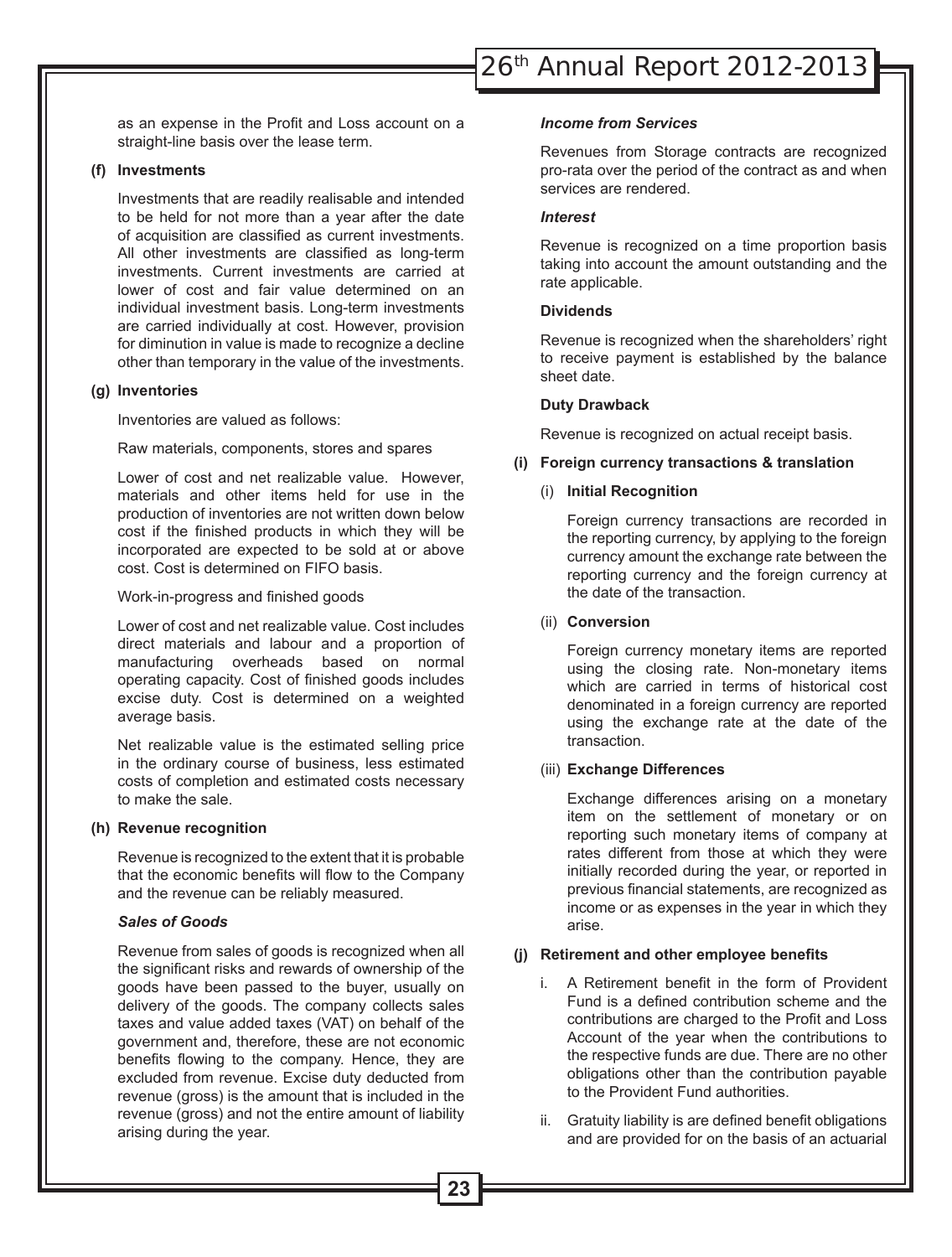# Ganesh Benzoplast Limited

valuation on projected unit credit method made at the end of the financial year

- iii. Short term compensated absences are provided for based on estimates. Long term compensated absences are provided for based on actuarial valuation. The actuarial valuation is done as per projected unit credit method.
- iv. Actuarial gains/losses are immediately taken to profit and loss account and are not deferred.

#### **(k) Taxes on Income**

Tax expense comprises of current and deferred tax. Current income tax is measured at the amount expected to be paid to the tax authorities in accordance with the Income-tax Act, 1961 enacted in India .Deferred tax resulting from timing difference between taxable and accounting income is accounted for using the tax rates and laws that are enacted or substantively enacted as on the balance sheet date. Deferred tax asset is recognized and carried forward only to the extent that there is a virtual certainty that the asset will be realised in future.

#### **(l) Segment Reporting Policies**

#### **Identification of segments :**

The Company's operating businesses are organized and managed separately according to the nature of products and services provided, with each segment representing a strategic business unit that offers different products and serves different markets. The analysis of geographical segments is based on the areas in which major operating divisions of the Company operate.

#### **Inter segment Transfers :**

The Company generally accounts for intersegment sales and transfers as if the sales or transfers were to third parties at current market prices.

#### **Allocation of common costs :**

Common allocable costs are allocated to each segment according to the relative contribution of each segment to the total common costs.

#### **Unallocated items :**

Includes general corporate income and expense items which are not allocated to any business segment.

#### **Segment Policies :**

The company prepares its segment information in conformity with the accounting policies adopted for preparing and presenting the financial statements of the company as a whole.

#### **(m) Earnings Per Share**

Basic earnings per share are calculated by dividing the net profit or loss for the period attributable to equity shareholders (after deducting preference dividends and attributable taxes) by the weighted average number of equity shares outstanding during the period. The weighted average number of equity shares outstanding during the period are adjusted for events of bonus issue; bonus element in a rights issue to existing shareholders; share split; and reverse share split (consolidation of shares).

 For the purpose of calculating diluted earnings per share, the net profit or loss for the period attributable to equity shareholders and the weighted average number of shares outstanding during the period are adjusted for the effects of all dilutive potential equity shares.

#### **(n) Provisions**

A provision is recognized when an enterprise has a present obligation as a result of past event; it is probable that an outflow of resources will be required to settle the obligation, in respect of which a reliable estimate can be made. Provisions (Excluding retirement Benefits) are not discounted to its present value and are determined based on best estimate required to settle the obligation at the balance sheet date. These are reviewed at each balance sheet date and adjusted to reflect the current best estimates.

#### **(o) Cash and Cash equivalents**

Cash and cash equivalents for the purpose of cash flow statement comprise cash at bank and in hand and short-term investments with an original maturity of three months or less

#### **(p) Derivative instruments**

In accordance with the ICAI announcement, derivative contracts, other than foreign currency forward contracts covered under AS 11, are marked to market on a portfolio basis, and the net loss, if any, after considering the offsetting effect of gain on the underlying hedged item, is charged to the statement of profit and loss. Net gain, if any, after considering the offsetting effect of loss on the underlying hedged item, is ignored.

#### **(q) Borrowing costs**

Borrowing cost includes interest, amortization of ancillary costs incurred in connection with the arrangement of borrowings and exchange differences arising from foreign currency borrowings to the extent they are regarded as an adjustment to the interest cost.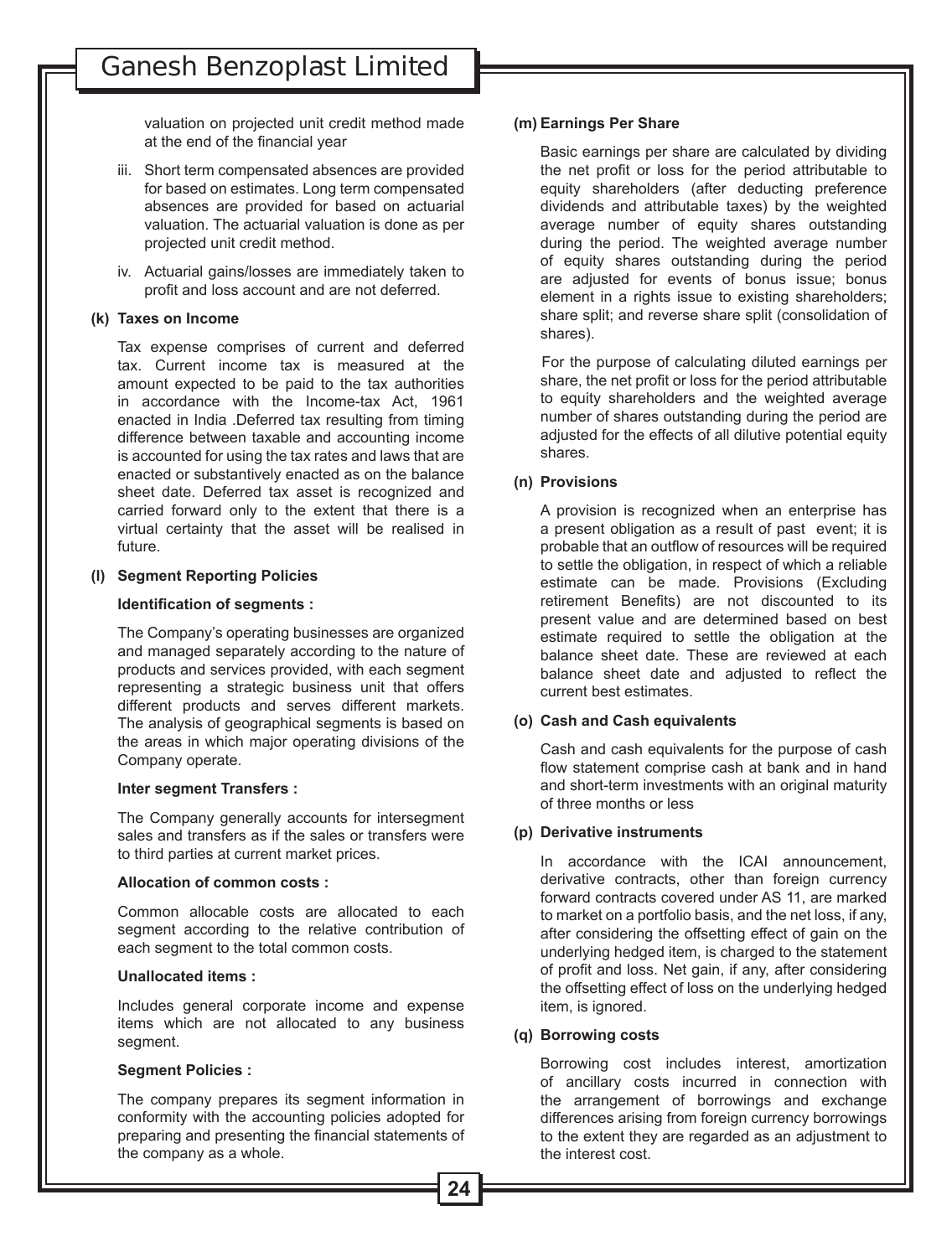Borrowing costs directly attributable to the acquisition, construction or production of an asset that necessarily takes a substantial period of time to get ready for its intended use or sale are capitalized as part of the cost of the respective asset. All other borrowing costs are expensed in the period they occur.

#### **(r) Contingent liability**

A contingent liability is a possible obligation that arises from past events whose existence will be confirmed by the occurrence or non-occurrence of one or more uncertain future events beyond the control of the company or a present obligation that is not recognized because it is not probable that an outflow of resources will be required to settle the obligation. A contingent liability also arises

in extremely rare cases where there is a liability that cannot be recognized because it cannot be measured reliably. The company does not recognize a contingent liability but discloses its existence in the financial statements.

#### **(s) Measurement of EBITDA**

As permitted by the Guidance Note on the Revised Schedule VI to the Companies Act, 1956, the company has elected to present earnings before interest, tax, depreciation and amortization (EBITDA) as a separate line item on the face of the statement of profit and loss. The company measures EBITDA on the basis of profit/ (loss) from continuing operations. In its measurement, the company does not include depreciation and amortization expense, finance costs and tax expense.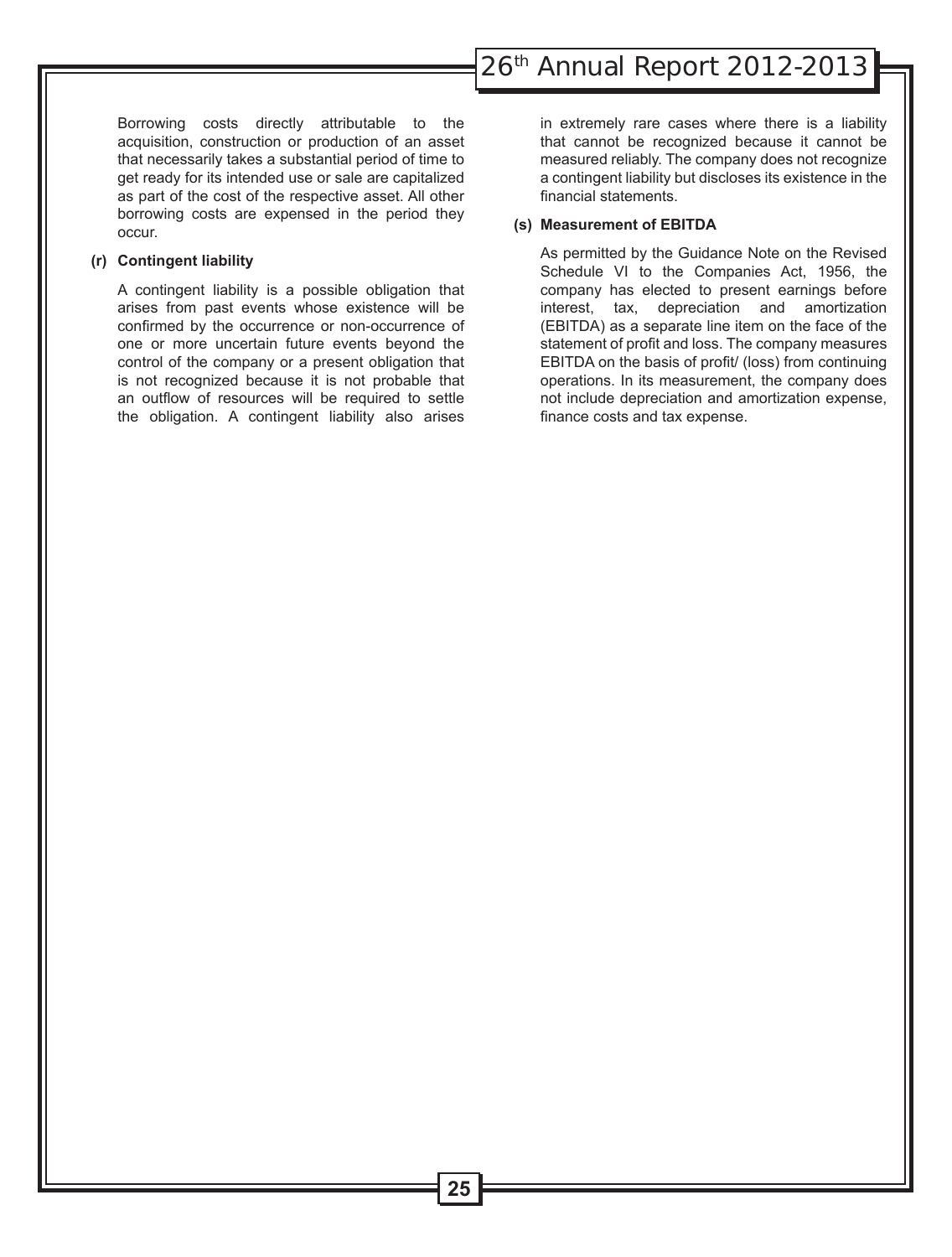|    |                                                                                             | 31-Mar-13             | 31-Mar-12  |
|----|---------------------------------------------------------------------------------------------|-----------------------|------------|
|    |                                                                                             | $\bar{\tau}$ millions | ₹ millions |
| 3. | Share capital                                                                               |                       |            |
|    | Authorized shares (No. millions)                                                            |                       |            |
|    | 40 Mn (31 March 2012: 40 Mn) equity shares of ₹1/- each                                     | 400.00                | 400.00     |
|    | Issued, subscribed and fully paid-up shares (No. millions)                                  |                       |            |
|    | 5.18 Mn (31 March 2012: 5.18 Mn) equity shares of ₹1/- each                                 | 51.78                 | 51.78      |
|    | Share Forfeiture Account (1.05 Mn. Shares @ $\bar{\tau}$ 5 paid up, 31 March 2012: 1.05 Mn. |                       |            |
|    | Shares $@ \bar{z} 5$ paid up.)                                                              | 5.27                  | 5.27       |
|    | Total issued, subscribed and fully paid-up share capital                                    | 57.06                 | 57.06      |
|    | (a) Decensiliation of the Equity obeyer outstanding of the beginning and of the             |                       |            |

#### **(a) Reconciliation of the Equity shares outstanding at the beginning and at the end of the reporting period**

#### **Equity Shares**

|                                        | 31-Mar-13    |                       | 31-Mar-12    |                       |
|----------------------------------------|--------------|-----------------------|--------------|-----------------------|
|                                        | No. millions | $\bar{\tau}$ millions | No. millions | $\bar{\tau}$ millions |
| At the beginning of the period         | 5.18         | 51.78                 | 5.18         | 51.78                 |
| Issued during the period - Bonus issue |              | 0                     |              | 0                     |
| Issued during the period - ESOP        |              | n                     |              | $\bf{0}$              |
| Outstanding at the end of the period   | 5.18         | 51.78                 | 5 1 8        | 51.78                 |

#### **(b) Terms/Rights attached to Equity shares**

The company has only one class of equity shares having par value of  $\bar{\tau}$  1/- per share. Each holder of equity shares is entitled to one vote per share. The company declares and pays dividends in Indian rupees. The dividend proposed by the Board of Directors is subject to the approval of the shareholders in the ensuing Annual General Meeting.

In the event of liquidation of the company, the holders of equity shares will be entitled to receive remaining assets of the company, after distribution of all preferential amounts. The distribution will be in proportion to the number of equity shares held by the shareholders

#### **(c) Details of shareholders holding more than 5% shares in the company**

| Name of the shareholder                          | As at 31 March 2013 |              |              | As at 31 March 2012 |
|--------------------------------------------------|---------------------|--------------|--------------|---------------------|
|                                                  | No. millions        | % holding    | No. millions | % holding in        |
|                                                  |                     | in the class |              | the class           |
| Equity shares of ₹ 1/- each fully paid           |                     |              |              |                     |
| Suaram Financial Services & Techniques Pvt. Ltd. | 10.56               | 20.38%       | 10.56        | 20.38%              |
| Ganesh Risk Management Pvt. Ltd.                 | 4.97                | 9.60%        | 4.97         | 9.60%               |
| India Debt Management Pvt.Ltd.                   | 6.94                | 13.41%       | 6.94         | 13.41%              |
| IFCI Ltd.                                        | 3.89                | 7.51%        | 3.89         | 7.51%               |

As per the records of the company, including its register of shareholders/members and other declarations received from shareholders regarding beneficial interest, the above shareholding represents both legal & benefecial ownership of shares.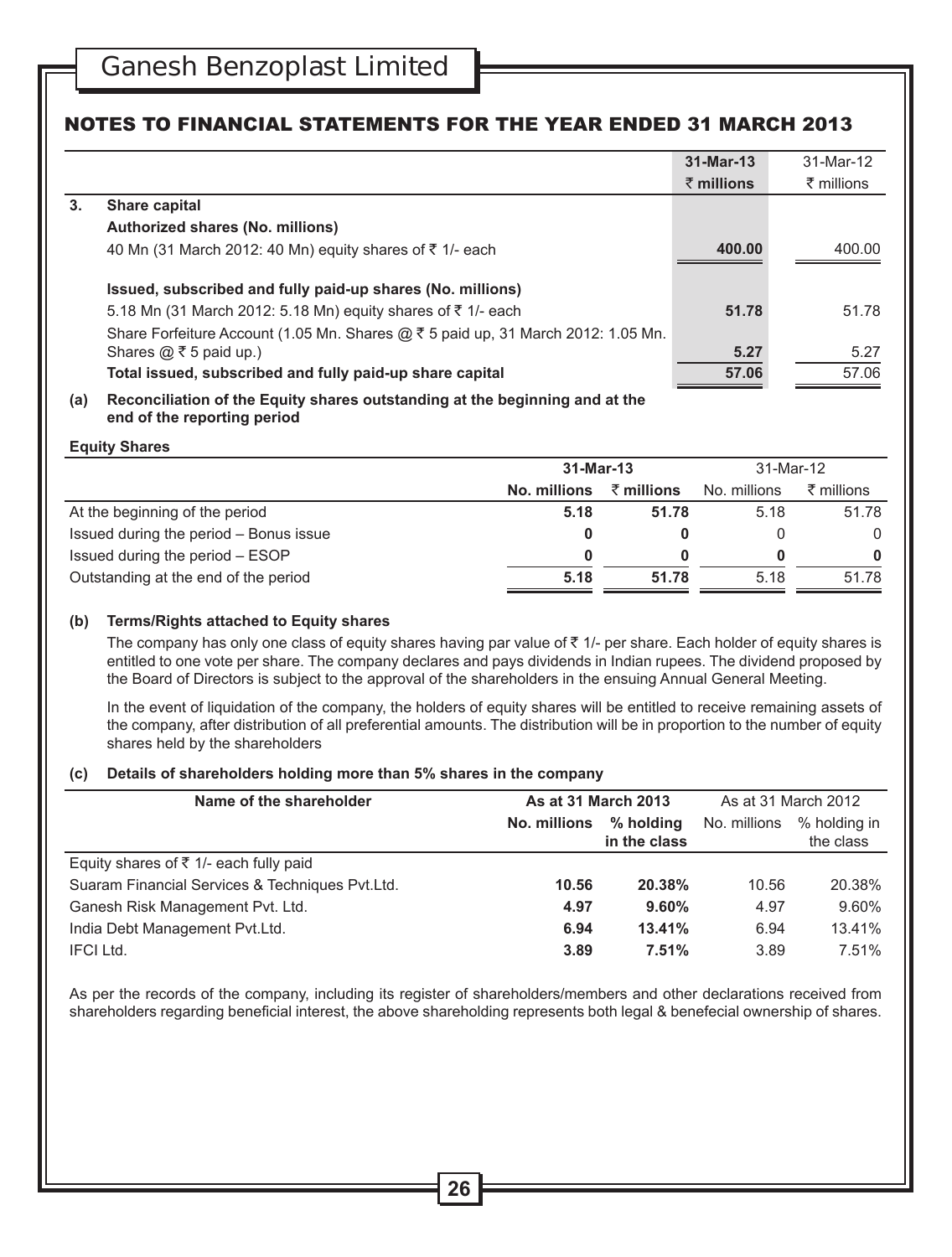|    |                                                                     | 31-Mar-13             | 31-Mar-12             |
|----|---------------------------------------------------------------------|-----------------------|-----------------------|
|    |                                                                     | $\bar{\tau}$ millions | $\bar{\tau}$ millions |
| 4. | <b>Reserves and surplus</b>                                         |                       |                       |
|    | <b>Capital reserve</b>                                              | 430.07                | 430.07                |
|    | Securities premium account                                          |                       |                       |
|    | Balance as per the last financial statements                        | 382.50                | 382.50                |
|    | Add: premium on Issue of Fresh shares to Promoters and Institutions |                       |                       |
|    | <b>Closing Balance</b>                                              | 382.50                | 382.50                |
|    | Surplus/ (deficit) in the statement of profit and loss              |                       |                       |
|    | Balance as per last financial statements                            | (1,800.52)            | (1,812.33)            |
|    | Profit for the year                                                 | 87.28                 | 11.80                 |
|    | Less: Appropriations                                                |                       |                       |
|    | Transfer to general reserve                                         |                       |                       |
|    | Total appropriations                                                |                       |                       |
|    | Net surplus in the statement of profit and loss                     | (1,713.24)            | (1,800.52)            |
|    | Total reserves and surplus                                          | (900.67)              | (987.95)              |

|              |                                                                                                                | Non-current portion |                       | <b>Current maturities</b> |                       |
|--------------|----------------------------------------------------------------------------------------------------------------|---------------------|-----------------------|---------------------------|-----------------------|
|              |                                                                                                                | 31-Mar-13           | 31-Mar-12             | 31-Mar-13                 | 31-Mar-12             |
|              |                                                                                                                | $\bar{z}$ millions  | $\bar{\tau}$ millions | $\bar{z}$ millions        | $\bar{\tau}$ millions |
| 5.           | Long-term borrowings                                                                                           |                     |                       |                           |                       |
| <b>Bonds</b> |                                                                                                                |                     |                       |                           |                       |
| a)           | 0.746 million (31 March 2012: 0.746 million) Zero Coupon<br>Bond(ZCB) having face value of ₹100 each (Secured) | 74.66               | 74 66                 |                           |                       |
|              | <b>Term Joans from Banks and Financial Institutions</b>                                                        |                     |                       |                           |                       |
| b)           | Cent Rental Ioan from Bank (Unsecured)                                                                         | 8.81                | 5.78                  | 36.32                     | 12.50                 |
| C)           | From financial institutions (secured)                                                                          | 2.325.81            | 2.435.81              | 120.00                    | 80.00                 |
|              | Other loans and advances                                                                                       |                     |                       |                           |                       |
| d)           | Loans & Advances                                                                                               |                     |                       |                           |                       |
|              | from Shareholders (unsecured)                                                                                  | 190.35              | 204.63                |                           |                       |
|              | from related parties (unsecured)                                                                               | 1.86                | 1.86                  |                           |                       |
|              |                                                                                                                | 2,601.49            | 2.722.74              | 156.32                    | 92.50                 |
|              | The above amount includes                                                                                      |                     |                       |                           |                       |
|              | Secured borrowings                                                                                             | 2.400.47            | 2,510.47              | 120.00                    | 80.00                 |
|              | Unsecured borrowings                                                                                           | 201.02              | 212.27                | 36.32                     | 12.50                 |
|              | Amount disclosed under the head "other current liabilities"<br>(Note $no.7$ )<br><b>Net amount</b>             | 2,601.49            | 2,722.74              | (156.32)                  | (92.50)               |
|              |                                                                                                                |                     |                       |                           |                       |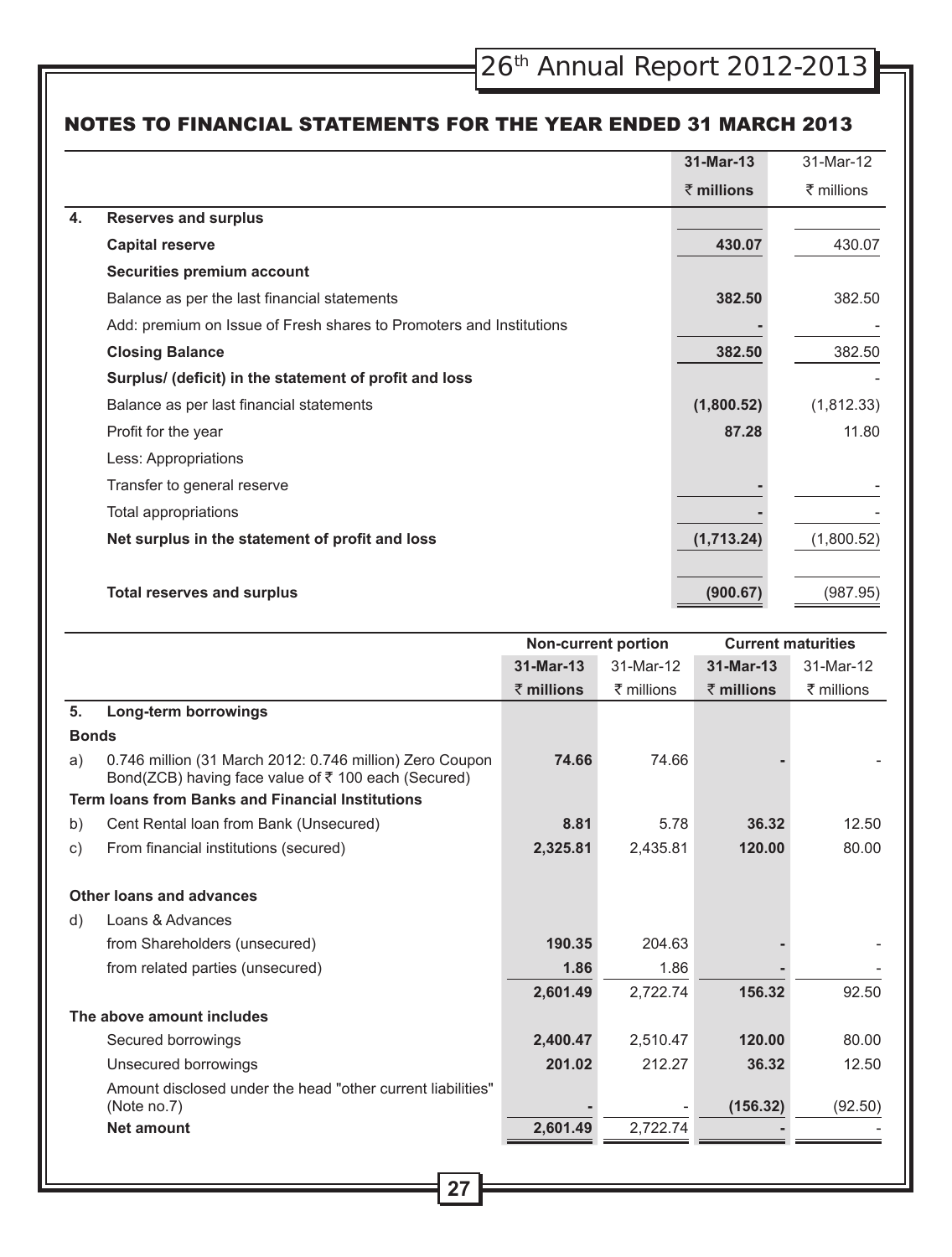- a) Company had issued 746,630 nos, of Zero coupon Bond (ZCB) having face value of  $\bar{z}$  100 each for an aggregate of ` 74.66 million to IFCI in accordance with One Time Settlement Agreement entered in the earlier years. The said ZCB are redeemable at par in three equal installments of ₹ 24.88 million each on September 30, 2016, September 30, 2017 and September 30, 2018. These ZCB are interest free and non transferable. Further these are secured by second charge on all fixed assets of the Company.
- b) 1] Cent rental loan is secured against contract with one of the customer Bharat Petroleum Corporation Limited for rendering of storage services. Further this is secured against mortgage of personal properties of promoters alongwith personal guarantees of directors and their relatives and corporate guarantee of M/s Agarwal Bulk Actives Pvt Ltd. (Associates). This loan is repayable in 24 monthly installments of  $\bar{\tau}$  1.22 million each including interest @ bank rate plus 5% p.a., from the date of the loan.
	- 2] Cent rental loan is secured against contract with one of the customer JBF Industries Limited for rendering of storage services. Further this is secured against mortgage of personal properties of promoters alongwith personal guarantees of directors and their relatives. This loan is repayable in 22 monthly installments of  $\bar{\tau}$  1.25 million each including interest @ bank rate plus 3.5% p.a., from the date of the loan.
	- 3] Cent rental loan is secured against contract with one of the customer Indorama Synthetic (I) Limited for rendering of storage services. Further this is secured against mortgage of personal properties of promoters alongwith personal guarantees of directors and their relatives.
- c) Term Loans from financial institutions include loans directly disbursed by India Debt Management Pvt Lrd (IDM) and those acquired by IDM from some erstwhile lenders of the Company. All these term loans are secured by a first charge/ mortgage of all immovable properties both present and future and by a first charge by way of hypothecation of all movables (save and except book debts) including movable machinery spares, tools and accessories present and future and shall rank pari passu between one another. These loans are proposed to be restructured in both quantum and repayment schedule under a draft Rehabilitation Scheme filed by the Company with BIFR which is pending for approval. As per the proposed terms under the Draft Rehabilitation Scheme, these loans carry an interest rate of 16% p.a. and are repayable on or before 31st August,2013 based on terms agreed between IDM and the Company. The Company is taking appropriate steps to repay the said loans by way of availing fresh long term debt from a prospective investor to replace the debt of IDM. Hence, though the restructured loans of IDM are repayable on 31st August 2013, these continue to be classified under Long Term Borrowings for the current financial year as the Company and management expect to refinance these obligations through fresh long term loans.
- d) Loans and advances from shareholders and related parties are long term, unsecured and interest free in nature. Further there are agreed terms in respect of repayment.

|    |                                  |                       | Long-term  |                    | Short-term |
|----|----------------------------------|-----------------------|------------|--------------------|------------|
|    |                                  | 31-Mar-13             | 31-Mar-12  | 31-Mar-13          | 31-Mar-12  |
|    |                                  | $\bar{\tau}$ millions | ₹ millions | $\bar{z}$ millions | ₹ millions |
| 6. | <b>Provisions</b>                |                       |            |                    |            |
|    | Provision for employee benefits  |                       |            |                    |            |
|    | Provision for gratuity (note 30) | 8.39                  | 6.41       | 1.63               | 1.19       |
|    | Provision for leave benefits     | 3.61                  | 2.97       | 0.63               | 0.37       |
|    |                                  | 12.00                 | 9.38       | 2.26               | 1.56       |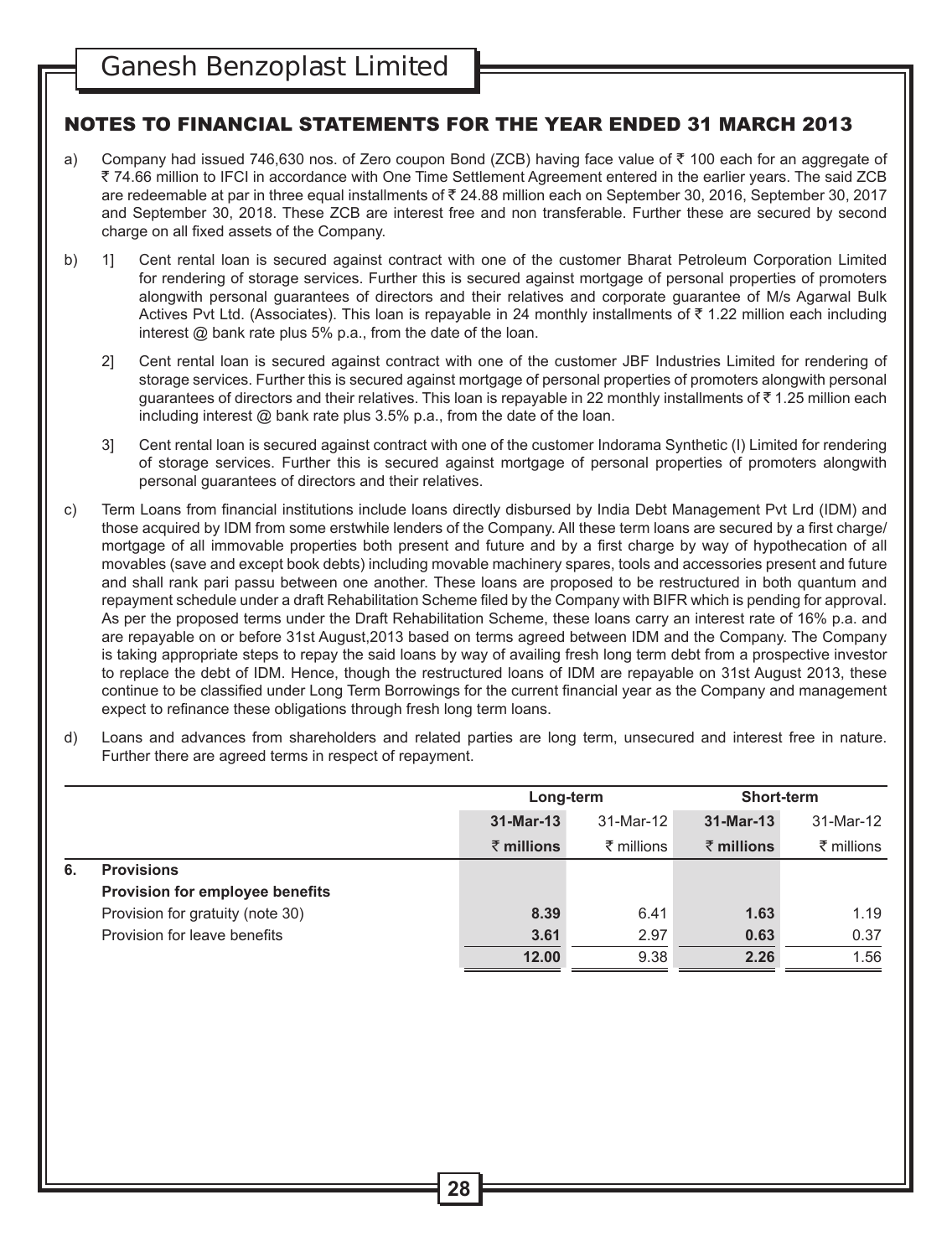26<sup>th</sup> Annual Report 2012-2013

|                  |                                                                                                   | 31-Mar-13             | 31-Mar-12  |
|------------------|---------------------------------------------------------------------------------------------------|-----------------------|------------|
|                  |                                                                                                   | $\bar{\tau}$ millions | ₹ millions |
| $\overline{7}$ . | Trade Payable & Other current liabilities                                                         |                       |            |
|                  | Trade payables (including acceptances) (note 31)                                                  | 307.86                | 196.61     |
|                  | <b>Other liabilities</b>                                                                          |                       |            |
|                  | Current maturities of long term borrowings (note 5)                                               | 156.32                | 92.50      |
|                  | Interest accrued but not due on Secured loan of IDM.                                              | 27.48                 | 29.84      |
|                  | Investor Education and Protection Fund will be credited by following amounts<br>(as and when due) |                       |            |
|                  | Unclaimed dividend                                                                                |                       | 0.12       |
|                  | Unclaimed debenture interest                                                                      |                       | 0.06       |
|                  | Advances received from customers                                                                  | 67.43                 | 31.14      |
|                  | Others                                                                                            |                       |            |
|                  | Interest free deposits from customers                                                             |                       | 6.09       |
|                  | Payables for capital goods                                                                        |                       | 7.73       |
|                  | Profession tax and MLWF dues                                                                      | 1.32                  | 2.10       |
|                  | Provident fund dues                                                                               | 2.94                  | 3.16       |
|                  | Service Tax                                                                                       |                       |            |
|                  | TDS and Income tax dues payable                                                                   | 14.55                 | 9.45       |
|                  |                                                                                                   | 270.03                | 182.18     |
|                  |                                                                                                   | 577.90                | 378.79     |
|                  |                                                                                                   |                       |            |
|                  |                                                                                                   | 31-Mar-13             | 31-Mar-12  |
|                  |                                                                                                   | $\bar{z}$ millions    | ₹ millions |
| 8.               | Short-term borrowings                                                                             |                       |            |
|                  | Bank Overdraft (Secured)                                                                          | 46.87                 | 37.57      |
|                  | Cent Rental Loan from Bank(Unsecured)                                                             |                       | 15.50      |
|                  | Other loans & advances (Unsecured)                                                                | 3.33                  | 1.83       |
|                  | <b>Total Short term borrowing</b>                                                                 | 50.20                 | 54.90      |
|                  | The above amount includes                                                                         |                       |            |
|                  | Secured borrowings                                                                                | 46.87                 | 37.57      |
|                  | Unsecured borrowings                                                                              | 3.33                  | 17.33      |

a) Bank overdraft facility is secured against fixed deposits of  $\bar{z}$  45 Millions with bank. The overdraft is repayable on demand and carries interest @ 10.30%.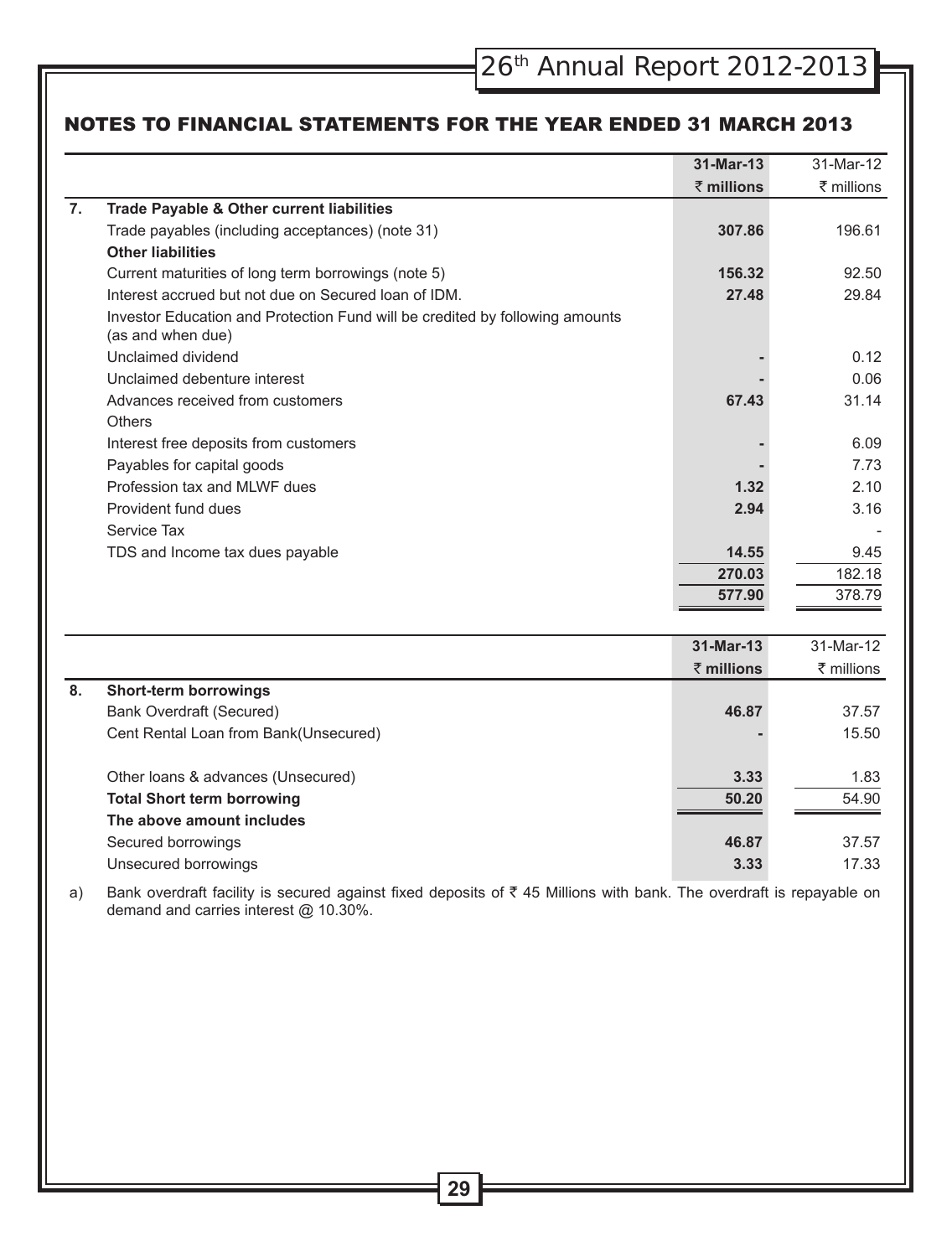|                     | Land              | Leasehold<br>Land | <b>Buildings</b> | equipment<br>Plant and | Storage<br>tanks | premises<br>Office | Furniture<br>fixtures<br>and | Vehicles       | Computers | Total    |
|---------------------|-------------------|-------------------|------------------|------------------------|------------------|--------------------|------------------------------|----------------|-----------|----------|
| Cost or valuation   |                   |                   |                  |                        |                  |                    |                              |                |           |          |
| At 1 April 2011     | 22<br>$\circ$     | 1.66              | 66.66            | 1,389.25               | 2,239.52         | 1.23               | 15.76                        | 0.54           | 2.06      | 3,716.90 |
| Additions           | Ţ                 | $\mathbf{I}$      | $\mathbf{I}$     | 114.33                 | 21.19            | $\mathbf{I}$       | 0.28                         |                | 0.55      | 136.35   |
| Disposals*          |                   |                   | $\mathbf{I}$     | (91.59)                |                  |                    | (0.04)                       |                | (0.27)    | (91.89)  |
| At 31 March 2012    | $\mathbf{z}$<br>0 | 1.66              | 66.66            | 1,412.00               | 2,260.71         | 1.23               | 15.99                        | 0.54           | 2.34      | 3,761.36 |
| Additions           | Ţ                 | $\mathbf{I}$      |                  | 47.27                  | 76.10            | J.                 | 0.46                         |                | 0.55      | 124.38   |
| Disposals*          | $\,$              | $\blacksquare$    | $\mathsf I$      | (17.01)                |                  | $\blacksquare$     | (2.95)                       |                | (1.42)    | (21.38)  |
| At 31 March 2013    | $\mathbf{z}$<br>0 | 1.66              | 66.66            | 1,442.25               | 2,336.81         | 1.23               | 13.51                        | 0.54           | 1.47      | 3,864.35 |
| Depreciation        |                   |                   |                  |                        |                  |                    |                              |                |           |          |
|                     |                   |                   |                  |                        |                  |                    |                              |                |           |          |
| At 1 April 2011     | $\mathbf{I}$      | 0.42              | 35.34            | 977.93                 | 996.23           | 0.50               | 10.82                        | 0.35           | 1.76      | 2,023.35 |
| Charge for the year | $\blacksquare$    | 0.02              | 2.23             | 64.33                  | 106.93           | 0.02               | 0.90                         | 0.05           | 0.28      | 174.75   |
| Disposals*          | $\mathbf{I}$      |                   |                  | (89.81)                |                  |                    | (0.04)                       |                | (0.27)    | (90.12)  |
| At 31 March 2012    | $\blacksquare$    | 0.43              | 37.57            | 952.44                 | 1,103.16         | 0.52               | 11.69                        | 0.40           | 1.77      | 2,107.98 |
| Charge for the year | $\mathbf{I}$      | 0.02              | 2.23             | 68.85                  | 108.73           | 0.02               | 0.85                         | 0.05           | 0.18      | 180.93   |
| Disposals*          | $\mathsf I$       | $\mathsf I$       | $\blacksquare$   |                        |                  | $\mathsf I$        | (2.95)                       | $\blacksquare$ | (1.42)    | (4.37)   |
| At 31 March 2013    | f,                | 0.45              | 39.80            | 1,021.29               | 1,211.89         | 0.54               | 9.59                         | 0.45           | 0.53      | 2,284.54 |
|                     |                   |                   |                  |                        |                  |                    |                              |                |           |          |
| Net Block           |                   |                   |                  |                        |                  |                    |                              |                |           |          |
| At 31/03/2012       | $\mathbf{z}$<br>o | 1.22              | 29.09            | 459.56                 | 1,157.55         | 771                | 4.31                         | 0.14           | 0.57      | 1,653.38 |
| At 31/03/2013       | $\mathbf{z}$<br>0 | 1.20              | 26.87            | 420.96                 | 1,124.92         | 0.69               | 3.92                         | 0.09           | 0.95      | 1,579.82 |

# Ganesh Benzoplast Limited

NOTES TO FINANCIAL STATEMENTS FOR THE YEAR ENDED 31 MARCH 2013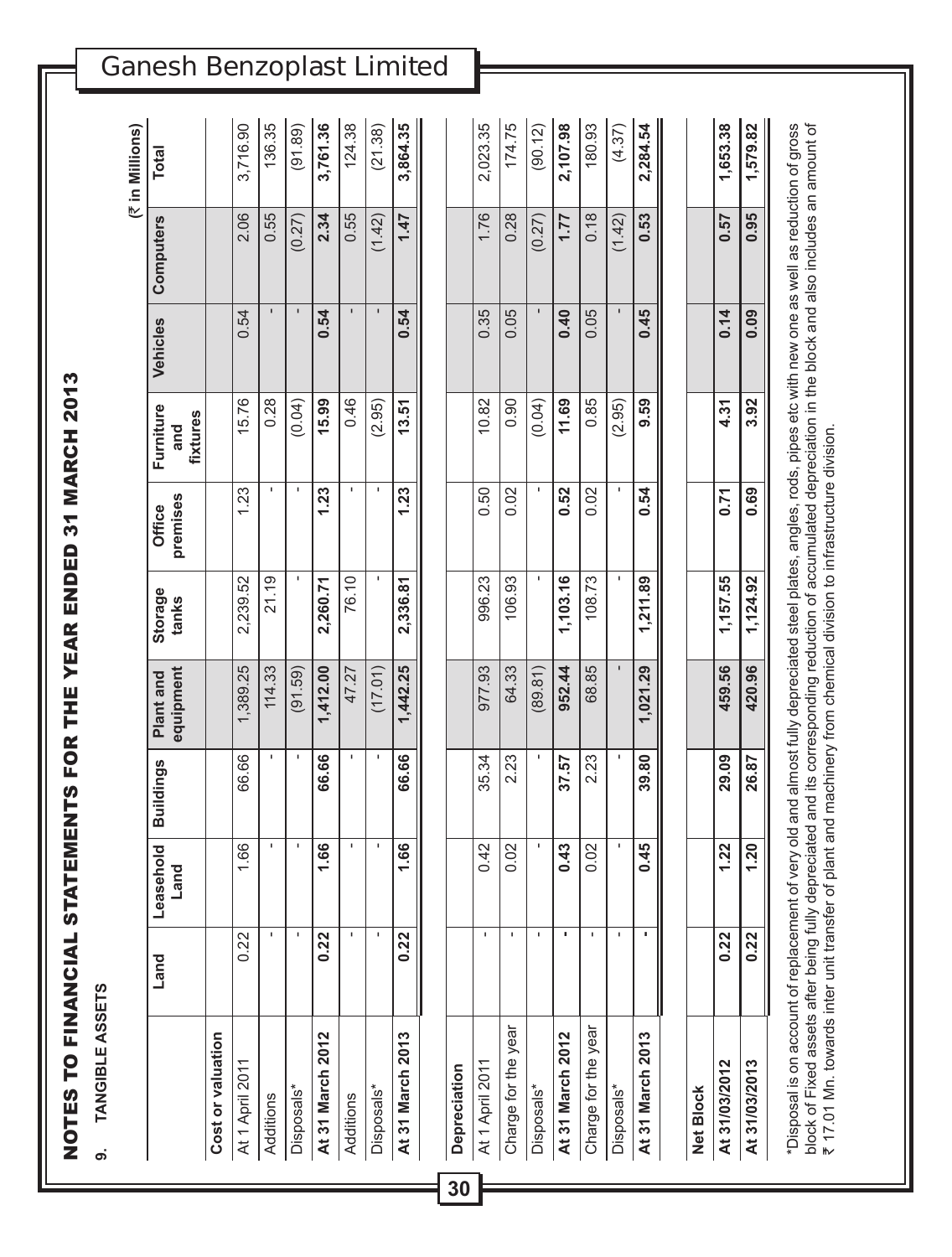26<sup>th</sup> Annual Report 2012-2013

|     |                                                                                                                             | 31-Mar-13          | 31-Mar-12  |
|-----|-----------------------------------------------------------------------------------------------------------------------------|--------------------|------------|
|     |                                                                                                                             | $\bar{z}$ millions | ₹ millions |
| 10. | <b>Non-current investments</b>                                                                                              |                    |            |
|     | Non-trade investments (valued at cost unless stated otherwise)                                                              |                    |            |
|     | Investment in equity instruments (quoted)                                                                                   |                    |            |
|     | 0.0015 million (31 March 2012: 0.0015 million) equity shares of $\bar{\tau}$ 10 each fully<br>paid-up in Emtex Limited      | 0.02               | 0.02       |
|     | Aggregate amount of quoted investments (Market value: 0.003 million (31 March)<br>2012: 0.005 million)                      | 0.02               | 0.02       |
|     | Investment in equity instruments (unquoted)                                                                                 |                    |            |
|     | 0.01 million (Previous year 0.01 million) equity shares of Jankalyan Sahkari bank Itd<br>of $\bar{z}$ 10 each               | 0.10               | 0.10       |
|     | 0.00004 million (Previous year 0.00004 million) equity shares of Punjab &<br>Maharashtra Bank bank ltd of ₹10 each          | 0.00               | 0.00       |
|     | 0.39 million (Previous year 0.39 million) equity shares of M/s Futuristic offshore<br>Services and chemical ltd of ₹10 each | 0.10               | 0.10       |
|     | Aggregate amount of unquoted investments                                                                                    | 0.20               | 0.20       |
|     | <b>Total Non Current Investment</b>                                                                                         | 0.22               | 0.22       |
|     |                                                                                                                             | 31-Mar-13          | 31-Mar-12  |
|     |                                                                                                                             | ₹ millions         | ₹ millions |
| 11. | Deferred tax asset (net)                                                                                                    |                    |            |
|     | Deferred tax asset recognized for timing differences due to:                                                                |                    |            |
|     | Gratuity / Leave Encashment<br>a)                                                                                           | 1.03               | 0.82       |
|     | Unabsorbed carried forward Loss<br>b)                                                                                       | 310.79             | 316.32     |
|     | Total (A)                                                                                                                   | 311.82             | 317.14     |
|     | Deferred tax liability recognized for timing differences due to:                                                            |                    |            |
|     | Depreciation<br>a)                                                                                                          | 311.82             | 317.14     |
|     | Total (B)                                                                                                                   | 311.82             | 317.14     |
|     | Net deferred tax (A-B)                                                                                                      |                    |            |

The Company has been made profit during the year but since the company has sufficient assessed losses as well as book losses, no provision has made in respect of Income Tax or MAT u/s 115JB of the Income Tax Act,1961. Further In view of uncertainty of availment of tax benefit on accumulated business losses and unabsorbed depreciation, company has recognized deferred tax assets only to the extent of deferred tax liability.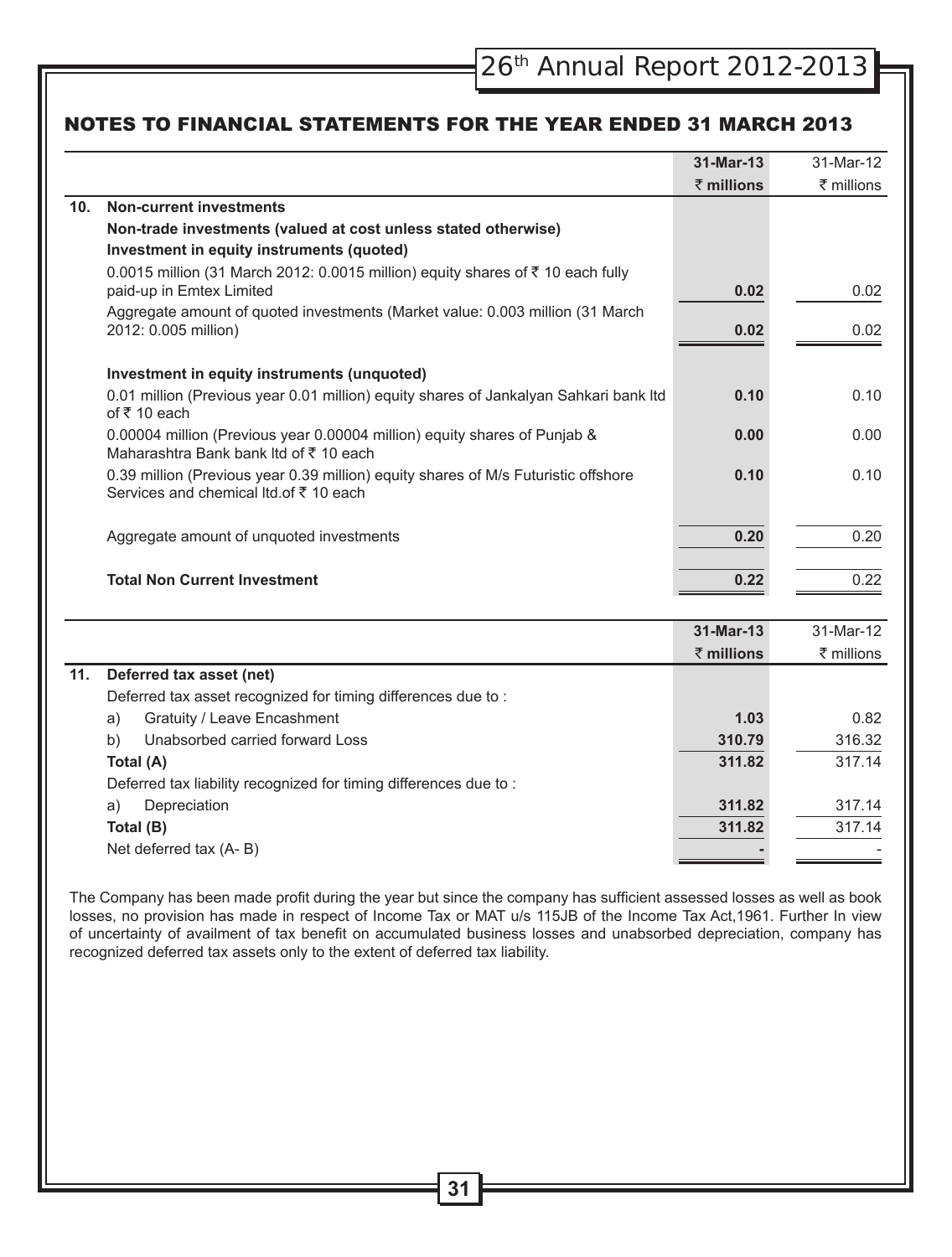|     |                                                                                 | Non-current        |                |                       | Current         |
|-----|---------------------------------------------------------------------------------|--------------------|----------------|-----------------------|-----------------|
|     |                                                                                 | 31-Mar-13          | 31-Mar-12      | 31-Mar-13             | 31-Mar-12       |
|     |                                                                                 | $\bar{z}$ millions | ₹ millions     | $\bar{\tau}$ millions | ₹ millions      |
| 12. | <b>Loans and advances</b>                                                       |                    |                |                       |                 |
|     | Capital advances                                                                |                    |                |                       |                 |
|     | Unsecured, considered good                                                      | 54.31              | 50.14          |                       |                 |
|     | Other loans & advances - intercorporate deposits                                |                    |                |                       |                 |
|     | Unsecured, considered good                                                      | 39.00              | 39.50          |                       |                 |
|     | Trade advances given to sundry creditors                                        |                    |                |                       |                 |
|     | Unsecured, considered good                                                      |                    |                | 60.55                 | 39.02           |
|     | Security deposit                                                                |                    |                |                       |                 |
|     | Unsecured, considered good                                                      |                    |                | 56.87<br>117.43       | 41.31<br>80.34  |
|     |                                                                                 | 39.00<br>93.31     | 39.50<br>89.64 | 117.43                | 80.34           |
|     | Loan and advances to related parties (note 33)                                  |                    |                |                       |                 |
|     | Unsecured, considered good                                                      | 122.27             | 113.71         |                       |                 |
|     | Unsecured, considered Doubtful                                                  | 58.64              | 58.64          |                       |                 |
|     |                                                                                 | 180.90             | 172.35         |                       |                 |
|     | Provision for doubtful advances                                                 | 58.64              | 58.64          |                       |                 |
|     |                                                                                 | 122.27             | 113.71         |                       |                 |
|     | Other loans and advances                                                        |                    |                |                       |                 |
|     | Loans to employees                                                              |                    |                | 1.24                  | 0.44            |
|     | Balances with statutory / government authorities                                |                    |                | 83.09                 | 75.90           |
|     | Advance payment of tax (Net of tax demand)                                      |                    |                | 14.80                 | 1.92            |
|     |                                                                                 |                    |                | 99.13                 | 78.26           |
|     |                                                                                 | 215.57             | 203.36         | 216.56                | 158.59          |
|     |                                                                                 |                    |                |                       |                 |
|     |                                                                                 |                    |                | <b>Current</b>        |                 |
|     |                                                                                 |                    |                | 31-Mar-13             | 31-Mar-12       |
|     |                                                                                 |                    |                | ₹ millions            | ₹ millions      |
| 13. | <b>Trade receivables</b>                                                        |                    |                |                       |                 |
|     | Unsecured, considered good unless stated otherwise                              |                    |                |                       |                 |
|     | Outstanding for a period exceeding six months from the date they are due for    |                    |                |                       |                 |
|     | payment                                                                         |                    |                |                       |                 |
|     | Unsecured, considered good                                                      |                    |                | 60.63                 | 52.37           |
|     | Unsecured, considered doubtful                                                  |                    |                | 2.79                  | 5.70            |
|     | Provision for doubtful receivables                                              |                    |                | 63.41                 | 58.06           |
|     |                                                                                 |                    |                | (2.79)<br>60.63       | (5.70)<br>52.37 |
|     | <b>Other receivables</b>                                                        |                    |                |                       |                 |
|     | Unsecured, considered good                                                      |                    |                | 128.33                | 49.95           |
|     | Doubtful                                                                        |                    |                |                       |                 |
|     |                                                                                 |                    |                | 128.33                | 49.95           |
|     | Provision for doubtful receivables                                              |                    |                |                       |                 |
|     |                                                                                 |                    |                | 128.33                | 49.95           |
|     | <b>Total</b>                                                                    |                    |                | 188.96                | 102.32          |
|     |                                                                                 |                    |                |                       |                 |
|     | Trade receivables include:                                                      |                    |                |                       |                 |
|     | Dues from partnership firm (Agarwal Chemicals) in which the company's executive |                    |                | 4.35                  | 4.10            |
|     | director is a partner                                                           |                    |                |                       |                 |
|     |                                                                                 |                    |                | 4.35                  | 4.10            |
|     |                                                                                 |                    |                |                       |                 |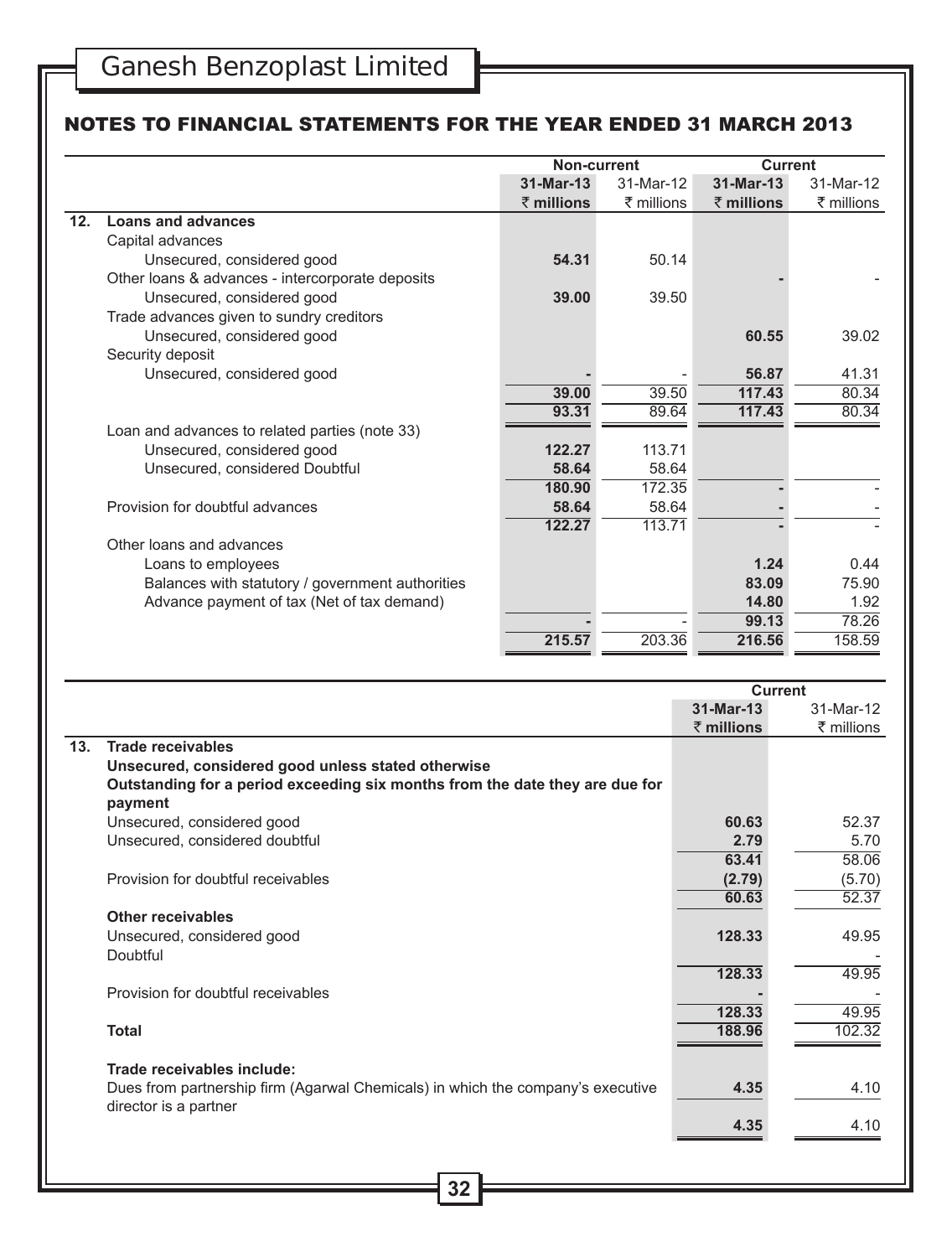26th Annual Report 2012-2013

|     |                                                                                     | Non-current              |                       | <b>Current</b>        |                         |
|-----|-------------------------------------------------------------------------------------|--------------------------|-----------------------|-----------------------|-------------------------|
|     |                                                                                     | 31-Mar-13                | 31-Mar-12             | 31-Mar-13             | 31-Mar-12               |
|     |                                                                                     | $\bar{\tau}$ millions    | ₹ millions            | $\bar{\tau}$ millions | ₹ millions              |
| 14. | Other assets                                                                        |                          |                       |                       |                         |
|     | Unsecured, considered good unless stated otherwise                                  |                          |                       |                       |                         |
|     | Interest accrued on fixed deposits                                                  |                          | 3.92                  | 8.94                  | 0.45                    |
|     | Other bank balances (Refer Note 16)                                                 |                          | 3.98                  |                       |                         |
|     | <b>Total</b>                                                                        |                          | 7.90                  | 8.94                  | 0.45                    |
|     |                                                                                     |                          |                       |                       |                         |
|     |                                                                                     |                          |                       | 31-Mar-13             | 31-Mar-12               |
|     |                                                                                     |                          |                       | ₹ millions            | ₹ millions              |
| 15. | Inventories (valued at lower of cost and net realizable value)                      |                          |                       |                       |                         |
|     | Raw materials and components                                                        |                          |                       | 39.37                 | 7.83                    |
|     | Work-in-progress (refer note 20)                                                    |                          |                       | 24.57                 | 15.96                   |
|     | Finished goods (refer note 20)                                                      |                          |                       | 1.16                  | 7.89                    |
|     | Stores & spares, Packing material & fuel                                            |                          |                       | 0.81                  | 0.86                    |
|     |                                                                                     |                          |                       | 65.92                 | 32.54                   |
|     |                                                                                     |                          |                       |                       |                         |
|     |                                                                                     | Non-current<br>31-Mar-13 |                       | <b>Current</b>        |                         |
|     |                                                                                     |                          |                       |                       |                         |
|     |                                                                                     |                          | 31-Mar-12             | 31-Mar-13             |                         |
|     |                                                                                     | $\bar{z}$ millions       | $\bar{\tau}$ millions | $\bar{z}$ millions    |                         |
|     | <b>Cash and bank balances</b>                                                       |                          |                       |                       |                         |
|     | Cash and cash equivalents                                                           |                          |                       |                       | 31-Mar-12<br>₹ millions |
| 16. | Balances with banks:                                                                |                          |                       |                       |                         |
|     | - On current accounts                                                               |                          |                       | 14.66                 | 26.08                   |
|     | - Deposits with original maturity of less than three months                         |                          |                       |                       |                         |
|     | Cash on hand                                                                        |                          |                       | 1.81                  |                         |
|     |                                                                                     |                          |                       | 16.47                 |                         |
|     | <b>Other bank balances</b>                                                          |                          |                       |                       |                         |
|     | - Deposits with original maturity for more than 12 months                           |                          | 0.48                  |                       |                         |
|     | - Deposits with original maturity for more than 3 months<br>but less than 12 months |                          |                       | 51.81                 | 3.18<br>29.26<br>46.68  |
|     | - Margin money deposit                                                              |                          | 3.50                  |                       |                         |
|     | - Other bank balance on current account (refer c)                                   |                          |                       | 0.98                  |                         |
|     |                                                                                     |                          | 3.98                  | 52.79                 | 0.98<br>47.66           |
|     |                                                                                     |                          | 3.98                  | 69.26                 | 76.92                   |

a). Fixed deposits are subject to first charge to secure the bank overdraft facilty and bank guarantees issued in favour of the company.

**Net Amount -** - **69.26** 76.92

(Refer Note 14) **-** (3.98) **-** -

b). Margin Money deposit are subject to first charge to secure the bank gurantees issue by the Central bank of India in the favour of company of equal amount to various parties.

c). Out of total amount of  $\bar{\tau}$  15.64 Million bank,  $\bar{\tau}$  0.98 Million has been ceized by Sales tax department against various dues.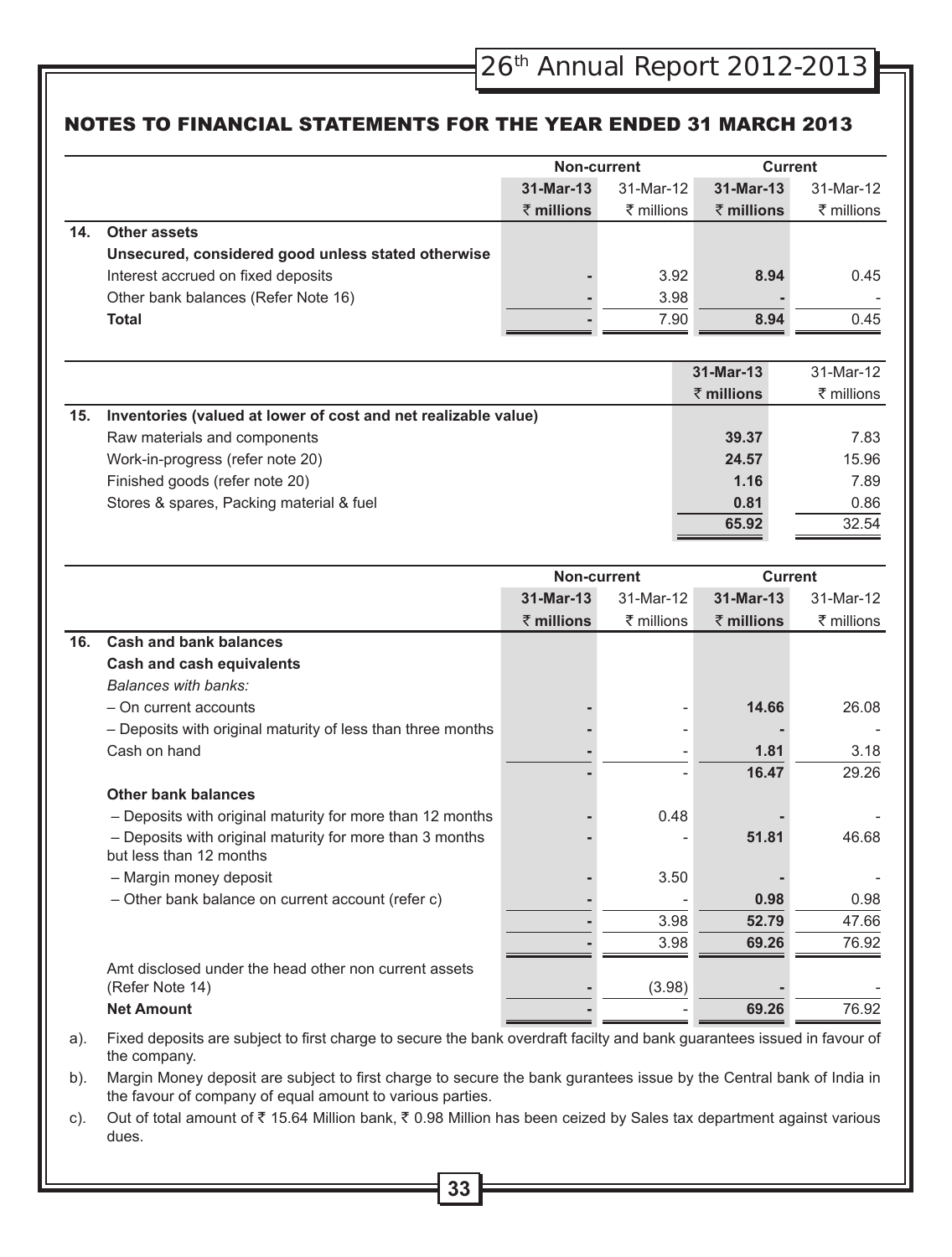|     |                                                 | 31-Mar-13          | 31-Mar-12  |
|-----|-------------------------------------------------|--------------------|------------|
|     |                                                 | $\bar{z}$ millions | ₹ millions |
| 17. | <b>Revenue from operations</b>                  |                    |            |
|     | <b>Revenue from operations</b>                  |                    |            |
|     | Gross Revenue from operations                   | 1,228.21           | 1,064.11   |
|     | Less:- Excise duty                              | 44.32              | 43.36      |
|     | Net Revenue from operations                     | 1,183.89           | 1,020.75   |
| 18. | Other income                                    |                    |            |
|     | Interest income on                              |                    |            |
|     | <b>Bank deposits</b>                            | 5.26               | 4.35       |
|     | <b>Others</b>                                   | 0.11               | 0.05       |
|     | Foreign exchange fluctuation Gain               | 0.10               | 0.57       |
|     | Sale of DEPB license/Duty drawback              | 3.50               | 5.41       |
|     | Misc income                                     | 13.77              | 4.70       |
|     |                                                 | 22.74              | 15.09      |
| 19. | Cost of raw material and components consumed    |                    |            |
|     | Inventory at the beginning of the year          | 7.83               | 9.27       |
|     | Add: Purchases                                  | 449.09             | 401.44     |
|     | Less: inventory at the end of the year          | 39.37              | 7.83       |
|     | Cost of raw material and components consumed    | 417.54             | 402.89     |
|     | Details of raw material and components consumed |                    |            |
|     | Tolune                                          | 169.56             | 239.28     |
|     | Caustic Soda Lye                                | 17.10              | 18.54      |
|     | SN 150                                          | 10.74              | 13.02      |
|     | Poly Iso Butyne                                 | 27.07              | 13.08      |
|     | <b>SN 500</b>                                   | 24.28              | 17.58      |
|     | Heavy Alkylate                                  | 19.29              | 23.97      |
|     | Others including trading goods                  | 149.49             | 77.41      |
|     |                                                 | 417.54             | 402.89     |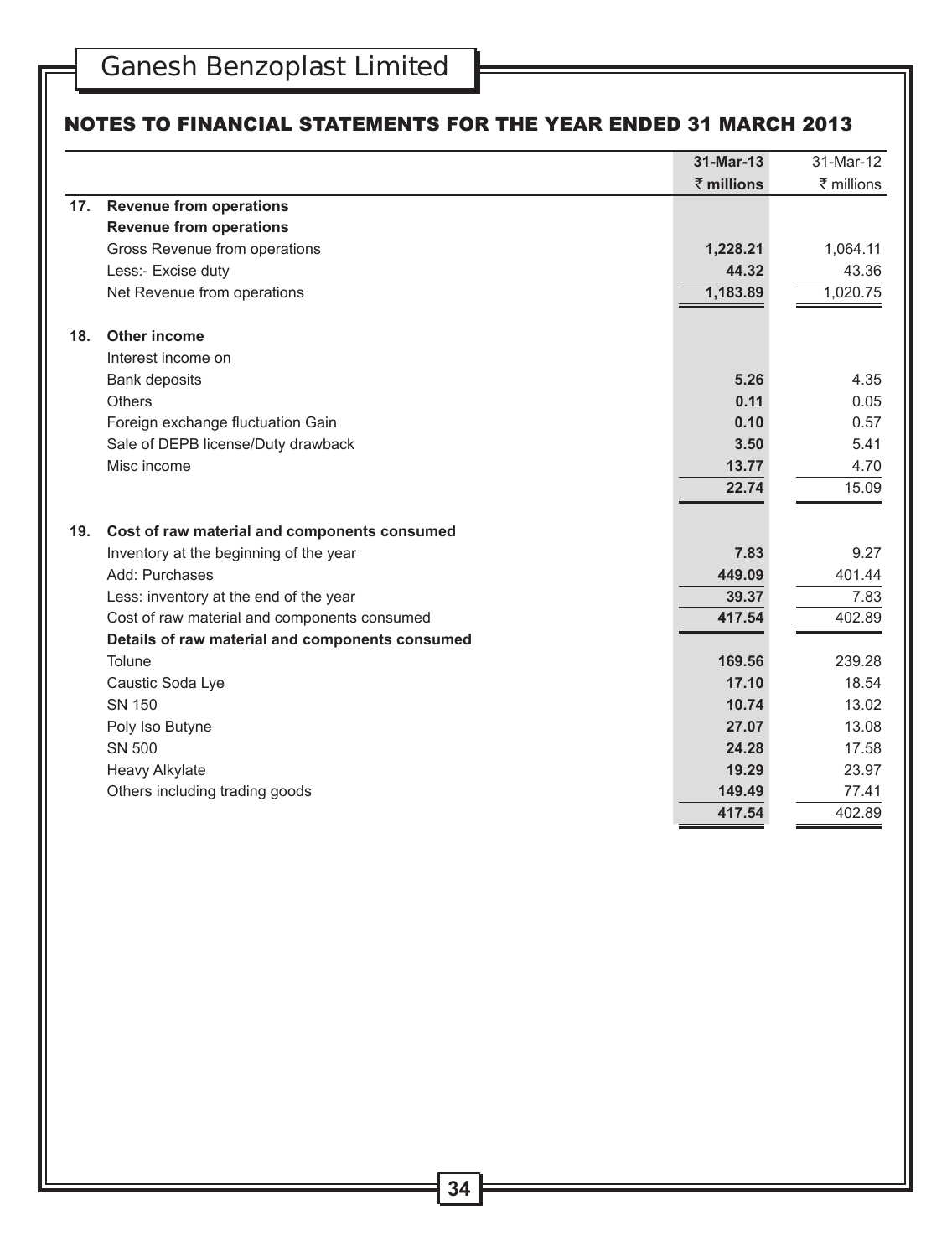26th Annual Report 2012-2013

|     |                                                   | 31-Mar-13<br>$\bar{\tau}$ millions | 31-Mar-12<br>₹ millions | (Increase) /<br>decrease |
|-----|---------------------------------------------------|------------------------------------|-------------------------|--------------------------|
|     |                                                   |                                    |                         | $\bar{z}$ millions       |
| 20. | (Increase)/ decrease in inventories               |                                    |                         |                          |
|     | Inventories at the end of the year                |                                    |                         | 31-Mar-13                |
|     | Work-in-progress                                  | 24.57                              | 15.96                   | (8.62)                   |
|     | Finished goods                                    | 1.16                               | 7.89                    | 6.73                     |
|     |                                                   | 25.74                              | 23.85                   | (1.89)                   |
|     | Inventories at the beginning of the year          |                                    |                         | 31-Mar-12                |
|     | Work-in-progress                                  | 15.96                              | 12.55                   | (3.40)                   |
|     | Finished goods                                    | 7.89                               | 2.54                    | (5.35)                   |
|     |                                                   | 23.85                              | 15.09                   | (8.76)                   |
|     |                                                   | 1.89                               | 8.76                    |                          |
|     |                                                   | 31-Mar-13                          | 31-Mar-12               |                          |
|     |                                                   | ₹ millions                         | ₹ millions              |                          |
|     | <b>Work-in-Progress</b>                           |                                    |                         |                          |
|     | Benzoic Acid                                      | 5.87                               | 8.15                    |                          |
|     | Sodium petroleum Sulphate                         | 0.59                               | 0.36                    |                          |
|     | Industrial lubricant                              | 18.11                              | 7.45                    |                          |
|     | Salphonic Acid                                    |                                    |                         |                          |
|     |                                                   | 24.57                              | 15.96                   |                          |
|     |                                                   |                                    |                         |                          |
|     | <b>Finished Goods</b>                             |                                    |                         |                          |
|     | <b>Benzoic Acid</b>                               |                                    | 2.89                    |                          |
|     | Sodium Benzoate                                   |                                    | 1.35                    |                          |
|     | Benzoplast (Benzoate Plasticizers)                |                                    | 0.73                    |                          |
|     | Sodium petroleum Sulphate<br>Industrial lubricant | 0.11<br>0.76                       | 0.12<br>1.74            |                          |
|     | Others*                                           | 0.30                               | 1.06                    |                          |
|     |                                                   | 1.16                               | 7.89                    |                          |
|     |                                                   |                                    |                         |                          |
|     |                                                   |                                    | 31-Mar-13               |                          |
|     |                                                   |                                    | ₹ millions              | 31-Mar-12<br>₹ millions  |
| 21. | <b>Employee benefits expense</b>                  |                                    |                         |                          |
|     | Salaries, wages and bonus                         |                                    | 48.78                   | 39.21                    |
|     | Contribution to provident and other funds         |                                    | 0.58                    | 0.49                     |
|     | Gratuity expense (note 30)                        |                                    | 3.02                    | 1.18                     |
|     | Staff welfare expenses                            |                                    | 2.05                    | 1.40                     |
|     |                                                   |                                    | 54.43                   | 42.28                    |
|     |                                                   |                                    |                         |                          |
|     |                                                   |                                    |                         |                          |
|     |                                                   |                                    |                         |                          |
|     |                                                   |                                    |                         |                          |
|     |                                                   |                                    |                         |                          |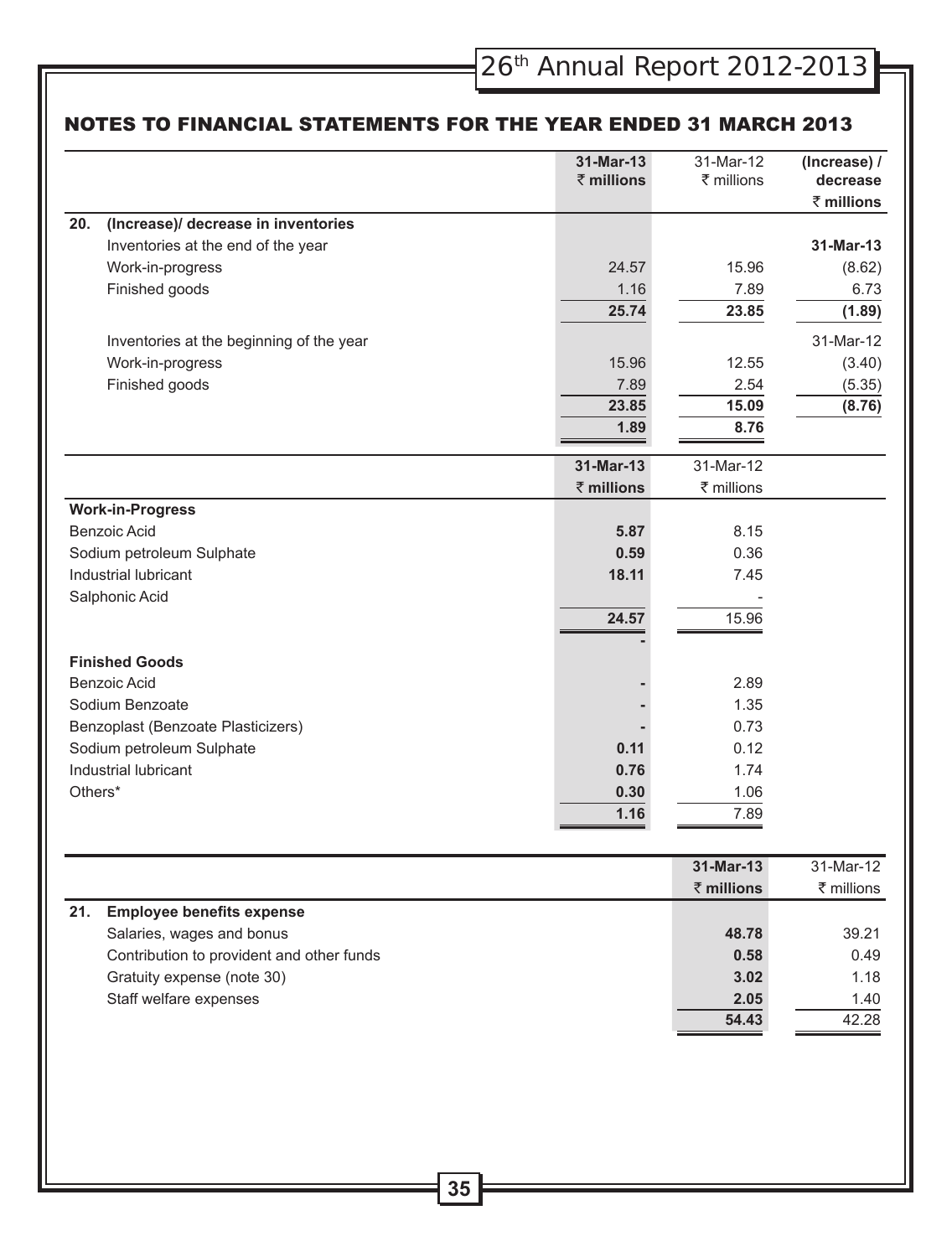|     |                                                                        | 31-Mar-13          | 31-Mar-12  |
|-----|------------------------------------------------------------------------|--------------------|------------|
|     |                                                                        | $\bar{z}$ millions | ₹ millions |
| 22. | Other expenses                                                         |                    |            |
|     | Power & Fuel Charges                                                   | 62.97              | 70.35      |
|     | <b>Water Charges</b>                                                   | 3.08               | 2.49       |
|     | Stores, Spares and Packing Material Consumed                           | 32.85              | 27.84      |
|     | Labour/Service charges, Freight, Warehousing and Handling charges etc. | 51.64              | 40.47      |
|     | Fixed Assets Written off                                               |                    | 1.77       |
|     | Insurance                                                              | 1.79               | 1.19       |
|     | Repairs & Maintenance (Machinery)                                      | 15.23              | 13.90      |
|     | Travelling & Conveyance expenses                                       | 11.43              | 6.99       |
|     | Motor car expenses                                                     | 0.21               | 0.11       |
|     | Printing & Stationary                                                  | 1.33               | 1.37       |
|     | Postage, Telephone and Airfreight                                      | 2.86               | 1.90       |
|     | Rent                                                                   | 69.43              | 29.80      |
|     | Rates & taxes                                                          | 0.38               | 0.77       |
|     | Legal, Professional, Consultancy and Service chgs.                     | 18.83              | 13.55      |
|     | Licence & Application fee                                              | 0.55               | 1.36       |
|     | Directors sitting fees                                                 | 0.06               | 0.05       |
|     | Stock exchange listing fees                                            | 0.03               | 0.03       |
|     | Auditors remuneration (Please refer to below note 22.1)                | 0.70               | 1.25       |
|     | Donation                                                               | 0.51               | 0.33       |
|     | General expenses                                                       | 3.36               | 2.05       |
|     | Foreign exchange fluctuation loss                                      | 0.40               |            |
|     | Bad debts written off                                                  | 11.90              | 4.90       |
|     | Provision for bad & doubtful debts                                     |                    | 5.70       |
|     | Membership, Subscription & Periodicals                                 | 0.16               | 0.08       |
|     | Sales Promotion and Other Marketing expenses                           | 9.00               | 3.78       |
|     | Advertisement expenses                                                 | 1.48               | 0.13       |
|     | Distribution expenses                                                  | 8.93               | 7.67       |
|     | Brokerage & commission                                                 | 4.23               | 5.09       |
|     | Discount given                                                         | 2.90               | 5.95       |
|     | Sundry balances w/off                                                  | 0.16               | 0.74       |
|     | <b>Total</b>                                                           | 316.37             | 251.61     |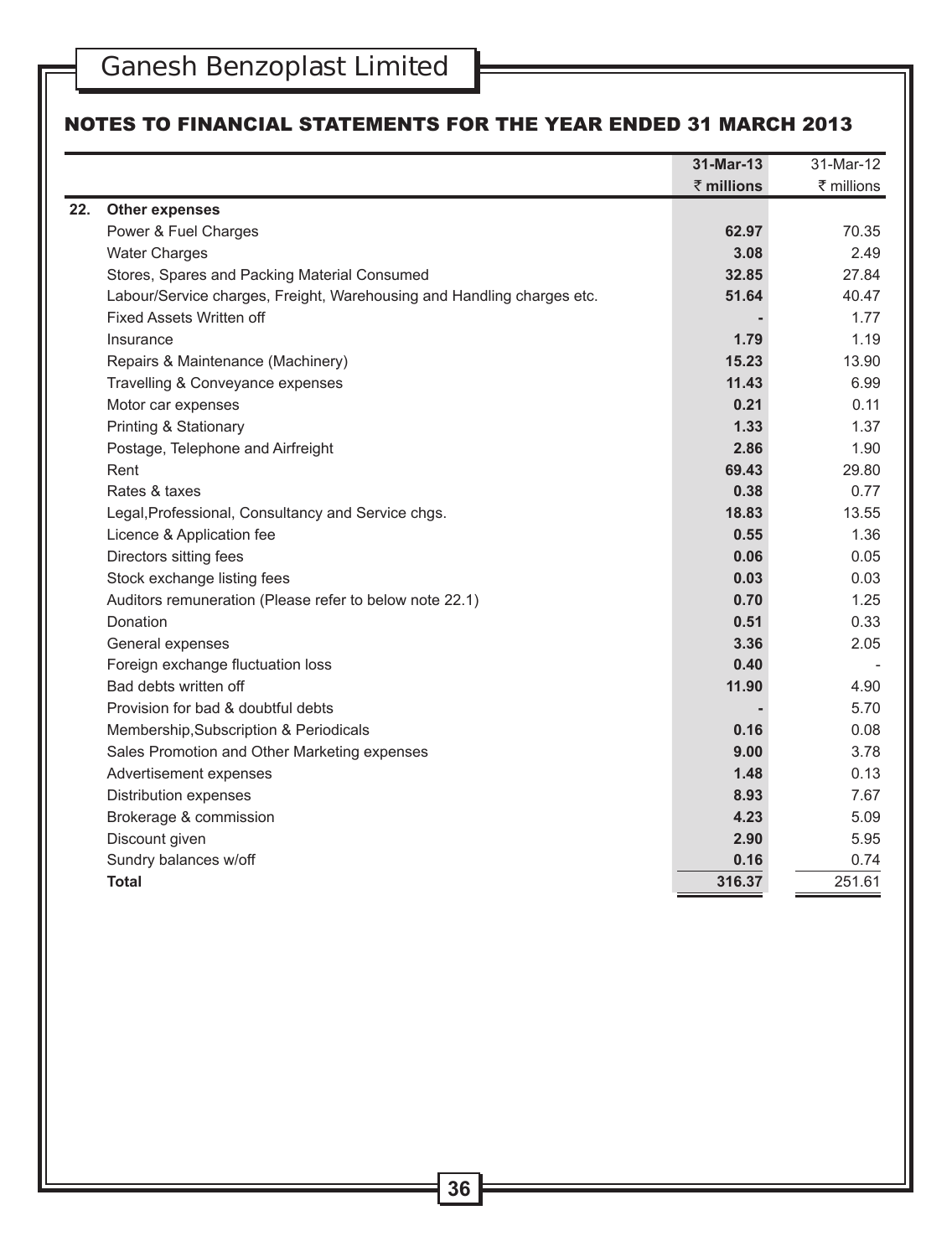26th Annual Report 2012-2013

# NOTES TO FINANCIAL STATEMENTS FOR THE YEAR ENDED 31 MARCH 2013 **31-Mar-13** 31-Mar-12 ` **millions** ` millions **22.1 Payment to auditor** As auditor: Audit fee (Excluding Service tax) **0.70** 1.25 **Reimbursement of expenses**  $\overline{0.70}$   $\overline{1.25}$ **23. Exceptional & Prior period Income/(Expenses)** Redemption premium on repayment of principal loan **(3.50)** - (3.50) Prior Period Expenses **(5.62)** (7.16)  **(9.12)** (7.16) **24. Depreciation and amortization expense** Depreciation of tangible assets **180.93** 176.74 **25. Finance costs** Interest on Term Loan **134.70** 150.46 Bank charges and Commission and interest paid to others **8.15** 3.64  **142.85** 154.10 **26. Earnings per share (EPS)** The following reflects the profit and share data used in the basic and diluted EPS computations: **Total operations for the year** Profit/ (loss) after tax **87.28** 11.80 **No. millions** No. millions Weighted average number of equity shares in calculating basic EPS **51.78** 51.78 **Effect of dilution:** Convertible preference shares **0.00** 0.00 **Convertible bonds 0.00** 0.00 **0.00** 0.00 **0.00** 0.00 **0.00** 0.00 **0.00** 0.00 **0.00** Stock options granted under ESOP **0.00** 0.00 **0.00** 0.00 **Weighted average number of equity shares in calculating diluted EPS 51.78** 51.78 Earning per share (`) Basic **1.69** 0.23 Earning per share (`) Diluted **1.69** 0.23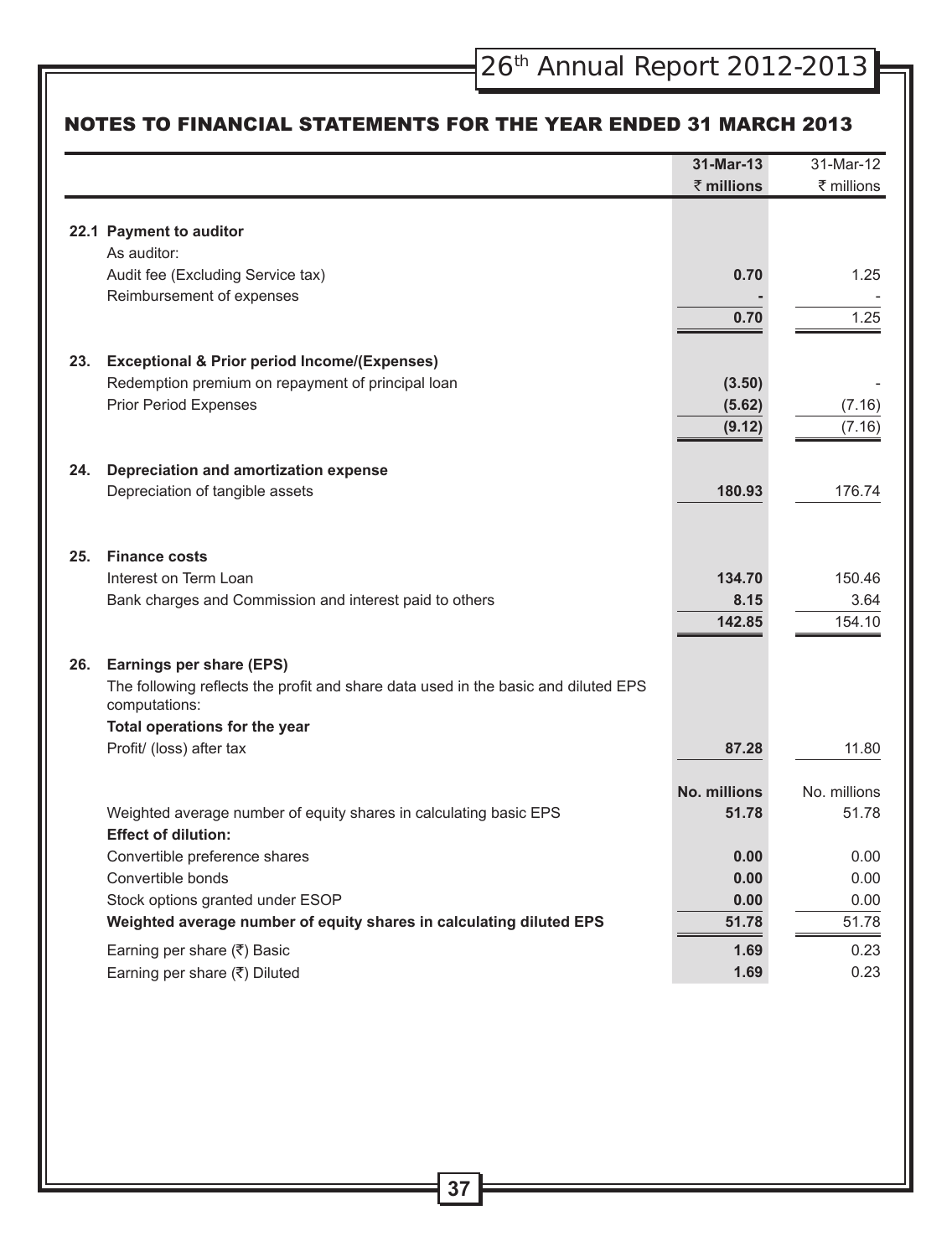| 27. | Contingent<br><b>Liabilities</b><br>not<br>provided for                                                                                                                                                                                                                                                                                                   |                                     | $($ ₹ in millions)           |
|-----|-----------------------------------------------------------------------------------------------------------------------------------------------------------------------------------------------------------------------------------------------------------------------------------------------------------------------------------------------------------|-------------------------------------|------------------------------|
|     | <b>Particulars</b>                                                                                                                                                                                                                                                                                                                                        | 31-Mar-<br>13                       | $31-Mar-$<br>12              |
|     | Claims filed by Twenty Two parties<br>before different courts against<br>company not acknowledge as<br>Debt including the claim partly<br>acknowledged.                                                                                                                                                                                                   | 117.16                              | 117.16                       |
|     | delayed<br>Claim<br>for<br>interest<br>(disputed) made by three parties<br>namely M/s Sahastraa Export<br>and M/s Harsh Industries and M/s<br>Fab trade.                                                                                                                                                                                                  | 9.44                                | 9.44                         |
|     | Claims by Two co-op banks by<br>filing recovery suits in respect of<br>guarantees alleged to have been<br>issued by company                                                                                                                                                                                                                               | 13.20                               | 13.20                        |
|     | Contingent Liabilities in respect of<br>pending Sales Tax re-assessment                                                                                                                                                                                                                                                                                   | 50.00                               | 50.00                        |
|     | Claim<br>of The State<br>Trading<br>Corporation Ltd in respect of<br>unrealized exports bills of The<br><b>State Trading Corporation Ltd</b>                                                                                                                                                                                                              | 113.50                              | 113.50                       |
|     | Claim of Jawaharlal Nehru Port<br>Trust & Marmagao Port Trust in<br>Arbitration                                                                                                                                                                                                                                                                           | <b>Amount</b><br>indeter-<br>minate | Amount<br>indeter-<br>minate |
|     | Income Tax demand (Pertains to<br>interest charged u/s 234A/B/C<br>and 220(2) of I.T. Act 1961) in<br>respect of Assessment<br>Year<br>1999-00 and 2000-01. In<br>this<br>the<br>respect<br>company<br>has<br>approached to BIFR for waiver<br>of overall interest. And looking in<br>to company's financial crisis our<br>plea is likely to be accepted. | 28.21                               | 37.63                        |

#### **28. Capital Commitments**

Estimated amount of contract remaining to be executed on capital account, net of advances, not provided for is ₹ 55.00 Million (Previous year  $\bar{\tau}$  0.8 Million)

**29.** Capital and Reserves of the company has been fully eroded by the net losses, the necessary reference to the Board for Industrial & Financial Reconstruction (BIFR) had been made and the company was declared as sick vide order of BIFR passed in May, 2010, wherein the board has appointed Operating Agency to prepare a revival scheme for the Company.

**30.** Gratuity and other post-employment benefit plans:

The Company has a defined benefit gratuity plan. Every employee who has completed five years or more of service gets a gratuity on departure at 15 days salary (last drawn salary) for each completed year of service. The scheme is non-funded.

The following tables summaries the components of net benefit expense recognized in the profit and loss account and amounts recognized in the balance sheet for the respective plans.

#### **Statement of profit and loss account**

**Net employee benefit expense recognized in the employee cost**

|                                                      | Gratuity              |            |
|------------------------------------------------------|-----------------------|------------|
|                                                      | 31-Mar-13             | 31-Mar-12  |
|                                                      | $\bar{\tau}$ millions | ₹ millions |
| Current service cost                                 | 1.01                  | 0.87       |
| Interest cost on benefit<br>obligation               | 0.62                  | 0.53       |
| Expected return on plan<br>assets                    |                       |            |
| Net actuarial(gain) / loss<br>recognised in the year | 1.39                  | (0.22)     |
| Past service cost                                    |                       |            |
| Net benefit expense                                  | 3.02                  | 1.18       |
| Actual return on plan assets                         |                       |            |

#### **Balance sheet Provisions of gratuity**

|                                                 | Gratuity              |            |  |  |
|-------------------------------------------------|-----------------------|------------|--|--|
|                                                 | 31-Mar-13             | 31-Mar-12  |  |  |
|                                                 | $\bar{\tau}$ millions | ₹ millions |  |  |
| Defined benefit obligation                      |                       |            |  |  |
| Fair value of plan assets                       |                       |            |  |  |
|                                                 | 10.01                 | 7.60       |  |  |
| Unrecognised<br>past<br>l Less:<br>service cost |                       |            |  |  |
| Plan asset / (liability)                        | 10.01                 | 7.60       |  |  |

**Changes in the present value of the defined benefit obligation are as follows:**

|                                             | Gratuity              |            |  |  |
|---------------------------------------------|-----------------------|------------|--|--|
|                                             | 31-Mar-13             | 31-Mar-12  |  |  |
|                                             | $\bar{\tau}$ millions | ₹ millions |  |  |
| defined<br>benefit<br>Opening<br>obligation | 7.60                  | 6.45       |  |  |
| Interest cost                               | 0.62                  | 0.53       |  |  |
| Current service cost                        | 1.01                  | 0.87       |  |  |
| Benefits paid                               | (0.61)                | (0.03)     |  |  |
| Actuarial (gains) / losses on<br>obligation | 1.39                  | (0.22)     |  |  |
| benefit<br>defined<br>Closing<br>obligation | 10.01                 | 7.60       |  |  |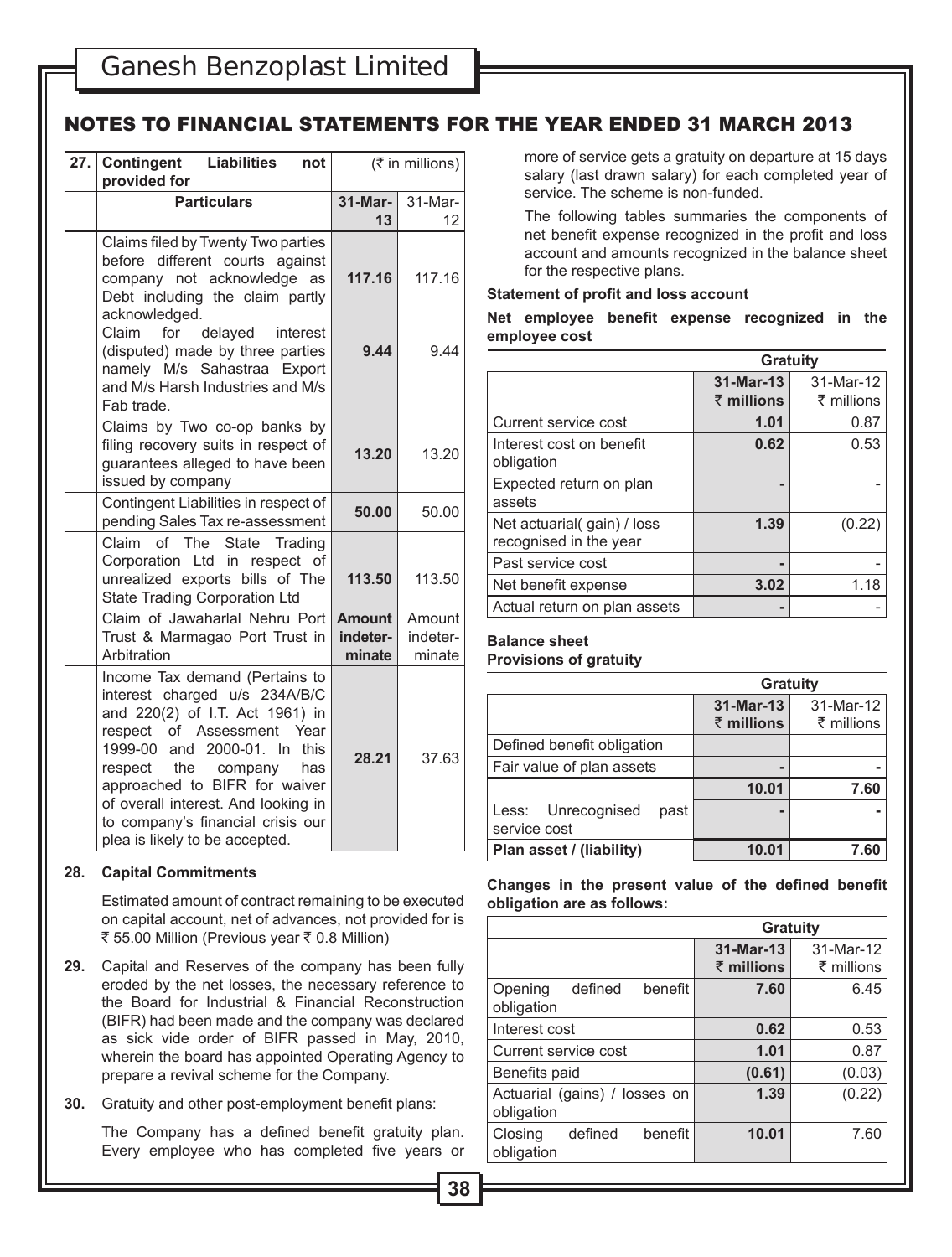**The principal assumptions used in determining gratuity obligations for the Company's plans are shown below:**

|                      | 31-Mar-13 | 31-Mar-12 |
|----------------------|-----------|-----------|
|                      | $\%$      | $\%$      |
| Discount Rate        | 8.10%     | 8.25%     |
| Employee turnover    |           |           |
| - Younger Ages       | 5%        | 5%        |
| - Older Ages         | 1%        | 1%        |
| Salary increase rate | 6%        | 6%        |

The estimates of future salary increases, considered in actuarial valuation, take account of inflation, seniority, promotion and other relevant factors, such as supply and demand in the employment market.

- **31.** There are no dues to Micro, Small and Medium Enterprises as defined under "The Micro, Small and Medium Enterprises Development Act, 2006 as at 31 March 2013. This information has been determined to the extent; such parties have been identified on the basis of the information available with the Company.
- **32.** Since the paid up share capital of Company is more than  $\bar{\tau}$  50 million, It is required to employ whole time secretary as per the provisions of section 383A of the Companies Act, 1956. Since company is suffering from great financial crisis and after lot of effort also cost efficient Company Secretary is not available for reasonable remuneration. Accordingly the Company has outsourced all its secretarial work to professional CS firm.

#### **33. Related Parties Disclosure**

a) Names of related parties and related party relationship

| Names of related parties and related party relationship                                                 |                                                                                                                                                                                                                                                                                                                                                                         |
|---------------------------------------------------------------------------------------------------------|-------------------------------------------------------------------------------------------------------------------------------------------------------------------------------------------------------------------------------------------------------------------------------------------------------------------------------------------------------------------------|
| Related parties where control exists irrespective   Nil<br>of whether transactions have occurred or not |                                                                                                                                                                                                                                                                                                                                                                         |
| Related parties with whom transactions have<br>taken place during the year                              |                                                                                                                                                                                                                                                                                                                                                                         |
| Key Management Personnel                                                                                | Mr. Rishi Pilani/ Raunak Pilani (Chairman & Managing<br>Director / Director)                                                                                                                                                                                                                                                                                            |
| Relatives of key management personnel                                                                   | Ravi Pilani (Brother of Rishi Pilani)<br>Poonam Pilani (Wife of Rishi Pilani)<br>Manju Pilani (Mother of Raunak Pilani)<br>Sushila Pilani (Mother of Rishi Pilani)<br>Ramakant Pilani (Father of Raunak Pilani)<br>Ramesh Pilani (Father of Rishi Pilani)                                                                                                               |
| Enterprises owned or significantly influenced<br>by key management personnel or their relatives         | Futuristic Offshore Services and Chemical Ltd<br>Agarwal Chemicals<br>Susram Financial Services and Reality Pvt Ltd.<br>Agarwal Bulk Actives Pvt.Ltd.<br>Ganesh Risk Management Pvt. Ltd<br>Ganesh Investment and Financial Technics Pyt Ltd<br>Ganesh Energene Limited<br>Ganesh Medicament Pvt Ltd<br>Poonam Software Solutions Pyt. Ltd.<br>Rishabh Suiting Pvt Ltd. |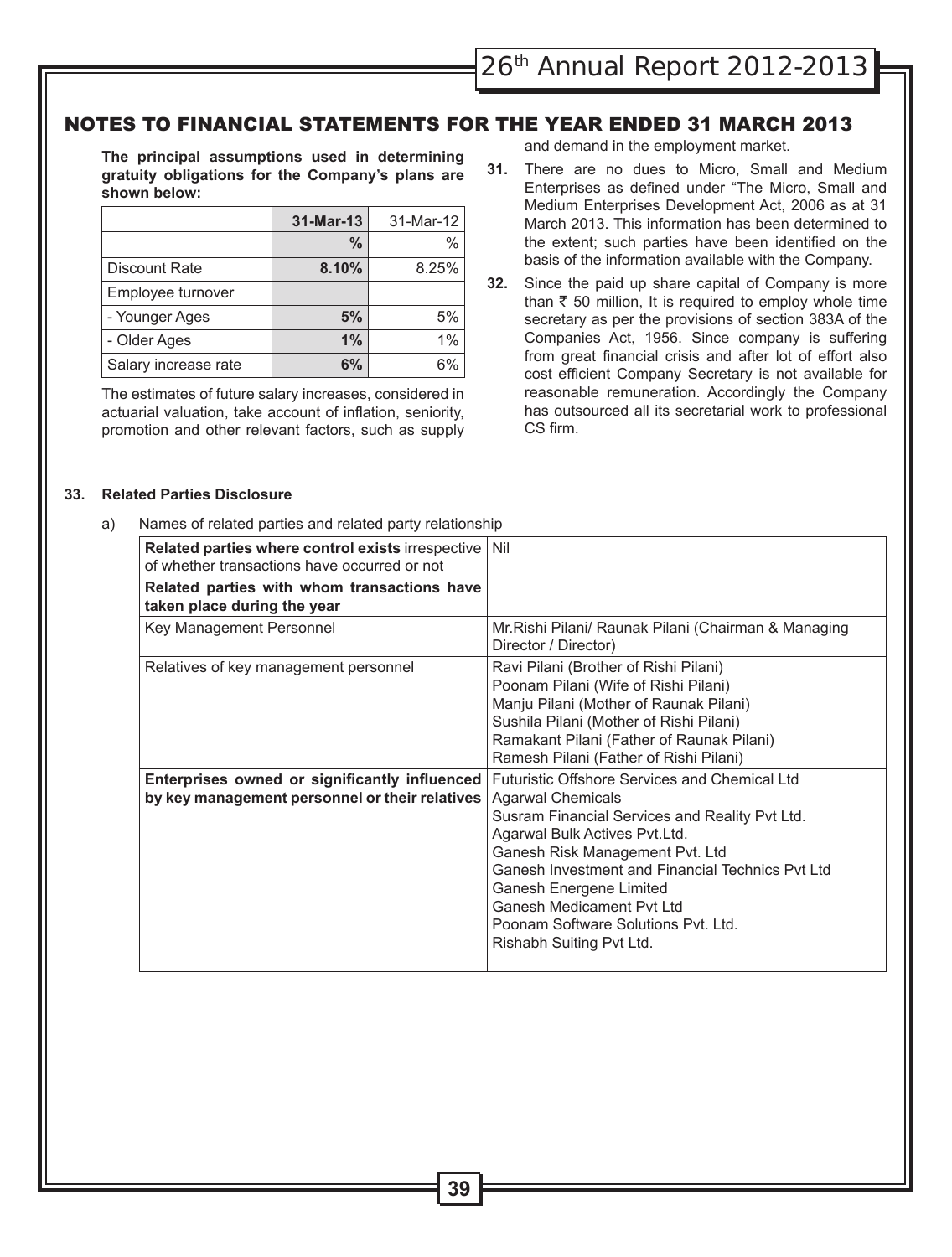b) Related Party Disclosure- Disclosure in respect of transactions with related parties ( $\bar{\tau}$  in Millions)

| Name of related<br>party/ Nature of<br><b>Transaction</b> | Sale Of<br>Goods | Purchase<br>Of Goods | <b>Services</b><br>obtained | Salary<br>Paid | Loans/<br><b>Advances</b><br>Given to | Loans /<br><b>Advances</b><br>Taken<br>from | Loans /<br><b>Advances</b><br>recovered<br>from old<br><b>Balances</b> | Loans/<br><b>Advances</b><br>repaid to | Provision<br>for<br>doubtful<br>debts | Closing<br><b>Balance</b><br>(Dr) | Closing<br><b>Balance</b><br>(Cr) |
|-----------------------------------------------------------|------------------|----------------------|-----------------------------|----------------|---------------------------------------|---------------------------------------------|------------------------------------------------------------------------|----------------------------------------|---------------------------------------|-----------------------------------|-----------------------------------|
| Futuristic Offshore<br>Services And<br>Chemical Ltd       |                  |                      |                             |                |                                       |                                             | 5.95<br>(0.92)                                                         |                                        |                                       | 151.66<br>(157.61)                |                                   |
|                                                           |                  |                      |                             |                | 0.01                                  |                                             |                                                                        |                                        |                                       | 4.11                              |                                   |
| Agarwal<br>Chemicals                                      |                  |                      |                             |                |                                       |                                             | (2.95)                                                                 |                                        |                                       | (4.10)                            |                                   |
| Rishabh Sutings<br>Pvt. Ltd                               |                  |                      |                             |                | 14.50<br>(5.23)                       |                                             |                                                                        |                                        |                                       | 29.24<br>(14.74)                  |                                   |
| Susram Financial                                          |                  |                      |                             |                |                                       | ٠                                           |                                                                        | 14.27                                  |                                       |                                   | 190.36                            |
| Services and<br>Reality Pvt Ltd.                          |                  |                      |                             |                |                                       |                                             |                                                                        |                                        |                                       |                                   | (204.63)                          |
| Agarwal Bulk                                              | 15.83            |                      |                             |                |                                       |                                             |                                                                        |                                        |                                       |                                   | 1.86                              |
| Active Pvt.Ltd.                                           | (4.23)           |                      |                             |                |                                       |                                             |                                                                        | (1.24)                                 |                                       |                                   | (1.86)                            |
| Manju Pilani                                              |                  |                      |                             | 0.63           |                                       | ٠                                           |                                                                        |                                        |                                       |                                   |                                   |
|                                                           |                  |                      |                             | (0.62)         |                                       |                                             |                                                                        |                                        |                                       |                                   |                                   |
| Ramakant Pilani                                           |                  |                      |                             | 0.64<br>(0.62) |                                       |                                             |                                                                        |                                        |                                       |                                   |                                   |
|                                                           |                  |                      |                             | 0.64           |                                       | ä,                                          |                                                                        |                                        |                                       |                                   |                                   |
| Ramesh Pilani                                             |                  |                      |                             | (0.64)         |                                       |                                             |                                                                        |                                        |                                       |                                   |                                   |
| Sushila Pilani                                            |                  |                      |                             | 0.62           |                                       |                                             |                                                                        |                                        |                                       |                                   |                                   |
|                                                           |                  |                      |                             | (0.62)         |                                       |                                             |                                                                        |                                        |                                       |                                   |                                   |
| Ravi Pilani                                               |                  |                      |                             | 0.61           |                                       | ٠                                           |                                                                        |                                        |                                       |                                   |                                   |
|                                                           |                  |                      |                             | (0.25)         |                                       |                                             |                                                                        |                                        |                                       |                                   |                                   |
| Raunak Pilani                                             |                  |                      | 3.60                        | 0.58           | ٠                                     | ٠                                           |                                                                        |                                        |                                       |                                   |                                   |
|                                                           |                  |                      |                             | 1.24           |                                       |                                             |                                                                        |                                        |                                       |                                   |                                   |
| Rishi Pilani                                              |                  |                      |                             | (0.50)         |                                       |                                             |                                                                        |                                        |                                       |                                   |                                   |

Note: Figures in brackets indicate previous year balance.

#### **34. Unhedged foreign currency exposure**

#### Particulars of unhedged foreign currency exposure at the reporting date (in ₹ millions)

| <b>Particulars</b>                 | 31-March-2013 |            |            | 31-March-2012 |
|------------------------------------|---------------|------------|------------|---------------|
|                                    | <b>USD</b>    | <b>INR</b> | <b>USD</b> | <b>INR</b>    |
| <b>Export trade recievable</b>     |               |            |            |               |
| Al Ajra F.Z.E.                     |               |            | 0.05       | 2.78          |
| Al Bader Est                       | 0.03          | 1.63       | 0.04       | 2.13          |
| Forth Industries Inc.              | 0.03          | 1.52       |            |               |
| Glaxosmithline Pakistan Limite-Gms |               |            | 0.00       | 0.12          |
| Glaxo Wellcome Ceylon Ltd          | ٠             |            | 0.00       | 0.03          |
| Jasmore & Co. S.A.                 | 0.03          | 1.68       |            |               |
| <b>Logistic Usnited Est</b>        | 0.01          | 0.30       |            |               |
| Marbar Srl                         | 0.03          | 1.51       |            |               |
| Mubeco Petroleum Company Limited   | 0.09          | 5.13       |            |               |
| Octane Incorporated Fzc.           | 0.02          | 1.05       |            |               |
| Ulaex Sa                           | 0.00          | 0.02       |            |               |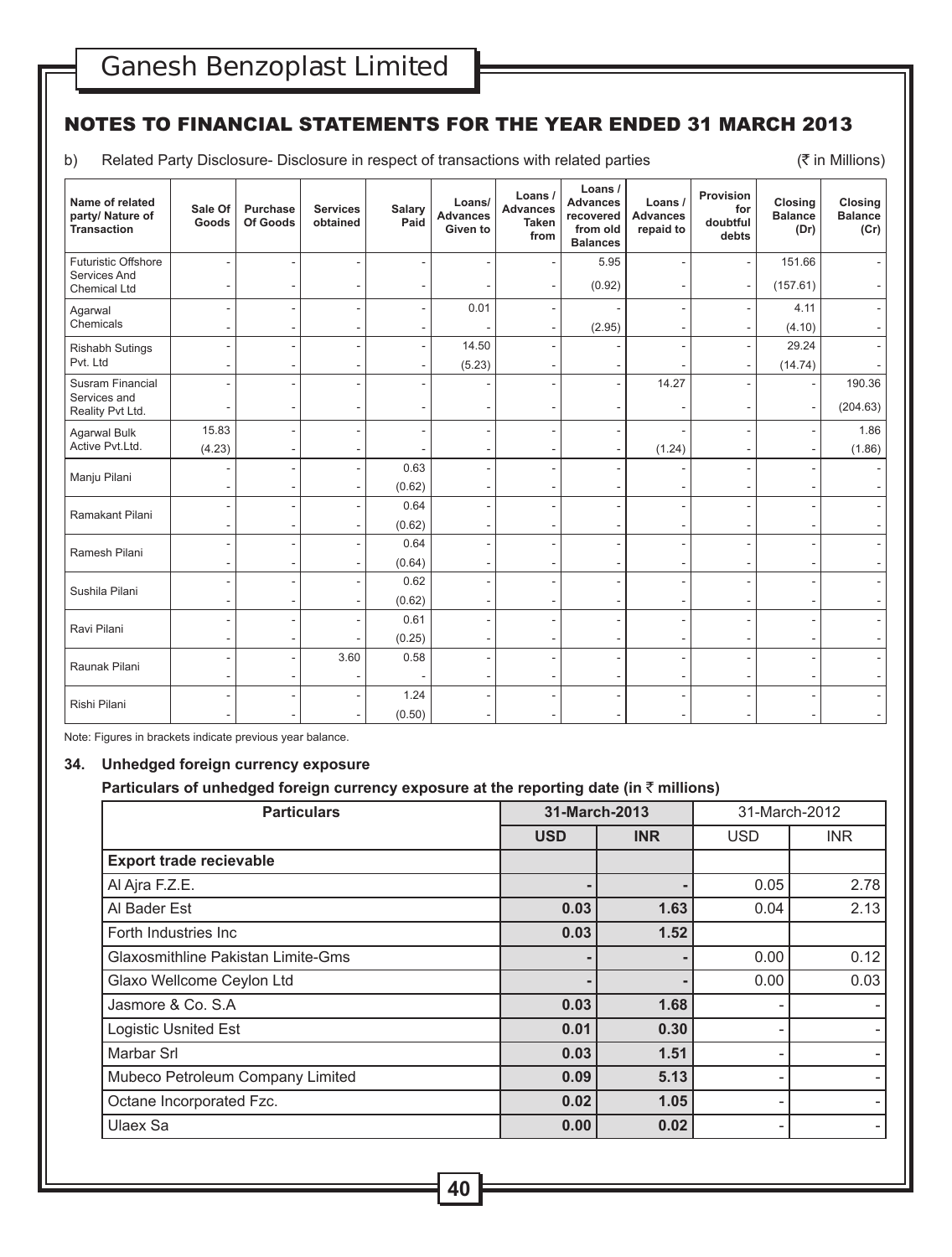| <b>Particulars</b>                        |            | 31-March-2013 |            | 31-March-2012 |
|-------------------------------------------|------------|---------------|------------|---------------|
|                                           | <b>USD</b> | <b>INR</b>    | <b>USD</b> | <b>INR</b>    |
| <b>Advance received from customers</b>    |            |               |            |               |
| Atwad Al-Gharbia For Lubricants Recycling | ٠          |               | 0.02       | 1.03          |
| Darsh Industries Ltd                      | ٠          |               | 0.01       | 0.32          |
| Deltech Shanghai Ltd.                     | 0.06       | 3.14          | 0.05       | 2.61          |
| Emirates Lube Oil Co. Ltd.                | 0.00       | 0.13          |            |               |
| Glaxosmithline Pakistan Limite-Gms        |            |               |            |               |
| Hawk Petroleum Pte Ltd                    | 0.00       | 0.01          |            |               |
| Kimya Trading Llc                         | 0.15       | 8.22          | 0.16       | 8.44          |
| Kuwait Finance House (K.S.C.)             | 0.00       | 0.01          |            |               |
| Poly M-San Ve Tic Ltd Sti                 | 0.00       | 0.01          |            |               |
| <b>Prime Chemicals</b>                    | 0.00       | 0.16          |            |               |
| Pt Gedio Makmur                           | 0.00       | 0.17          |            |               |
| Universal Lubricants Factory (Zinol) Llc  | 0.02       | 1.13          | 0.02       | 1.13          |

#### **35. Value of imports calculated on CIF basis**

|                    |           | $(3\overline{5})$ in millions) |
|--------------------|-----------|--------------------------------|
| <b>Particulars</b> | 31-Mar-13 | 31-Mar-12                      |
| Capital goods      | 0.81      | .10 <sup>1</sup>               |

### **36. Earnings in foreign currency (Accrual basis)**

|                         |             | $(5$ in millions) |
|-------------------------|-------------|-------------------|
| <b>Particulars</b>      | $31-Mar-13$ | 31-Mar-12         |
| Exports at F.O.B. Value | 95.81       | 77.15             |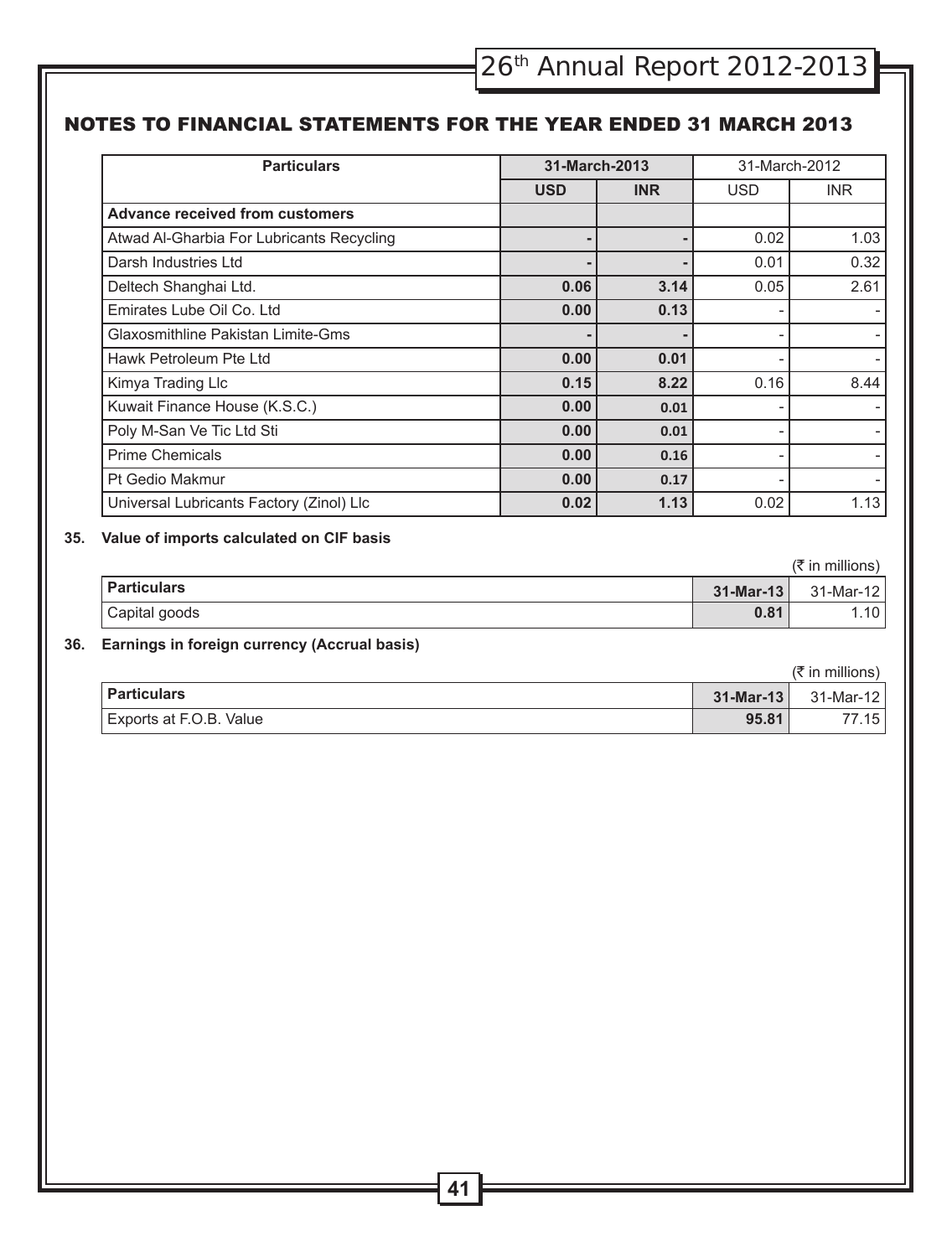#### **37. Segment information**

#### **1) Business segments-Primary Segment**

| Year ended 31 March 2013<br>(₹ millions)          |                          |         |                     |          |            |            |
|---------------------------------------------------|--------------------------|---------|---------------------|----------|------------|------------|
| <b>Particulars</b>                                | <b>Chemical Division</b> |         | <b>LST Division</b> |          |            |            |
|                                                   | <b>CY</b>                | PY      | <b>CY</b>           | PY       | Total C.Y. | Total P.Y. |
| <b>Revenue</b>                                    |                          |         |                     |          |            |            |
| <b>External sales</b>                             | 580.62                   | 525.23  | 626.00              | 510.61   | 1,206.63   | 1,035.84   |
| Inter segment sales                               |                          |         |                     |          |            |            |
| <b>Total revenue</b>                              | 580.62                   | 525.23  | 626.00              | 510.61   | 1,206.63   | 1,035.84   |
| <b>Results</b>                                    |                          |         |                     |          |            |            |
| Segment results                                   | (46.28)                  | (80.76) | 285.52              | 253.83   | 239.24     | 173.07     |
| Unallocated Corporate Income/<br>(Expenses)       |                          |         |                     |          |            |            |
| <b>Operating profit</b>                           |                          |         |                     |          | 239.24     | 173.07     |
| Finance costs                                     |                          |         |                     |          | (142.85)   | (154.10)   |
| Exceptional and Prior period<br>Income/(Expenses) |                          |         |                     |          | (9.12)     | (7.16)     |
| Profit before tax                                 |                          |         |                     |          | 87.28      | 11.80      |
| Income taxes                                      |                          |         |                     |          |            |            |
| Net profit                                        |                          |         |                     |          | 87.28      | 11.80      |
| As at 31 March 2013                               |                          |         |                     |          |            |            |
| Segment assets                                    | 567.84                   | 508.61  | 1,292.58            | 1,250.16 | 1,860.42   | 1,758.77   |
| Unallocated assets(Including -ve<br>reserves)     |                          |         |                     |          | 1,383.43   | 1,408.59   |
| <b>Total assets</b>                               | 567.84                   | 508.61  | 1,292.58            | 1,250.16 | 3,243.85   | 3,167.36   |
| Segment liabilities                               | 231.53                   | 184.10  | 76.33               | 12.51    | 307.86     | 196.61     |
| Unallocated liabilities                           |                          |         |                     |          | 2,935.99   | 2,970.76   |
| <b>Total liabilities</b>                          | 231.53                   | 184.10  | 76.33               | 12.51    | 3,243.85   | 3,167.36   |
|                                                   |                          |         |                     |          |            |            |
| Other segment information                         |                          |         |                     |          |            |            |
| Capital expenditure: Tangible<br>seets            | 46.66                    | 114.33  | 77.72               | 22.02    | 124.38     | 136.35     |
| Depreciation                                      | 65.00                    | 60.70   | 115.93              | 114.05   | 180.93     | 174.75     |

As per our report of even date **For Samria & Co.** Chartered Accountants Firm Regn. No. 109043W

**CA S.R. Rathi** *Partner* Membership no.: 112376

Place: Mumbai Date: 30th May, 2013

For and on behalf of the board of directors of Ganesh Benzoplast Limited

**Rishi Pilani** *Chairman & Managing Director*

**Raunak Pilani** *Director*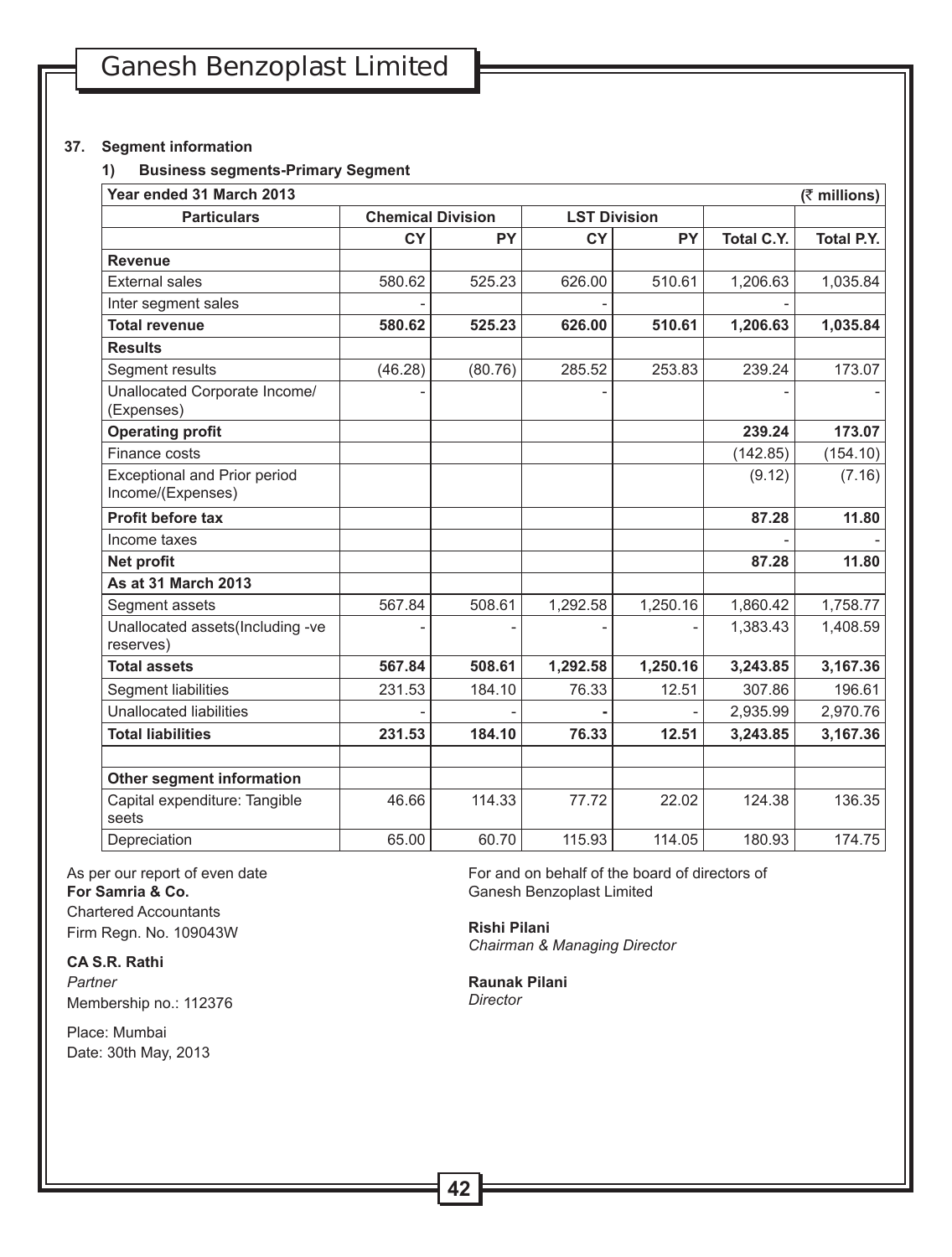26<sup>th</sup> Annual Report 2012-2013

# CASH FLOW STATEMENT FOR THE YEAR ENDED 31 MARCH 2013

| $\bar{z}$ millions<br>₹ millions<br>Cash flow from operating activities<br>Profit before tax from continuing operations<br>87.28<br>11.80<br>Non-cash adjustment to reconcile profit before tax to net cash flows<br>Depreciation/ amortization on continuing operation<br>180.93<br>174.75<br>Loss/ (profit) on sale of fixed assets<br>1.77<br>Interest expense<br>142.85<br>154.10<br>Interest income<br>(5.38)<br>(4.40)<br>338.02<br>Operating profit before working capital changes<br>405.68<br>Movements in working capital :<br>111.26<br>Increase/ (decrease) in trade payables<br>(6.53)<br>Increase / (decrease) in long-term provisions<br>2.62<br>1.34<br>Increase / (decrease) in short-term provisions<br>0.70<br>1.31<br>Increase/ (decrease) in other current liabilities<br>37.85<br>(6.72)<br>Decrease / (increase) in trade receivables<br>(86.64)<br>4.52<br>Decrease / (increase) in inventories<br>(6.42)<br>(33.38)<br>(9.87)<br>Decrease / (increase) in long-term loans and advances<br>(12.22)<br>Decrease / (increase) in short-term loans and advances<br>(37.39)<br>(57.97)<br>Decrease / (increase) in other current assets<br>(8.49)<br>0.21<br>(3.92)<br>Decrease / (increase) in other non current assets<br>7.90<br>(38.36)<br>Cash generated from /(used in) operations<br>(63.47)<br>Direct taxes paid (net of refunds)<br>367.32<br>Net cash flow from/ (used in) operating activities (A)<br>274.55<br>Cash flows from investing activities<br>Purchase of fixed assets, including CWIP and capital advances<br>(161.57)<br>(137.15)<br>Investments in bank deposits (having original maturity of more than three months)<br>(5.13)<br>(1.50)<br>Receipt from bank deposits matured during the year<br>Interest received<br>5.38<br>4.40<br>(161.32)<br>(134.25)<br>Net cash flow from/ (used in) investing activities (B)<br>Cash flows from financing activities<br>Repayament of long-term borrowings<br>(71.25)<br>(1.24)<br>Proceeds from long-term borrowings<br>5.78<br>Proceeds from Short-term borrowings<br>15.50<br>(5.08)<br>Repayment of Short-term borrowings<br>(4.70)<br>Interest paid<br>(142.85)<br>(154.10)<br>(218.79)<br>(139.13)<br>Net cash flow from/ (used in) in financing activities (C)<br>Net increase/(decrease) in cash and cash equivalents $(A + B + C)$<br>(12.79)<br>1.17<br>Effect of exchange differences on cash & cash equivalents held in foreign currency<br>28.09<br>Cash and cash equivalents at the beginning of the year<br>29.26<br>Cash and cash equivalents at the end of the year<br>16.47<br>29.26<br>Components of cash and cash equivalents<br>Cash on hand<br>1.81<br>3.18<br>With banks-on current account<br>14.66<br>26.08<br>- on deposit account<br>- unpaid dividend accounts*<br>- unpaid matured deposits*<br>- unpaid matured debentures*<br>29.26<br>Total cash and cash equivalents (note 16)<br>16.47 | 31-Mar-13 | 31-Mar-12 |
|----------------------------------------------------------------------------------------------------------------------------------------------------------------------------------------------------------------------------------------------------------------------------------------------------------------------------------------------------------------------------------------------------------------------------------------------------------------------------------------------------------------------------------------------------------------------------------------------------------------------------------------------------------------------------------------------------------------------------------------------------------------------------------------------------------------------------------------------------------------------------------------------------------------------------------------------------------------------------------------------------------------------------------------------------------------------------------------------------------------------------------------------------------------------------------------------------------------------------------------------------------------------------------------------------------------------------------------------------------------------------------------------------------------------------------------------------------------------------------------------------------------------------------------------------------------------------------------------------------------------------------------------------------------------------------------------------------------------------------------------------------------------------------------------------------------------------------------------------------------------------------------------------------------------------------------------------------------------------------------------------------------------------------------------------------------------------------------------------------------------------------------------------------------------------------------------------------------------------------------------------------------------------------------------------------------------------------------------------------------------------------------------------------------------------------------------------------------------------------------------------------------------------------------------------------------------------------------------------------------------------------------------------------------------------------------------------------------------------------------------------------------------------------------------------------------------------------------------------------------------------------------------------------------|-----------|-----------|
|                                                                                                                                                                                                                                                                                                                                                                                                                                                                                                                                                                                                                                                                                                                                                                                                                                                                                                                                                                                                                                                                                                                                                                                                                                                                                                                                                                                                                                                                                                                                                                                                                                                                                                                                                                                                                                                                                                                                                                                                                                                                                                                                                                                                                                                                                                                                                                                                                                                                                                                                                                                                                                                                                                                                                                                                                                                                                                                |           |           |
|                                                                                                                                                                                                                                                                                                                                                                                                                                                                                                                                                                                                                                                                                                                                                                                                                                                                                                                                                                                                                                                                                                                                                                                                                                                                                                                                                                                                                                                                                                                                                                                                                                                                                                                                                                                                                                                                                                                                                                                                                                                                                                                                                                                                                                                                                                                                                                                                                                                                                                                                                                                                                                                                                                                                                                                                                                                                                                                |           |           |
|                                                                                                                                                                                                                                                                                                                                                                                                                                                                                                                                                                                                                                                                                                                                                                                                                                                                                                                                                                                                                                                                                                                                                                                                                                                                                                                                                                                                                                                                                                                                                                                                                                                                                                                                                                                                                                                                                                                                                                                                                                                                                                                                                                                                                                                                                                                                                                                                                                                                                                                                                                                                                                                                                                                                                                                                                                                                                                                |           |           |
|                                                                                                                                                                                                                                                                                                                                                                                                                                                                                                                                                                                                                                                                                                                                                                                                                                                                                                                                                                                                                                                                                                                                                                                                                                                                                                                                                                                                                                                                                                                                                                                                                                                                                                                                                                                                                                                                                                                                                                                                                                                                                                                                                                                                                                                                                                                                                                                                                                                                                                                                                                                                                                                                                                                                                                                                                                                                                                                |           |           |
|                                                                                                                                                                                                                                                                                                                                                                                                                                                                                                                                                                                                                                                                                                                                                                                                                                                                                                                                                                                                                                                                                                                                                                                                                                                                                                                                                                                                                                                                                                                                                                                                                                                                                                                                                                                                                                                                                                                                                                                                                                                                                                                                                                                                                                                                                                                                                                                                                                                                                                                                                                                                                                                                                                                                                                                                                                                                                                                |           |           |
|                                                                                                                                                                                                                                                                                                                                                                                                                                                                                                                                                                                                                                                                                                                                                                                                                                                                                                                                                                                                                                                                                                                                                                                                                                                                                                                                                                                                                                                                                                                                                                                                                                                                                                                                                                                                                                                                                                                                                                                                                                                                                                                                                                                                                                                                                                                                                                                                                                                                                                                                                                                                                                                                                                                                                                                                                                                                                                                |           |           |
|                                                                                                                                                                                                                                                                                                                                                                                                                                                                                                                                                                                                                                                                                                                                                                                                                                                                                                                                                                                                                                                                                                                                                                                                                                                                                                                                                                                                                                                                                                                                                                                                                                                                                                                                                                                                                                                                                                                                                                                                                                                                                                                                                                                                                                                                                                                                                                                                                                                                                                                                                                                                                                                                                                                                                                                                                                                                                                                |           |           |
|                                                                                                                                                                                                                                                                                                                                                                                                                                                                                                                                                                                                                                                                                                                                                                                                                                                                                                                                                                                                                                                                                                                                                                                                                                                                                                                                                                                                                                                                                                                                                                                                                                                                                                                                                                                                                                                                                                                                                                                                                                                                                                                                                                                                                                                                                                                                                                                                                                                                                                                                                                                                                                                                                                                                                                                                                                                                                                                |           |           |
|                                                                                                                                                                                                                                                                                                                                                                                                                                                                                                                                                                                                                                                                                                                                                                                                                                                                                                                                                                                                                                                                                                                                                                                                                                                                                                                                                                                                                                                                                                                                                                                                                                                                                                                                                                                                                                                                                                                                                                                                                                                                                                                                                                                                                                                                                                                                                                                                                                                                                                                                                                                                                                                                                                                                                                                                                                                                                                                |           |           |
|                                                                                                                                                                                                                                                                                                                                                                                                                                                                                                                                                                                                                                                                                                                                                                                                                                                                                                                                                                                                                                                                                                                                                                                                                                                                                                                                                                                                                                                                                                                                                                                                                                                                                                                                                                                                                                                                                                                                                                                                                                                                                                                                                                                                                                                                                                                                                                                                                                                                                                                                                                                                                                                                                                                                                                                                                                                                                                                |           |           |
|                                                                                                                                                                                                                                                                                                                                                                                                                                                                                                                                                                                                                                                                                                                                                                                                                                                                                                                                                                                                                                                                                                                                                                                                                                                                                                                                                                                                                                                                                                                                                                                                                                                                                                                                                                                                                                                                                                                                                                                                                                                                                                                                                                                                                                                                                                                                                                                                                                                                                                                                                                                                                                                                                                                                                                                                                                                                                                                |           |           |
|                                                                                                                                                                                                                                                                                                                                                                                                                                                                                                                                                                                                                                                                                                                                                                                                                                                                                                                                                                                                                                                                                                                                                                                                                                                                                                                                                                                                                                                                                                                                                                                                                                                                                                                                                                                                                                                                                                                                                                                                                                                                                                                                                                                                                                                                                                                                                                                                                                                                                                                                                                                                                                                                                                                                                                                                                                                                                                                |           |           |
|                                                                                                                                                                                                                                                                                                                                                                                                                                                                                                                                                                                                                                                                                                                                                                                                                                                                                                                                                                                                                                                                                                                                                                                                                                                                                                                                                                                                                                                                                                                                                                                                                                                                                                                                                                                                                                                                                                                                                                                                                                                                                                                                                                                                                                                                                                                                                                                                                                                                                                                                                                                                                                                                                                                                                                                                                                                                                                                |           |           |
|                                                                                                                                                                                                                                                                                                                                                                                                                                                                                                                                                                                                                                                                                                                                                                                                                                                                                                                                                                                                                                                                                                                                                                                                                                                                                                                                                                                                                                                                                                                                                                                                                                                                                                                                                                                                                                                                                                                                                                                                                                                                                                                                                                                                                                                                                                                                                                                                                                                                                                                                                                                                                                                                                                                                                                                                                                                                                                                |           |           |
|                                                                                                                                                                                                                                                                                                                                                                                                                                                                                                                                                                                                                                                                                                                                                                                                                                                                                                                                                                                                                                                                                                                                                                                                                                                                                                                                                                                                                                                                                                                                                                                                                                                                                                                                                                                                                                                                                                                                                                                                                                                                                                                                                                                                                                                                                                                                                                                                                                                                                                                                                                                                                                                                                                                                                                                                                                                                                                                |           |           |
|                                                                                                                                                                                                                                                                                                                                                                                                                                                                                                                                                                                                                                                                                                                                                                                                                                                                                                                                                                                                                                                                                                                                                                                                                                                                                                                                                                                                                                                                                                                                                                                                                                                                                                                                                                                                                                                                                                                                                                                                                                                                                                                                                                                                                                                                                                                                                                                                                                                                                                                                                                                                                                                                                                                                                                                                                                                                                                                |           |           |
|                                                                                                                                                                                                                                                                                                                                                                                                                                                                                                                                                                                                                                                                                                                                                                                                                                                                                                                                                                                                                                                                                                                                                                                                                                                                                                                                                                                                                                                                                                                                                                                                                                                                                                                                                                                                                                                                                                                                                                                                                                                                                                                                                                                                                                                                                                                                                                                                                                                                                                                                                                                                                                                                                                                                                                                                                                                                                                                |           |           |
|                                                                                                                                                                                                                                                                                                                                                                                                                                                                                                                                                                                                                                                                                                                                                                                                                                                                                                                                                                                                                                                                                                                                                                                                                                                                                                                                                                                                                                                                                                                                                                                                                                                                                                                                                                                                                                                                                                                                                                                                                                                                                                                                                                                                                                                                                                                                                                                                                                                                                                                                                                                                                                                                                                                                                                                                                                                                                                                |           |           |
|                                                                                                                                                                                                                                                                                                                                                                                                                                                                                                                                                                                                                                                                                                                                                                                                                                                                                                                                                                                                                                                                                                                                                                                                                                                                                                                                                                                                                                                                                                                                                                                                                                                                                                                                                                                                                                                                                                                                                                                                                                                                                                                                                                                                                                                                                                                                                                                                                                                                                                                                                                                                                                                                                                                                                                                                                                                                                                                |           |           |
|                                                                                                                                                                                                                                                                                                                                                                                                                                                                                                                                                                                                                                                                                                                                                                                                                                                                                                                                                                                                                                                                                                                                                                                                                                                                                                                                                                                                                                                                                                                                                                                                                                                                                                                                                                                                                                                                                                                                                                                                                                                                                                                                                                                                                                                                                                                                                                                                                                                                                                                                                                                                                                                                                                                                                                                                                                                                                                                |           |           |
|                                                                                                                                                                                                                                                                                                                                                                                                                                                                                                                                                                                                                                                                                                                                                                                                                                                                                                                                                                                                                                                                                                                                                                                                                                                                                                                                                                                                                                                                                                                                                                                                                                                                                                                                                                                                                                                                                                                                                                                                                                                                                                                                                                                                                                                                                                                                                                                                                                                                                                                                                                                                                                                                                                                                                                                                                                                                                                                |           |           |
|                                                                                                                                                                                                                                                                                                                                                                                                                                                                                                                                                                                                                                                                                                                                                                                                                                                                                                                                                                                                                                                                                                                                                                                                                                                                                                                                                                                                                                                                                                                                                                                                                                                                                                                                                                                                                                                                                                                                                                                                                                                                                                                                                                                                                                                                                                                                                                                                                                                                                                                                                                                                                                                                                                                                                                                                                                                                                                                |           |           |
|                                                                                                                                                                                                                                                                                                                                                                                                                                                                                                                                                                                                                                                                                                                                                                                                                                                                                                                                                                                                                                                                                                                                                                                                                                                                                                                                                                                                                                                                                                                                                                                                                                                                                                                                                                                                                                                                                                                                                                                                                                                                                                                                                                                                                                                                                                                                                                                                                                                                                                                                                                                                                                                                                                                                                                                                                                                                                                                |           |           |
|                                                                                                                                                                                                                                                                                                                                                                                                                                                                                                                                                                                                                                                                                                                                                                                                                                                                                                                                                                                                                                                                                                                                                                                                                                                                                                                                                                                                                                                                                                                                                                                                                                                                                                                                                                                                                                                                                                                                                                                                                                                                                                                                                                                                                                                                                                                                                                                                                                                                                                                                                                                                                                                                                                                                                                                                                                                                                                                |           |           |
|                                                                                                                                                                                                                                                                                                                                                                                                                                                                                                                                                                                                                                                                                                                                                                                                                                                                                                                                                                                                                                                                                                                                                                                                                                                                                                                                                                                                                                                                                                                                                                                                                                                                                                                                                                                                                                                                                                                                                                                                                                                                                                                                                                                                                                                                                                                                                                                                                                                                                                                                                                                                                                                                                                                                                                                                                                                                                                                |           |           |
|                                                                                                                                                                                                                                                                                                                                                                                                                                                                                                                                                                                                                                                                                                                                                                                                                                                                                                                                                                                                                                                                                                                                                                                                                                                                                                                                                                                                                                                                                                                                                                                                                                                                                                                                                                                                                                                                                                                                                                                                                                                                                                                                                                                                                                                                                                                                                                                                                                                                                                                                                                                                                                                                                                                                                                                                                                                                                                                |           |           |
|                                                                                                                                                                                                                                                                                                                                                                                                                                                                                                                                                                                                                                                                                                                                                                                                                                                                                                                                                                                                                                                                                                                                                                                                                                                                                                                                                                                                                                                                                                                                                                                                                                                                                                                                                                                                                                                                                                                                                                                                                                                                                                                                                                                                                                                                                                                                                                                                                                                                                                                                                                                                                                                                                                                                                                                                                                                                                                                |           |           |
|                                                                                                                                                                                                                                                                                                                                                                                                                                                                                                                                                                                                                                                                                                                                                                                                                                                                                                                                                                                                                                                                                                                                                                                                                                                                                                                                                                                                                                                                                                                                                                                                                                                                                                                                                                                                                                                                                                                                                                                                                                                                                                                                                                                                                                                                                                                                                                                                                                                                                                                                                                                                                                                                                                                                                                                                                                                                                                                |           |           |
|                                                                                                                                                                                                                                                                                                                                                                                                                                                                                                                                                                                                                                                                                                                                                                                                                                                                                                                                                                                                                                                                                                                                                                                                                                                                                                                                                                                                                                                                                                                                                                                                                                                                                                                                                                                                                                                                                                                                                                                                                                                                                                                                                                                                                                                                                                                                                                                                                                                                                                                                                                                                                                                                                                                                                                                                                                                                                                                |           |           |
|                                                                                                                                                                                                                                                                                                                                                                                                                                                                                                                                                                                                                                                                                                                                                                                                                                                                                                                                                                                                                                                                                                                                                                                                                                                                                                                                                                                                                                                                                                                                                                                                                                                                                                                                                                                                                                                                                                                                                                                                                                                                                                                                                                                                                                                                                                                                                                                                                                                                                                                                                                                                                                                                                                                                                                                                                                                                                                                |           |           |
|                                                                                                                                                                                                                                                                                                                                                                                                                                                                                                                                                                                                                                                                                                                                                                                                                                                                                                                                                                                                                                                                                                                                                                                                                                                                                                                                                                                                                                                                                                                                                                                                                                                                                                                                                                                                                                                                                                                                                                                                                                                                                                                                                                                                                                                                                                                                                                                                                                                                                                                                                                                                                                                                                                                                                                                                                                                                                                                |           |           |
|                                                                                                                                                                                                                                                                                                                                                                                                                                                                                                                                                                                                                                                                                                                                                                                                                                                                                                                                                                                                                                                                                                                                                                                                                                                                                                                                                                                                                                                                                                                                                                                                                                                                                                                                                                                                                                                                                                                                                                                                                                                                                                                                                                                                                                                                                                                                                                                                                                                                                                                                                                                                                                                                                                                                                                                                                                                                                                                |           |           |
|                                                                                                                                                                                                                                                                                                                                                                                                                                                                                                                                                                                                                                                                                                                                                                                                                                                                                                                                                                                                                                                                                                                                                                                                                                                                                                                                                                                                                                                                                                                                                                                                                                                                                                                                                                                                                                                                                                                                                                                                                                                                                                                                                                                                                                                                                                                                                                                                                                                                                                                                                                                                                                                                                                                                                                                                                                                                                                                |           |           |
|                                                                                                                                                                                                                                                                                                                                                                                                                                                                                                                                                                                                                                                                                                                                                                                                                                                                                                                                                                                                                                                                                                                                                                                                                                                                                                                                                                                                                                                                                                                                                                                                                                                                                                                                                                                                                                                                                                                                                                                                                                                                                                                                                                                                                                                                                                                                                                                                                                                                                                                                                                                                                                                                                                                                                                                                                                                                                                                |           |           |
|                                                                                                                                                                                                                                                                                                                                                                                                                                                                                                                                                                                                                                                                                                                                                                                                                                                                                                                                                                                                                                                                                                                                                                                                                                                                                                                                                                                                                                                                                                                                                                                                                                                                                                                                                                                                                                                                                                                                                                                                                                                                                                                                                                                                                                                                                                                                                                                                                                                                                                                                                                                                                                                                                                                                                                                                                                                                                                                |           |           |
|                                                                                                                                                                                                                                                                                                                                                                                                                                                                                                                                                                                                                                                                                                                                                                                                                                                                                                                                                                                                                                                                                                                                                                                                                                                                                                                                                                                                                                                                                                                                                                                                                                                                                                                                                                                                                                                                                                                                                                                                                                                                                                                                                                                                                                                                                                                                                                                                                                                                                                                                                                                                                                                                                                                                                                                                                                                                                                                |           |           |
|                                                                                                                                                                                                                                                                                                                                                                                                                                                                                                                                                                                                                                                                                                                                                                                                                                                                                                                                                                                                                                                                                                                                                                                                                                                                                                                                                                                                                                                                                                                                                                                                                                                                                                                                                                                                                                                                                                                                                                                                                                                                                                                                                                                                                                                                                                                                                                                                                                                                                                                                                                                                                                                                                                                                                                                                                                                                                                                |           |           |
|                                                                                                                                                                                                                                                                                                                                                                                                                                                                                                                                                                                                                                                                                                                                                                                                                                                                                                                                                                                                                                                                                                                                                                                                                                                                                                                                                                                                                                                                                                                                                                                                                                                                                                                                                                                                                                                                                                                                                                                                                                                                                                                                                                                                                                                                                                                                                                                                                                                                                                                                                                                                                                                                                                                                                                                                                                                                                                                |           |           |
|                                                                                                                                                                                                                                                                                                                                                                                                                                                                                                                                                                                                                                                                                                                                                                                                                                                                                                                                                                                                                                                                                                                                                                                                                                                                                                                                                                                                                                                                                                                                                                                                                                                                                                                                                                                                                                                                                                                                                                                                                                                                                                                                                                                                                                                                                                                                                                                                                                                                                                                                                                                                                                                                                                                                                                                                                                                                                                                |           |           |
|                                                                                                                                                                                                                                                                                                                                                                                                                                                                                                                                                                                                                                                                                                                                                                                                                                                                                                                                                                                                                                                                                                                                                                                                                                                                                                                                                                                                                                                                                                                                                                                                                                                                                                                                                                                                                                                                                                                                                                                                                                                                                                                                                                                                                                                                                                                                                                                                                                                                                                                                                                                                                                                                                                                                                                                                                                                                                                                |           |           |
|                                                                                                                                                                                                                                                                                                                                                                                                                                                                                                                                                                                                                                                                                                                                                                                                                                                                                                                                                                                                                                                                                                                                                                                                                                                                                                                                                                                                                                                                                                                                                                                                                                                                                                                                                                                                                                                                                                                                                                                                                                                                                                                                                                                                                                                                                                                                                                                                                                                                                                                                                                                                                                                                                                                                                                                                                                                                                                                |           |           |
|                                                                                                                                                                                                                                                                                                                                                                                                                                                                                                                                                                                                                                                                                                                                                                                                                                                                                                                                                                                                                                                                                                                                                                                                                                                                                                                                                                                                                                                                                                                                                                                                                                                                                                                                                                                                                                                                                                                                                                                                                                                                                                                                                                                                                                                                                                                                                                                                                                                                                                                                                                                                                                                                                                                                                                                                                                                                                                                |           |           |
|                                                                                                                                                                                                                                                                                                                                                                                                                                                                                                                                                                                                                                                                                                                                                                                                                                                                                                                                                                                                                                                                                                                                                                                                                                                                                                                                                                                                                                                                                                                                                                                                                                                                                                                                                                                                                                                                                                                                                                                                                                                                                                                                                                                                                                                                                                                                                                                                                                                                                                                                                                                                                                                                                                                                                                                                                                                                                                                |           |           |
|                                                                                                                                                                                                                                                                                                                                                                                                                                                                                                                                                                                                                                                                                                                                                                                                                                                                                                                                                                                                                                                                                                                                                                                                                                                                                                                                                                                                                                                                                                                                                                                                                                                                                                                                                                                                                                                                                                                                                                                                                                                                                                                                                                                                                                                                                                                                                                                                                                                                                                                                                                                                                                                                                                                                                                                                                                                                                                                |           |           |
|                                                                                                                                                                                                                                                                                                                                                                                                                                                                                                                                                                                                                                                                                                                                                                                                                                                                                                                                                                                                                                                                                                                                                                                                                                                                                                                                                                                                                                                                                                                                                                                                                                                                                                                                                                                                                                                                                                                                                                                                                                                                                                                                                                                                                                                                                                                                                                                                                                                                                                                                                                                                                                                                                                                                                                                                                                                                                                                |           |           |
|                                                                                                                                                                                                                                                                                                                                                                                                                                                                                                                                                                                                                                                                                                                                                                                                                                                                                                                                                                                                                                                                                                                                                                                                                                                                                                                                                                                                                                                                                                                                                                                                                                                                                                                                                                                                                                                                                                                                                                                                                                                                                                                                                                                                                                                                                                                                                                                                                                                                                                                                                                                                                                                                                                                                                                                                                                                                                                                |           |           |
|                                                                                                                                                                                                                                                                                                                                                                                                                                                                                                                                                                                                                                                                                                                                                                                                                                                                                                                                                                                                                                                                                                                                                                                                                                                                                                                                                                                                                                                                                                                                                                                                                                                                                                                                                                                                                                                                                                                                                                                                                                                                                                                                                                                                                                                                                                                                                                                                                                                                                                                                                                                                                                                                                                                                                                                                                                                                                                                |           |           |
|                                                                                                                                                                                                                                                                                                                                                                                                                                                                                                                                                                                                                                                                                                                                                                                                                                                                                                                                                                                                                                                                                                                                                                                                                                                                                                                                                                                                                                                                                                                                                                                                                                                                                                                                                                                                                                                                                                                                                                                                                                                                                                                                                                                                                                                                                                                                                                                                                                                                                                                                                                                                                                                                                                                                                                                                                                                                                                                |           |           |
| Summary of significant accounting policies                                                                                                                                                                                                                                                                                                                                                                                                                                                                                                                                                                                                                                                                                                                                                                                                                                                                                                                                                                                                                                                                                                                                                                                                                                                                                                                                                                                                                                                                                                                                                                                                                                                                                                                                                                                                                                                                                                                                                                                                                                                                                                                                                                                                                                                                                                                                                                                                                                                                                                                                                                                                                                                                                                                                                                                                                                                                     |           |           |

\* The company can utilize these balances only toward settlement of the respective unpaid dividend, unpaid matured deposits and unpaid matured debenture liabilities.

As per our report of even date **For Samria & Co.** Chartered Accountants Firm Regn. No. 109043W

**CA S.R. Rathi**

*Partner* Membership no.: 112376

Place: Mumbai Date: 30th May, 2013 For and on behalf of the board of directors of Ganesh Benzoplast Limited

**Rishi Pilani** *Chairman & Managing Director*

**Raunak Pilani** *Director*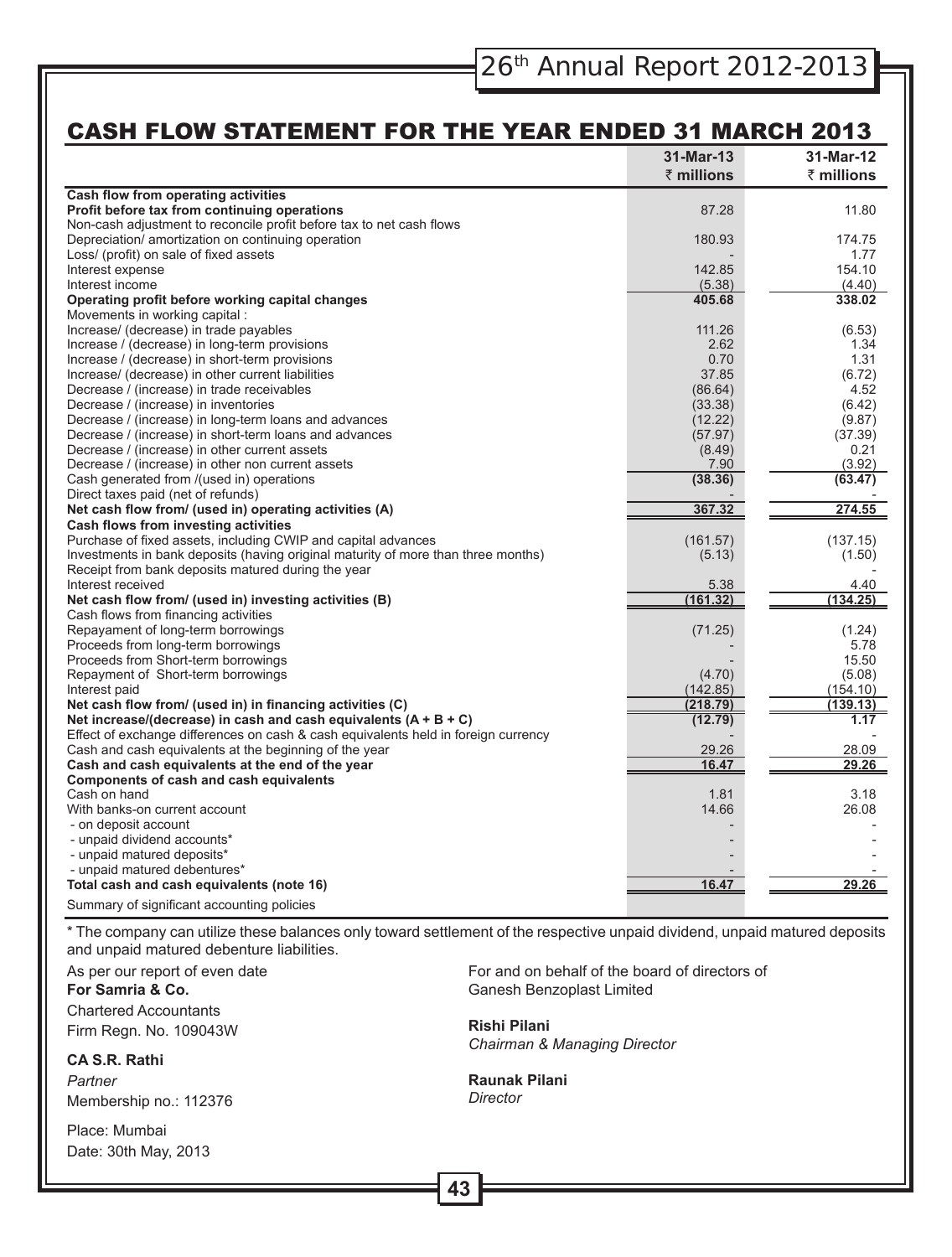| <b>Ganesh Benzoplast Limited</b> |  |
|----------------------------------|--|
|                                  |  |
|                                  |  |
|                                  |  |
|                                  |  |
|                                  |  |
|                                  |  |
|                                  |  |
|                                  |  |
|                                  |  |
|                                  |  |
|                                  |  |
|                                  |  |
|                                  |  |
|                                  |  |
|                                  |  |
|                                  |  |
|                                  |  |
|                                  |  |
|                                  |  |
|                                  |  |
|                                  |  |
|                                  |  |
|                                  |  |
|                                  |  |
|                                  |  |
|                                  |  |
|                                  |  |
| 44                               |  |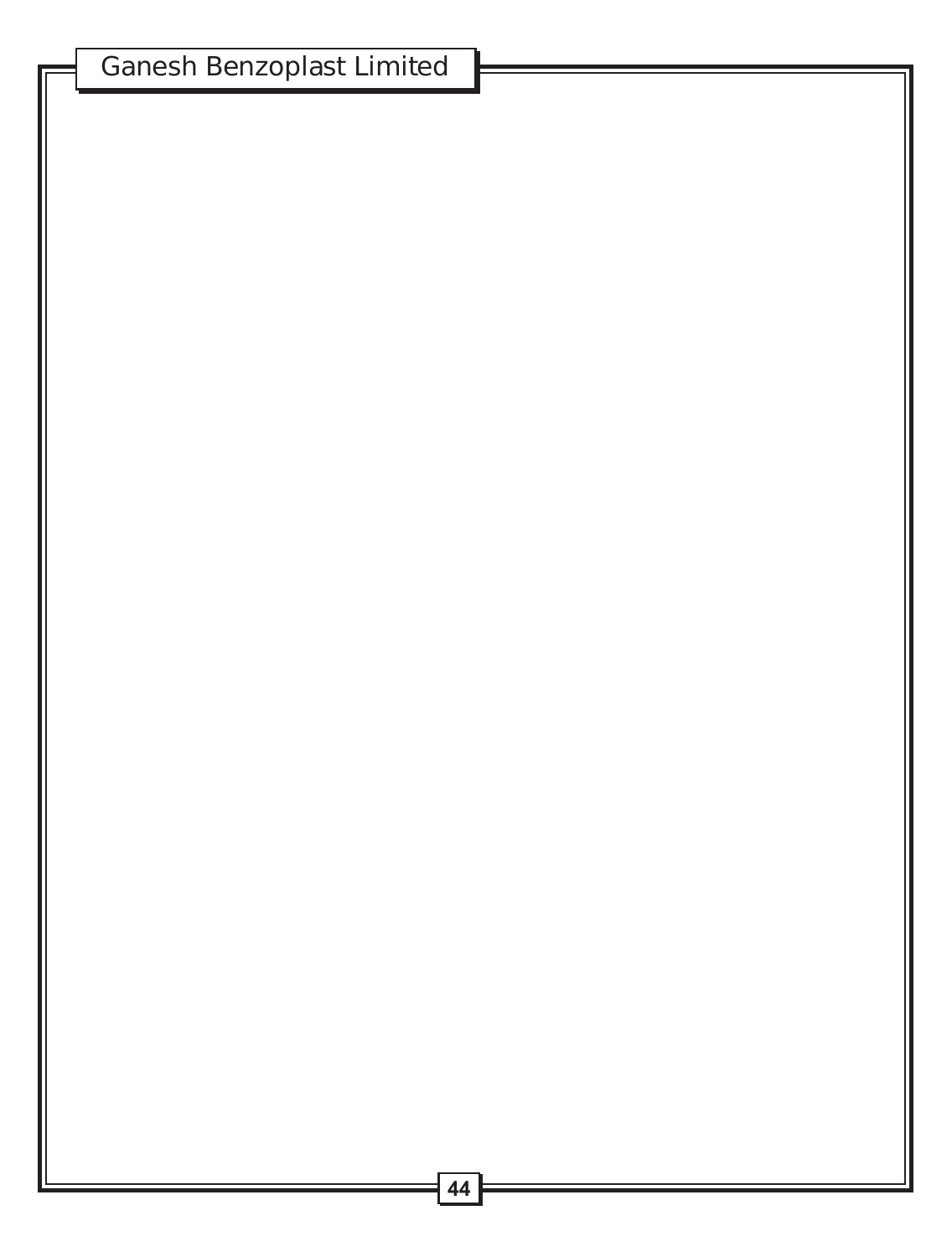

# **GANESH BENZOPLAST LIMITED**

**Regd. Office:** Dina Building, 1st Floor, 53, Maharshi Karve Road, Marine Lines, Mumbai - 400 002.

| <b>PROXY FORM</b> |  |
|-------------------|--|
|-------------------|--|

| I/We                                   |                                                                                     | $\circ$ of $\overline{\phantom{a}}$ . The contract of $\overline{\phantom{a}}$ of $\overline{\phantom{a}}$ and $\overline{\phantom{a}}$ and $\overline{\phantom{a}}$ and $\overline{\phantom{a}}$ and $\overline{\phantom{a}}$ and $\overline{\phantom{a}}$ and $\overline{\phantom{a}}$ and $\overline{\phantom{a}}$ and $\overline{\phantom{a}}$ and $\overline{\phantom{a}}$ and $\overline{\phantom{$ |                                    |
|----------------------------------------|-------------------------------------------------------------------------------------|-----------------------------------------------------------------------------------------------------------------------------------------------------------------------------------------------------------------------------------------------------------------------------------------------------------------------------------------------------------------------------------------------------------|------------------------------------|
|                                        |                                                                                     | being a member/members of GANESH BENZOPLAST LIMITED, hereby appoint _______________________________                                                                                                                                                                                                                                                                                                       |                                    |
|                                        |                                                                                     | of <u>of a set of the set of the set of the set of the set of the set of the set of the set of the set of the set of the set of the set of the set of the set of the set of the set of the set of the set of the set of the set </u>                                                                                                                                                                      |                                    |
|                                        |                                                                                     | or failing him                                                                                                                                                                                                                                                                                                                                                                                            |                                    |
|                                        |                                                                                     | as my/our proxy to vote for me/on our behalf at the 26th Annual General                                                                                                                                                                                                                                                                                                                                   |                                    |
|                                        |                                                                                     | Meeting of the Company to be held on Monday, 30th September, 2013, at 10.00 A.M at Shri Rajasthan Recreation Club                                                                                                                                                                                                                                                                                         |                                    |
|                                        | Plot no. 3, J.B.Nagar, Andheri (E) Mumbai - 400 059 and at any adjournment thereof. |                                                                                                                                                                                                                                                                                                                                                                                                           |                                    |
|                                        |                                                                                     |                                                                                                                                                                                                                                                                                                                                                                                                           |                                    |
|                                        |                                                                                     |                                                                                                                                                                                                                                                                                                                                                                                                           |                                    |
|                                        |                                                                                     | Signature of Member                                                                                                                                                                                                                                                                                                                                                                                       | Affix<br>₹ 1/-<br>Revenue<br>Stamp |
| before the time fixed for the meeting. |                                                                                     | Note: This Proxy Form duly completed should be deposited at the Registered Office of the Company not less than 48 hours<br>$ -$ (Tear Here) $  -$                                                                                                                                                                                                                                                         |                                    |
|                                        |                                                                                     |                                                                                                                                                                                                                                                                                                                                                                                                           |                                    |
|                                        |                                                                                     | <b>GANESH BENZOPLAST LIMITED</b><br>Regd. Office: Dina Building, 1st Floor, 53, Maharshi Karve Road, Marine Lines, Mumbai - 400 002.                                                                                                                                                                                                                                                                      |                                    |
|                                        |                                                                                     | <b>ATTENDANCE SLIP</b>                                                                                                                                                                                                                                                                                                                                                                                    |                                    |
| place.                                 |                                                                                     | Please sign this attendance slip and hand it over at the entrance of the Hall to faciliate registration formalities at the meeting                                                                                                                                                                                                                                                                        |                                    |
|                                        |                                                                                     | I hereby record my presence at the 26th ANNUAL GENERAL MEETING of the Company to be held on Monday,<br>30th September, 2013, at 10.00 A.M at Shri Rajasthan Recreation Club, Plot no. 3, J.B.Nagar, Andheri (E) Mumbai - 400 059.                                                                                                                                                                         |                                    |
|                                        |                                                                                     |                                                                                                                                                                                                                                                                                                                                                                                                           |                                    |
|                                        |                                                                                     | (in Block Letter)                                                                                                                                                                                                                                                                                                                                                                                         |                                    |
|                                        |                                                                                     |                                                                                                                                                                                                                                                                                                                                                                                                           |                                    |
| <b>Signature</b>                       |                                                                                     |                                                                                                                                                                                                                                                                                                                                                                                                           |                                    |
| (i)                                    |                                                                                     |                                                                                                                                                                                                                                                                                                                                                                                                           |                                    |
| (ii)<br>Proxy_                         |                                                                                     |                                                                                                                                                                                                                                                                                                                                                                                                           |                                    |

L . F. No. \_\_\_\_\_\_\_\_\_\_\_\_\_\_\_\_\_\_\_\_\_\_\_\_\_\_\_\_\_\_\_\_